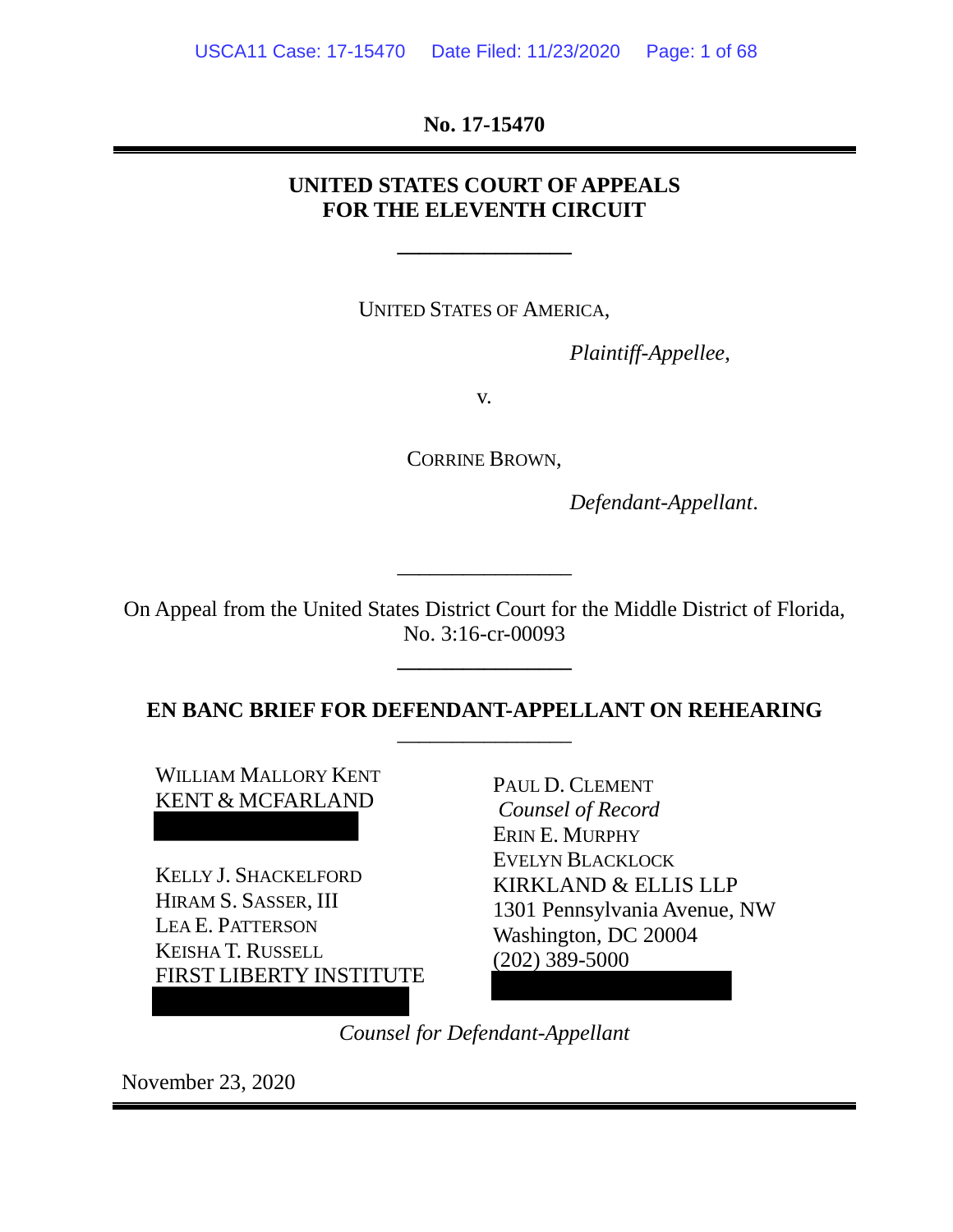## **CERTIFICATE OF INTERESTED PERSONS**

<span id="page-1-0"></span>Pursuant to 11th Cir. R. 26.1, Appellant hereby certifies that the following is a complete list of the trial judge and all attorneys, persons, associations of persons, firms, partnerships, or corporations that have an interest in the outcome of this particular case on appeal.

Andrews, Barbara, victim;

Andrews, John, victim;

Baker, John D., II, victim;

Bentley, A. Lee, III, former United States Attorney;

Birk, Edward L., Counsel for Graham Media Group, Florida, Inc.;

Bittel, Stephen, victim;

Blacklock, Evelyn, Counsel for Defendant-Appellant Brown;

Bodnar, Roberta, Assistant United States Attorney;

Brown, Corrine, Defendant-Appellant;

Brown, Shantrel, Movant;

C.A.P. Contracting, Inc., victim;

CA Florida Holdings, Inc., Movant;

Caldwell, Leslie, former Assistant Attorney General, Criminal Division,

United States Department of Justice;

Charter Communications (ticker symbol: CHTR), victim;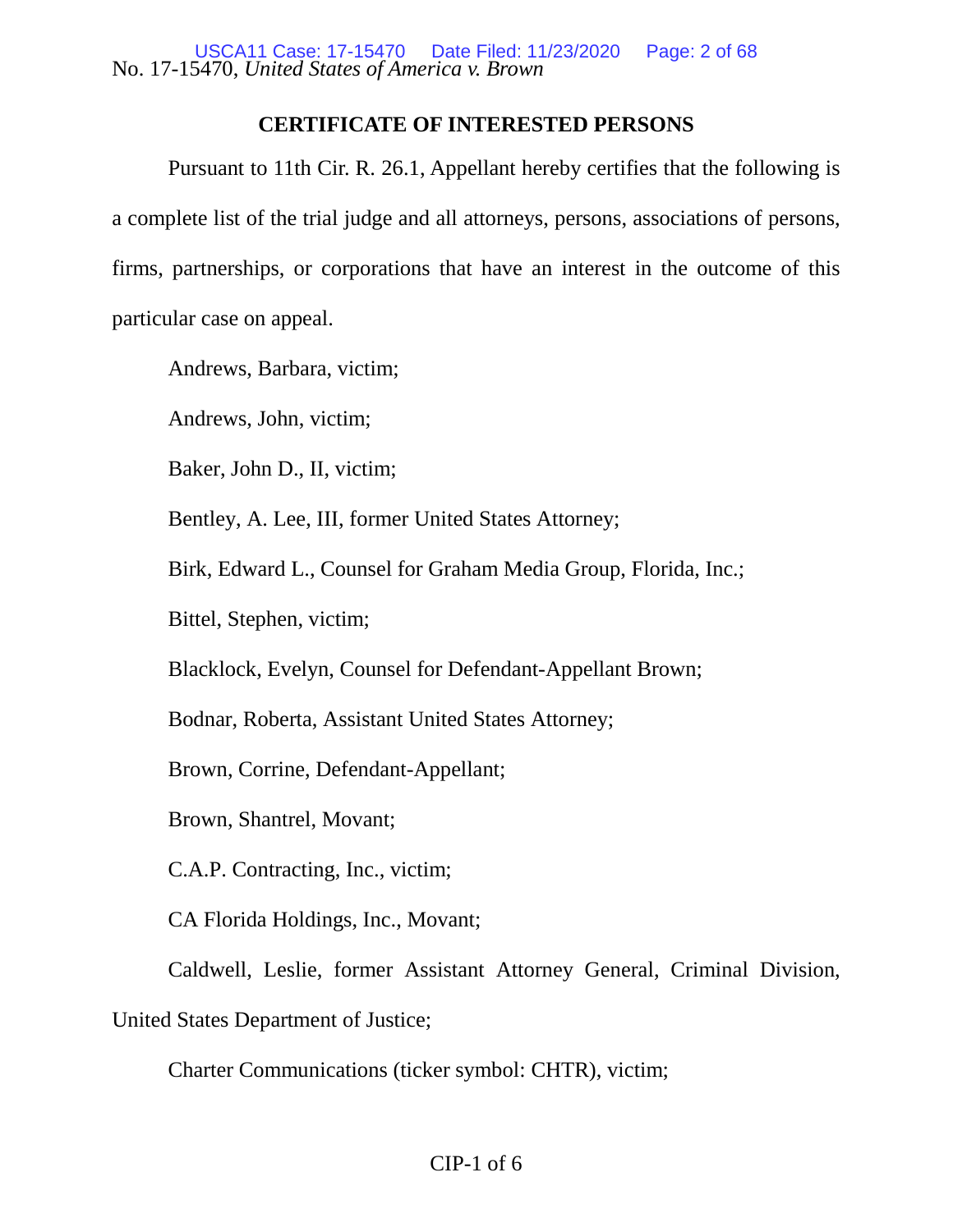Chartrand, Gary, victim;

Clement, Paul D., Counsel to Defendant-Appellant Brown;

Community Leadership PAC, Inc., victim;

Conner, Timothy J., Counsel for CA Florida Holdings, Inc. & Multimedia Holdings Corporation;

Coolican, Michael, Assistant United States Attorney;

Corrigan, Hon. Timothy J., United States District Judge for the Middle District of Florida;

Cox Media Group Jacksonville, a subsidiary of Cox Media Group, which is

majority owned by Apollo Global Management (ticker symbol: APO), Movant;

Cream, Anita M., Assistant United States Attorney;

Cronan, John P., Principal Deputy Assistant Attorney General, Criminal Division, United States Department of Justice;

CSX Corporate Citizenship (ticker symbol: CSX), victim;

Delaware North Companies, Inc., Buffalo, NY, victim;

DeMaggio, Bryan E., Counsel for Brown, terminated;

Duva, Andrew Tysen, Assistant United States Attorney;

Finker, Lonya, victim;

Flooring with Dimensions, dba S.L. Gresham Co., victim;

Florida East Coast Industries Company, LLC, victim;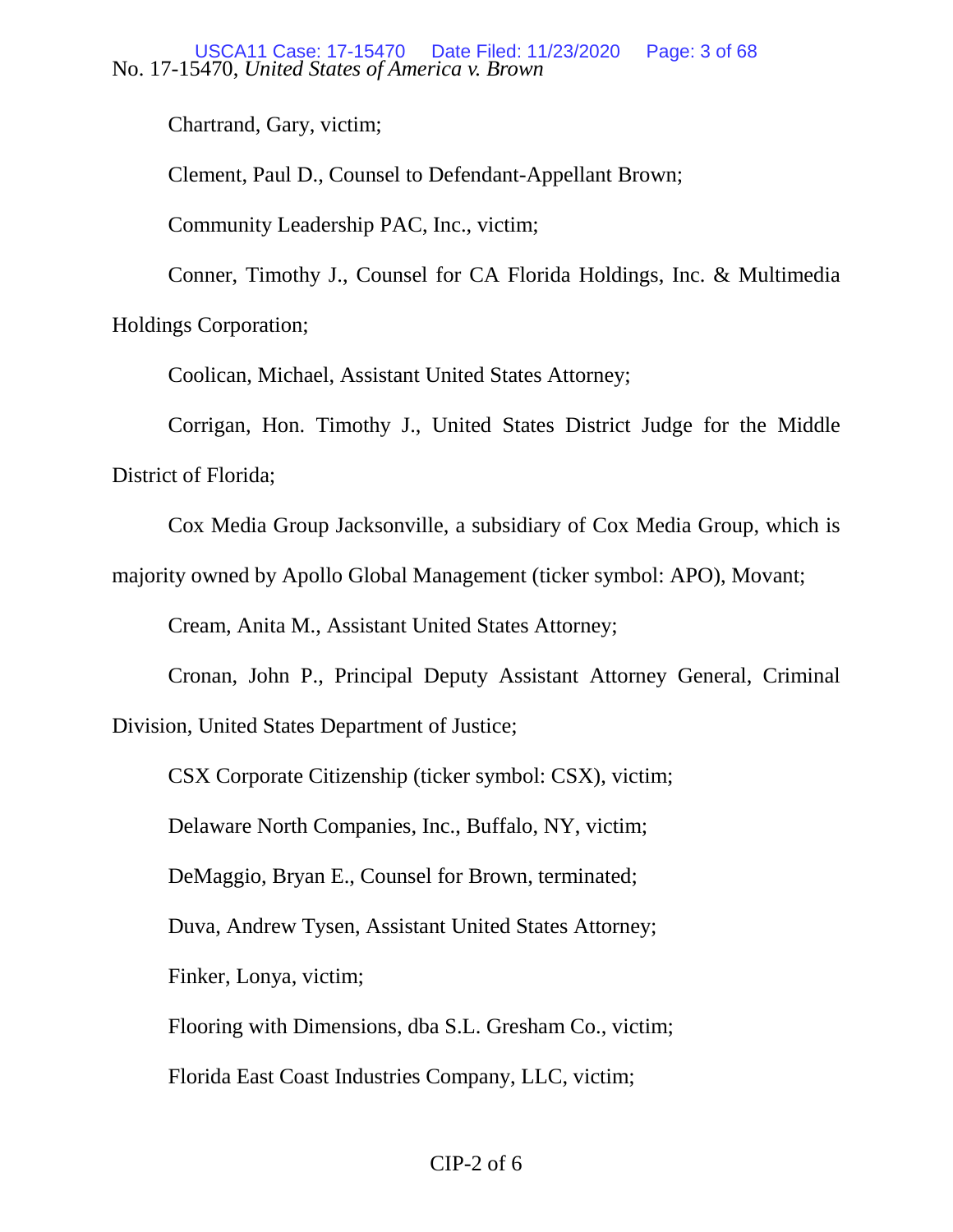Florida Association of Criminal Defense Lawyers, amicus curiae;

Fugate, Rachel E., Counsel for Cox Media Group Jacksonville;

Geraghty, Pat, victim;

Glober, Bonnie Ames, Assistant United States Attorney;

Graham Media Group, Florida Inc., a subsidiary of Graham Holdings

Company (ticker symbol: GHC), Movant;

Greenpointe Holdings, LLC, victim;

Greenspoon Marder, victim;

Hall, Loretta, victim;

Halverson, Steven T., victim;

Hammer, Joshua B., Of Counsel to Defendant-Appellant Brown;

Handberg, Roger Bernard, III, Assistant United States Attorney;

Hass, David L., Counsel for Brown, terminated;

Hulser, Raymond N., former Chief, Public Integrity Section, United States

Department of Justice;

Kachergus, Matthew R., Counsel for Brown, terminated;

Kent, William Mallory, Appellate Counsel for Brown;

Klindt, Hon. James R., United States Magistrate Judge for the Middle District of Florida;

Lazzara, Gaspar, victim;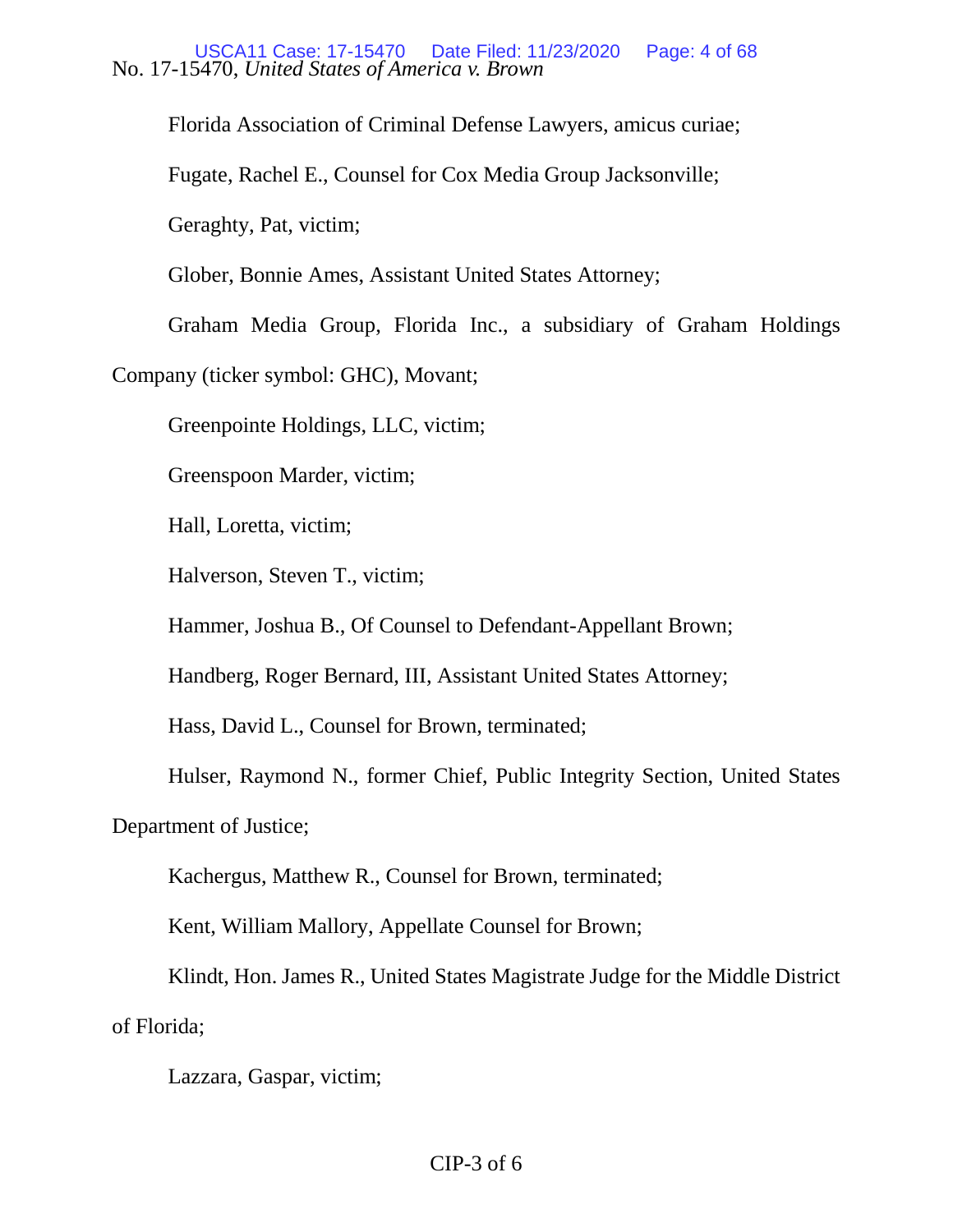Lipsky, Richard, victim;

Lopez, Maria Chapa, United States Attorney;

Ludwig Family Foundation, victim;

Mansfield, Jennifer A., Counsel for Multimedia Holdings Corporation & CA

Florida Holdings, Inc.;

Marta Employees Charity Club, victim;

McFarland, Ryan E., Esq.;

McNamara, Linda Julin, Assistant United States Attorney, Deputy Chief,

Appellate Division;

Mills, Harry, victim;

Mills, Rosa, victim;

Muldrow, W. Stephen, United States Attorney;

Multimedia Holdings Corporation, Movant;

Murphy, Erin E., Counsel for Defendant-Appellant Brown;

NeJame, Mark E., Counsel for Defendant Brown, terminated;

Olshan, Eric, Assistant United States Attorney;

Orange Park Mitsubishi, victim;

Pajcic & Pajcic, victim;

Patterson, Lea E., Of Counsel to Defendant-Appellant Brown;

Picerne Developmental Corporation, victim;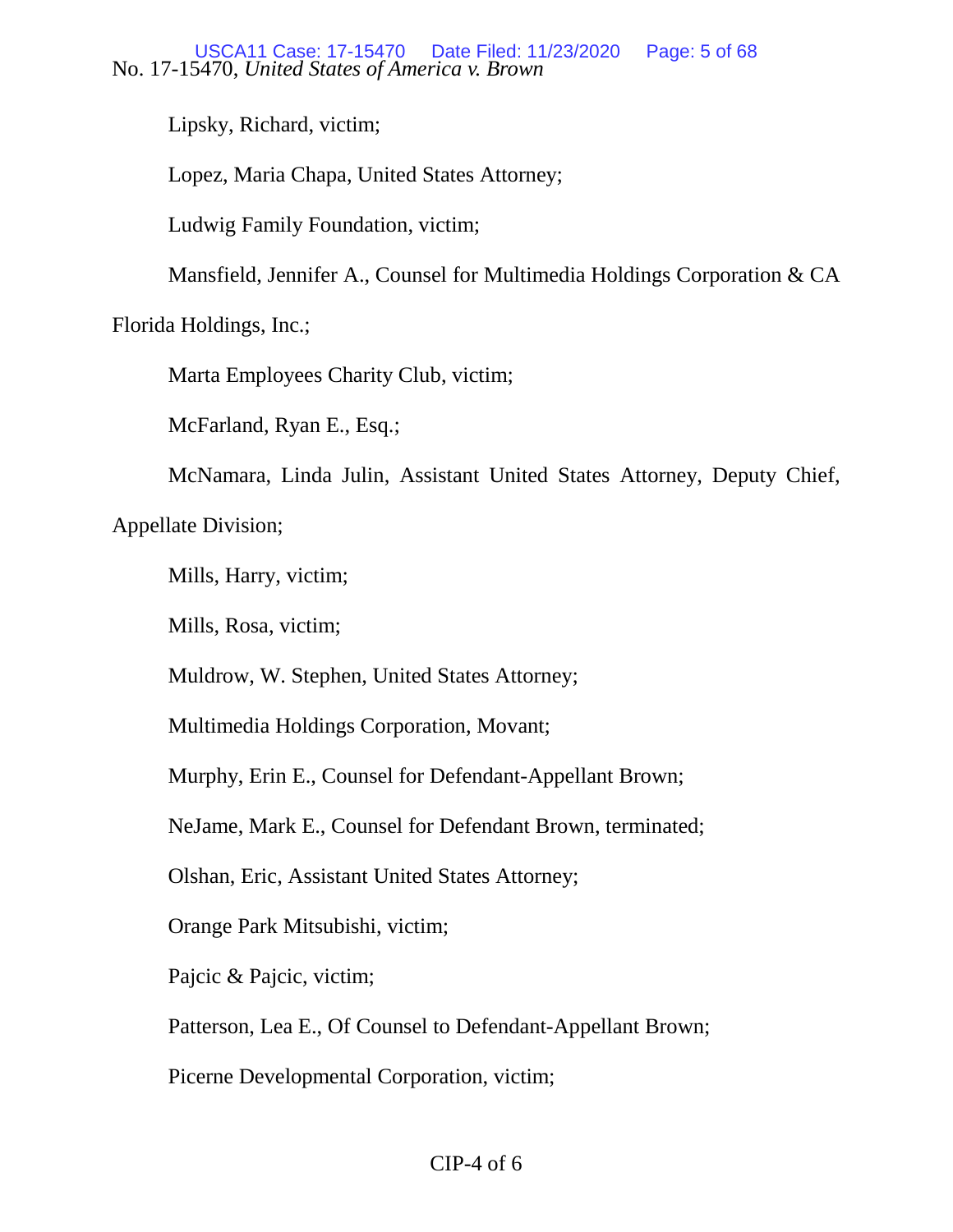Picerne, John G., victim;

Rhodes, David P., Assistant United States Attorney, Chief, Appellate Division;

Robinson, Sue-Ann N., Counsel for movant Shantrel Brown;

Russell, Keisha T., Of Counsel to Defendant-Appellant Brown;

Sasser, Hiram S., III, Of Counsel to Defendant-Appellant Brown;

Shackelford, Kelly J., Of Counsel to Defendant-Appellant Brown;

Sheppard, William J., Counsel for Brown, terminated;

Simmons, Elias, Co-defendant;

Simply Healthcare Plans, Inc., a subsidiary of Amerigroup, which is a

subsidiary of Anthem, Inc. (ticker symbol: ANTM), victim;

Simpson, Allison Kirkwood, Counsel for Cox Media Group Jacksonville;

Smith, Daniel Austin, Counsel for Co-defendant, terminated;

Smith, James Wesley, III, Trial Counsel for Defendant Brown;

Stafftime, LLC, victim;

Stermon, Kent, victim;

Suarez, Anthony, Counsel for Co-defendant;

Tirol, AnnaLou, former Acting Chief, Public Integrity Section, United States Department of Justice;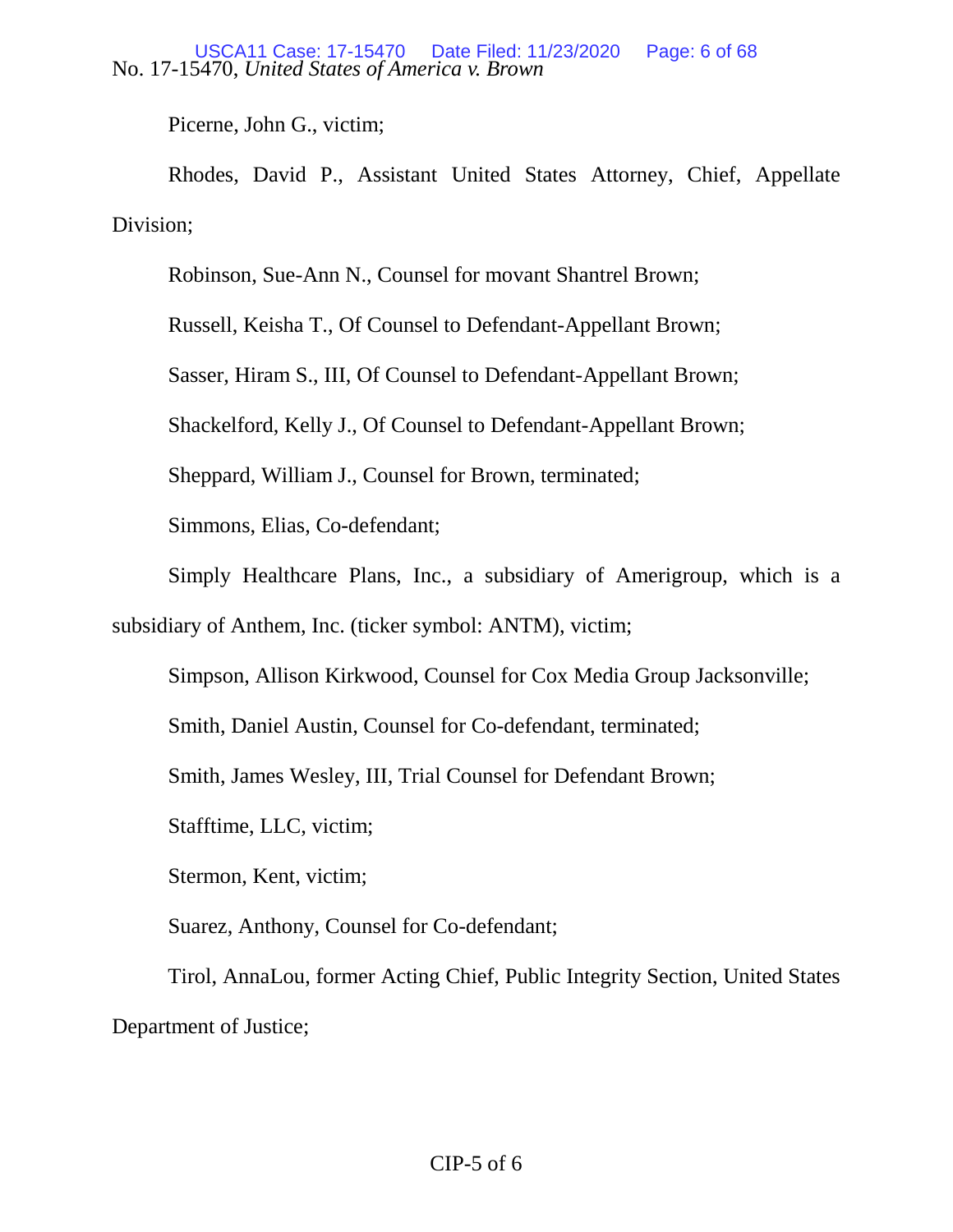Ufferman, Michael Robert, counsel for amicus curiae Florida Association of

Criminal Defense Lawyers;

USSC, LLC, victim;

Walker, Samuel A., Trial Counsel for Brown;

Ward, Michael, victim;

White, Elizabeth Louise, Counsel for Brown, terminated;

Wiggins, Janet, victim;

Wiggins, Sidney, victim;

Wilkison, Jesse B., Counsel for Brown, terminated.

November 23, 2020

s/Paul D. Clement Paul D. Clement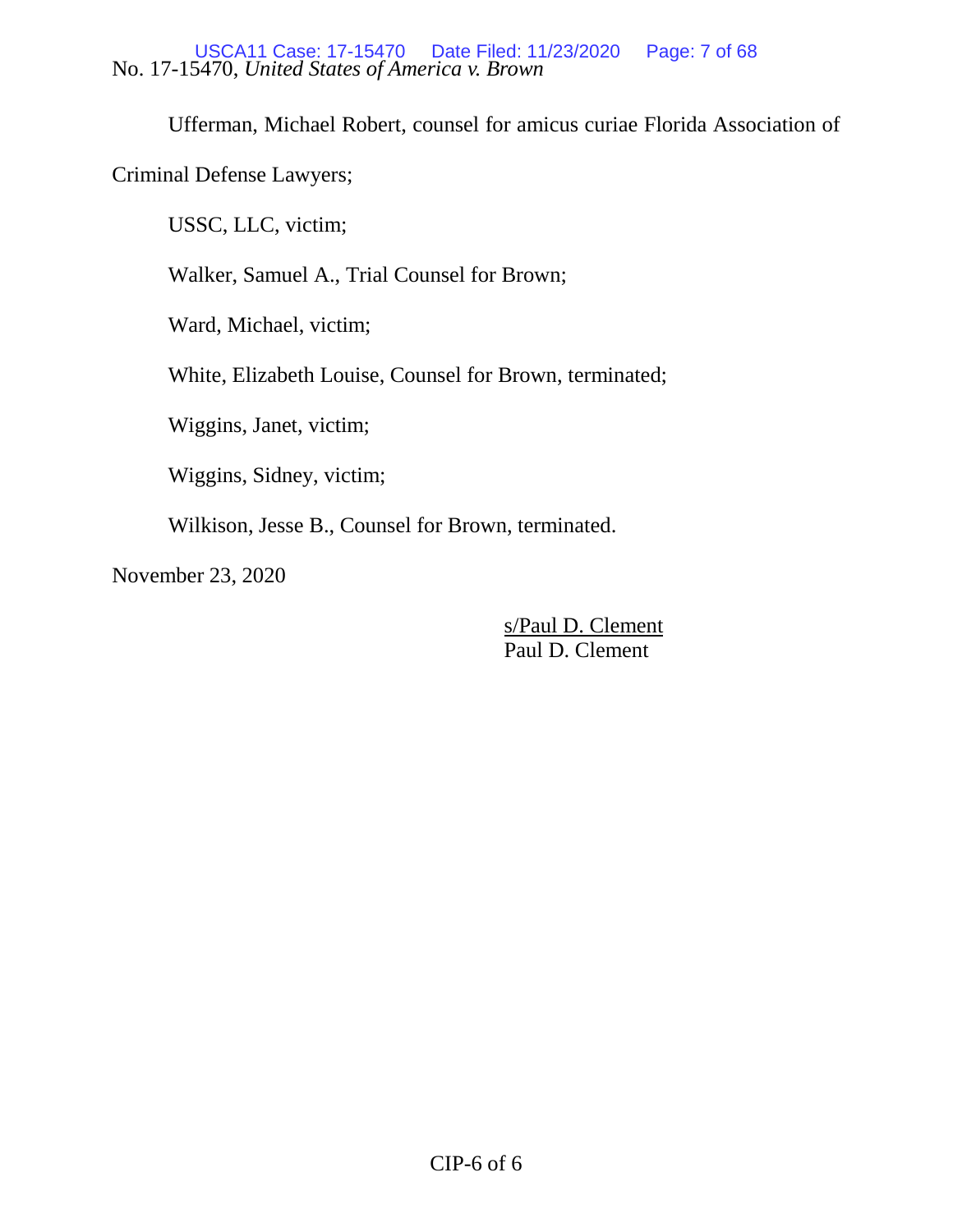# **STATEMENT REGARDING ORAL ARGUMENT**

<span id="page-7-0"></span>This Court notified the parties that oral argument will take place the week of February 22, 2021.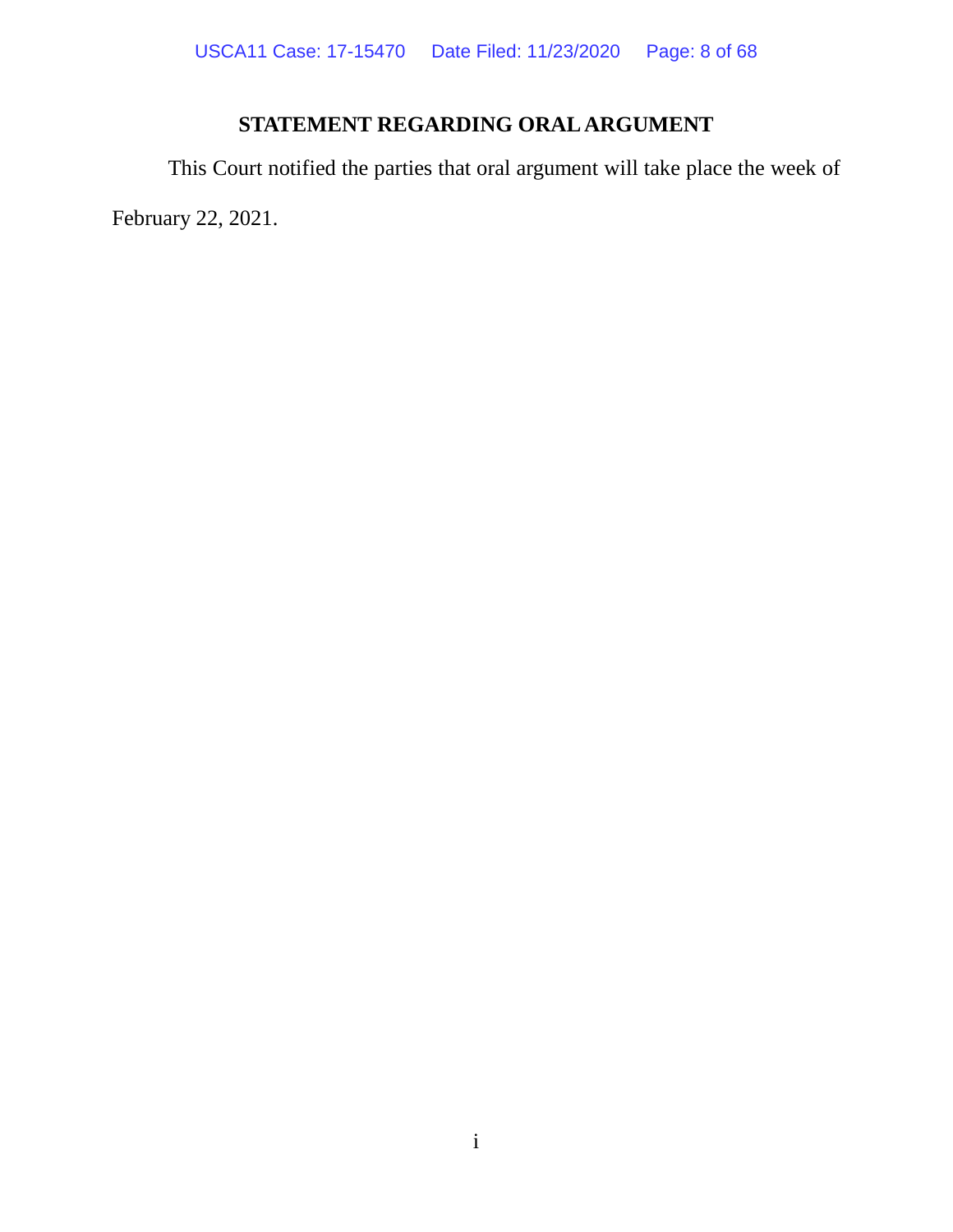# **TABLE OF CONTENTS**

|    | A.              | Trial, Deliberations, and the Court's Interviews of Jurors 8                                                                                                                                    |
|----|-----------------|-------------------------------------------------------------------------------------------------------------------------------------------------------------------------------------------------|
|    | <b>B.</b>       |                                                                                                                                                                                                 |
|    | $\mathcal{C}$ . |                                                                                                                                                                                                 |
|    | D.              |                                                                                                                                                                                                 |
|    |                 |                                                                                                                                                                                                 |
|    |                 |                                                                                                                                                                                                 |
|    |                 |                                                                                                                                                                                                 |
| I. |                 | Dismissal Of A Juror Is An Extreme Step That Must Be Justified<br>Under An Exceedingly "Tough" Criminal Standard, Particularly<br>When The Government Seeks Dismissal And Religious Exercise Is |
|    | A.              | The Constitution Entitles Criminal Defendants to Trial by a<br>Jury of Their Peers, Including Peers With Varied Religious                                                                       |
|    | <b>B.</b>       | The Very Demanding Standard for Dismissing a Juror Mid-                                                                                                                                         |
| Π. |                 |                                                                                                                                                                                                 |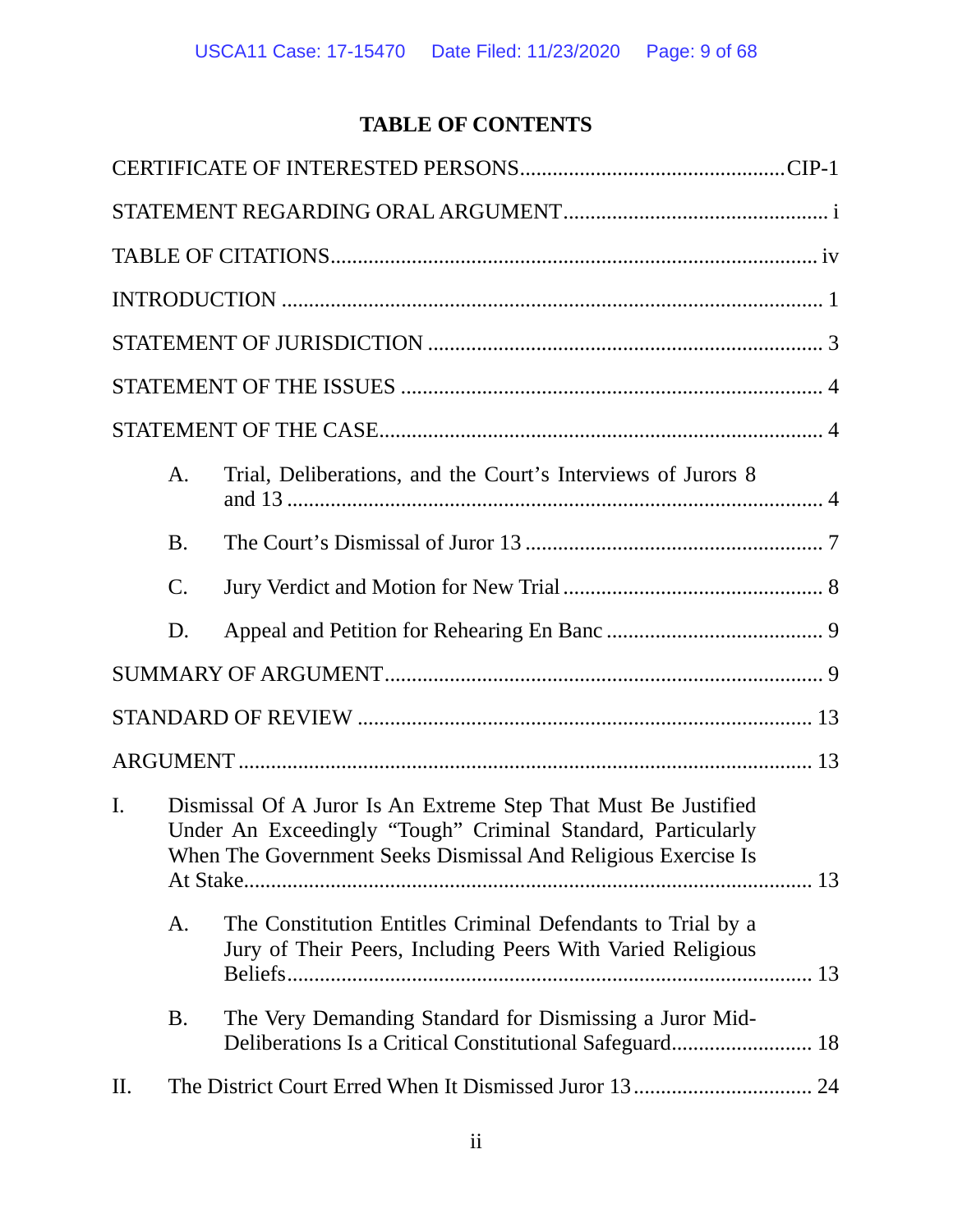|      | A.        |    | The Record Readily Established That Juror 13 Was<br>Deliberating and Basing His Decision on the Law and the |  |
|------|-----------|----|-------------------------------------------------------------------------------------------------------------|--|
|      | <b>B.</b> |    | The District Court Erred In Concluding That Juror 13's                                                      |  |
|      |           | 1. | Juror 13's statements about the Holy Spirit do not<br>reflect the kinds of extrinsic beliefs or "outside"   |  |
|      |           | 2. | There is nothing categorically "disqualifying" about                                                        |  |
|      |           | 3. | Juror 13's statements about the Holy Spirit were not                                                        |  |
| III. |           |    |                                                                                                             |  |
|      |           |    |                                                                                                             |  |
|      |           |    | <b>CERTIFICATE OF COMPLIANCE</b>                                                                            |  |

[CERTIFICATE OF SERVICE](#page-67-0)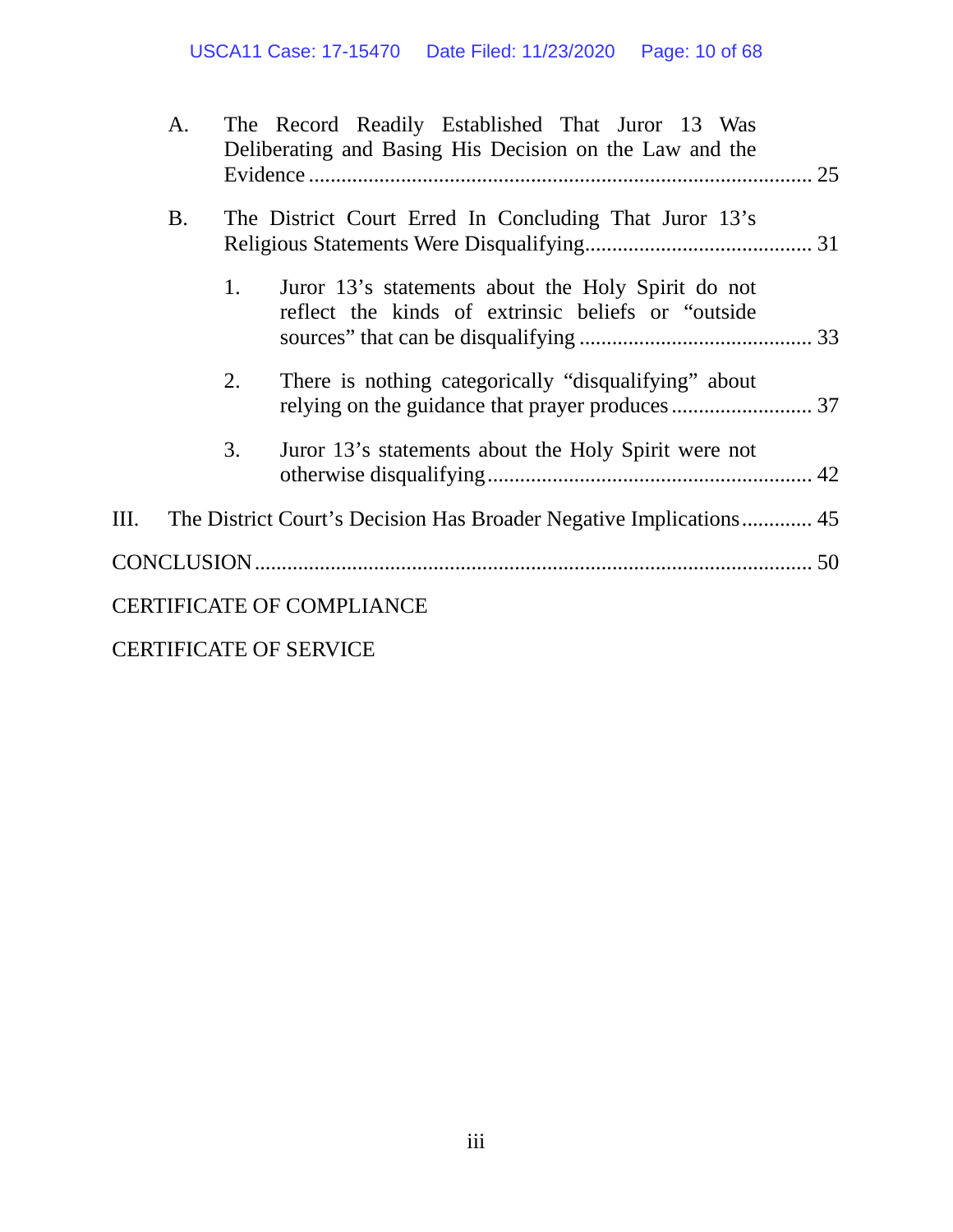# **TABLE OF CITATIONS[\\*](#page-10-1)**

# <span id="page-10-0"></span>**Cases**

<span id="page-10-1"></span> $\overline{a}$ 

| Apprendi v. New Jersey,                                     |  |
|-------------------------------------------------------------|--|
|                                                             |  |
| Ballew v. Georgia,                                          |  |
|                                                             |  |
| Batson v. Kentucky,                                         |  |
|                                                             |  |
| Blueford v. Arkansas,                                       |  |
|                                                             |  |
|                                                             |  |
| Church of Lukumi Babalu Aye, Inc. v. Hialeah,               |  |
|                                                             |  |
| Commonwealth v. Tedford,                                    |  |
|                                                             |  |
| Concrete Pipe & Prods. of Cal., Inc. v. Constr.             |  |
| Laborers Pension Tr. for S. Cal.,                           |  |
|                                                             |  |
| Duncan v. Louisiana,                                        |  |
|                                                             |  |
| Holland v. United States,                                   |  |
|                                                             |  |
| Hopt v. People,                                             |  |
|                                                             |  |
| J.E.B. v. Alabama ex rel. T.B.,                             |  |
|                                                             |  |
| Joy v. Koenig,                                              |  |
| No. 17-cv-1195, 2020 WL 4018815 (C.D. Cal. Mar. 12, 2020)37 |  |

<sup>\*</sup> Citations that Appellant primarily relies on are marked with asterisks.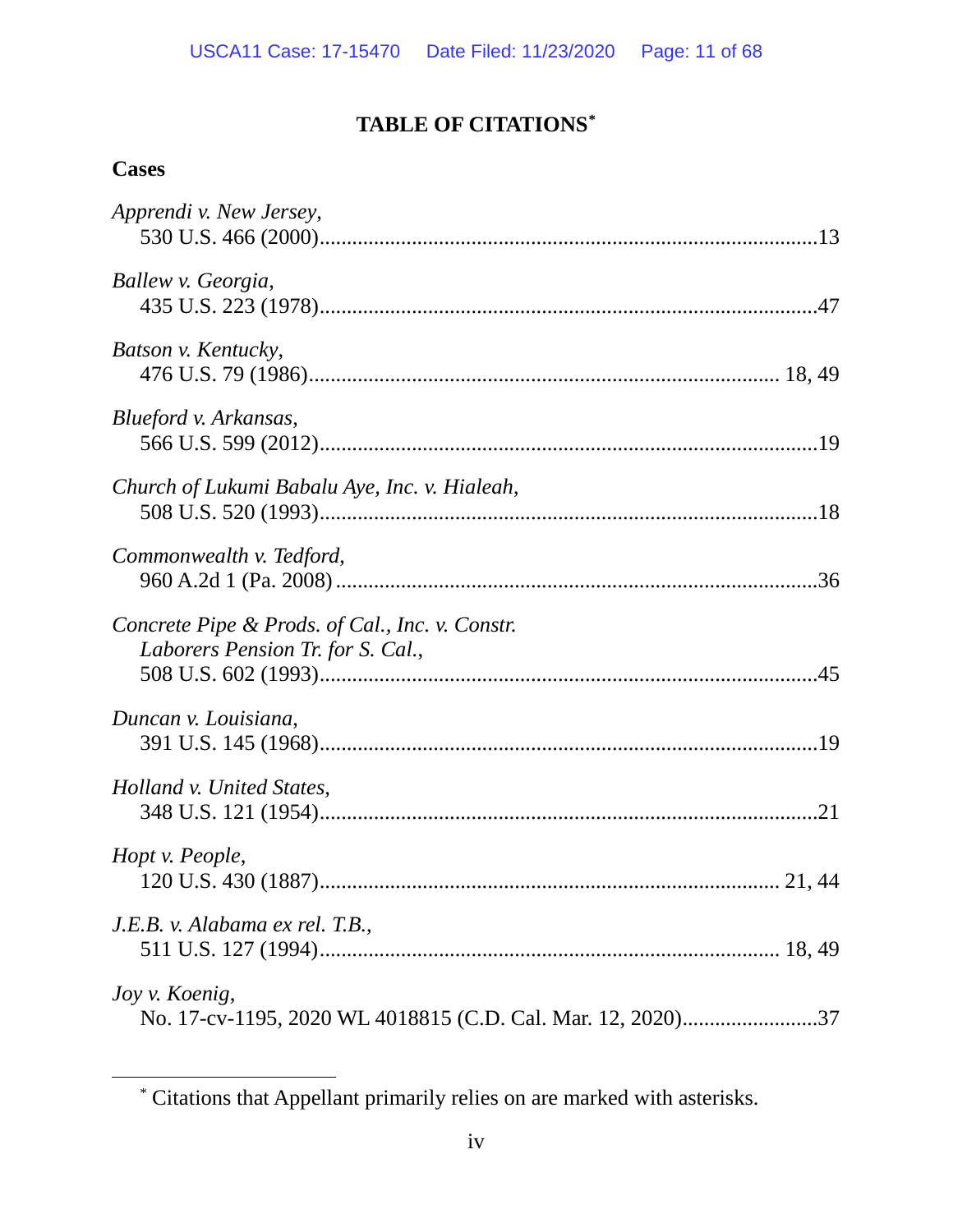| Koon v. United States,                                                            |  |
|-----------------------------------------------------------------------------------|--|
| Larson v. Valente,                                                                |  |
| Lowenfield v. Phelps,                                                             |  |
| Mammone v. Jenkins,<br>No. 16-cv-900, 2019 WL 5067866 (N.D. Ohio Oct. 9, 2019)37  |  |
| Masterpiece Cakeshop, Ltd. v. Colo. Civil Rights Comm'n,                          |  |
| McNair v. Campbell,                                                               |  |
| Miles v. United States.                                                           |  |
| Morgan v. Illinois,                                                               |  |
| Peña-Rodriguez v. Colorado,                                                       |  |
| <i>*Ramos v. Louisiana,</i>                                                       |  |
| <i>Robinson v. Polk,</i>                                                          |  |
| Sealey v. Chatman,<br>No. 14-cv-0285, 2017 WL 11477455 (N.D. Ga. Nov. 9, 2017) 37 |  |
| State v. DeMille,                                                                 |  |
| State v. Graham,                                                                  |  |
|                                                                                   |  |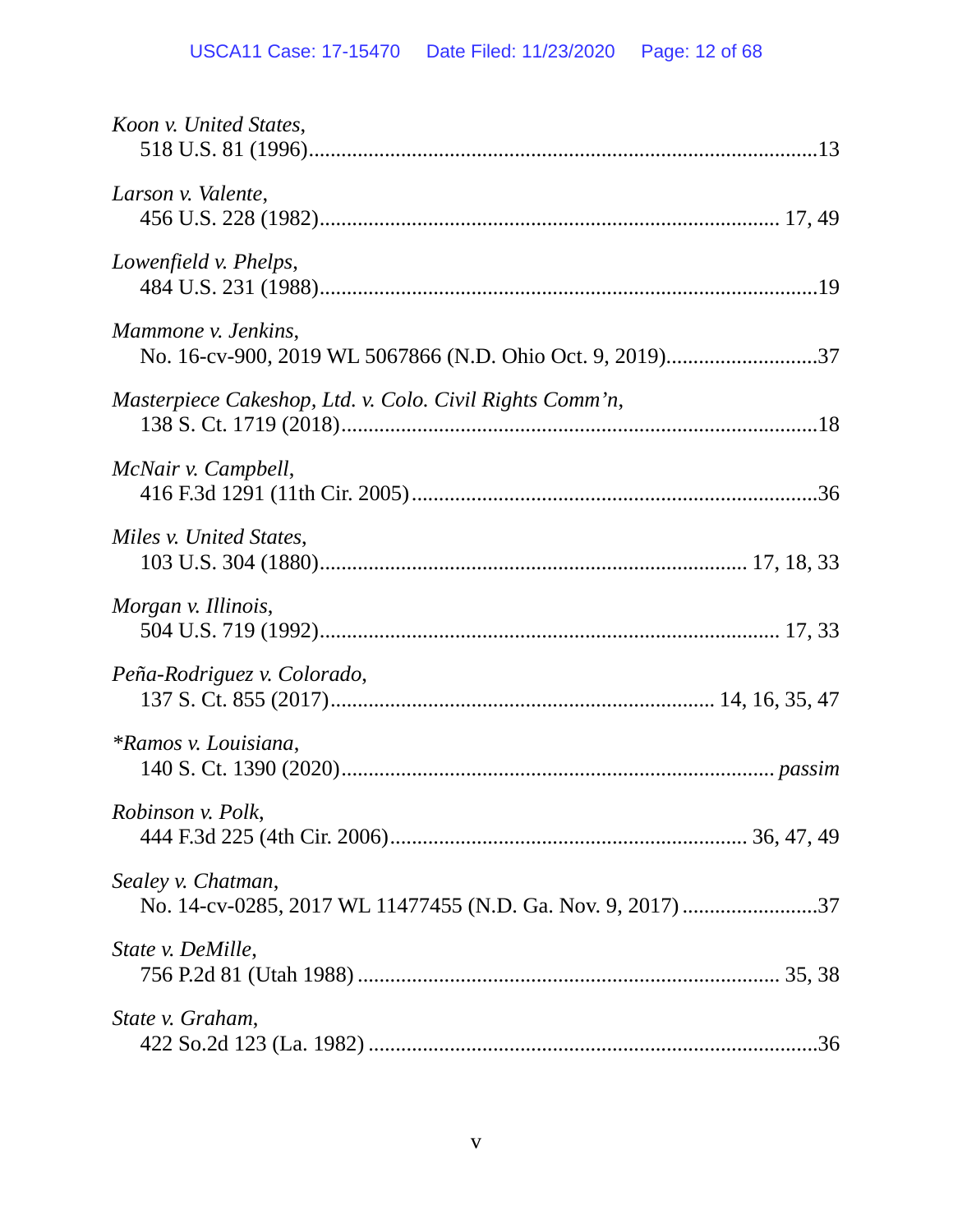| State v. Hodge,                            |  |
|--------------------------------------------|--|
| State v. Setzer,                           |  |
| State v. Williams,                         |  |
| State v. Young,                            |  |
| Taylor v. Louisiana,                       |  |
| Thomas v. Rev. Bd. of Ind. Emp. Sec. Div., |  |
| *United States v. Abbell,                  |  |
| United States v. Augustin,                 |  |
| United States v. Brown,                    |  |
| *United States v. Brown,                   |  |
| United States v. Decoud,                   |  |
| United States v. DeJesus,                  |  |
| United States v. Gaudin,                   |  |
| *United States v. Geffrard,                |  |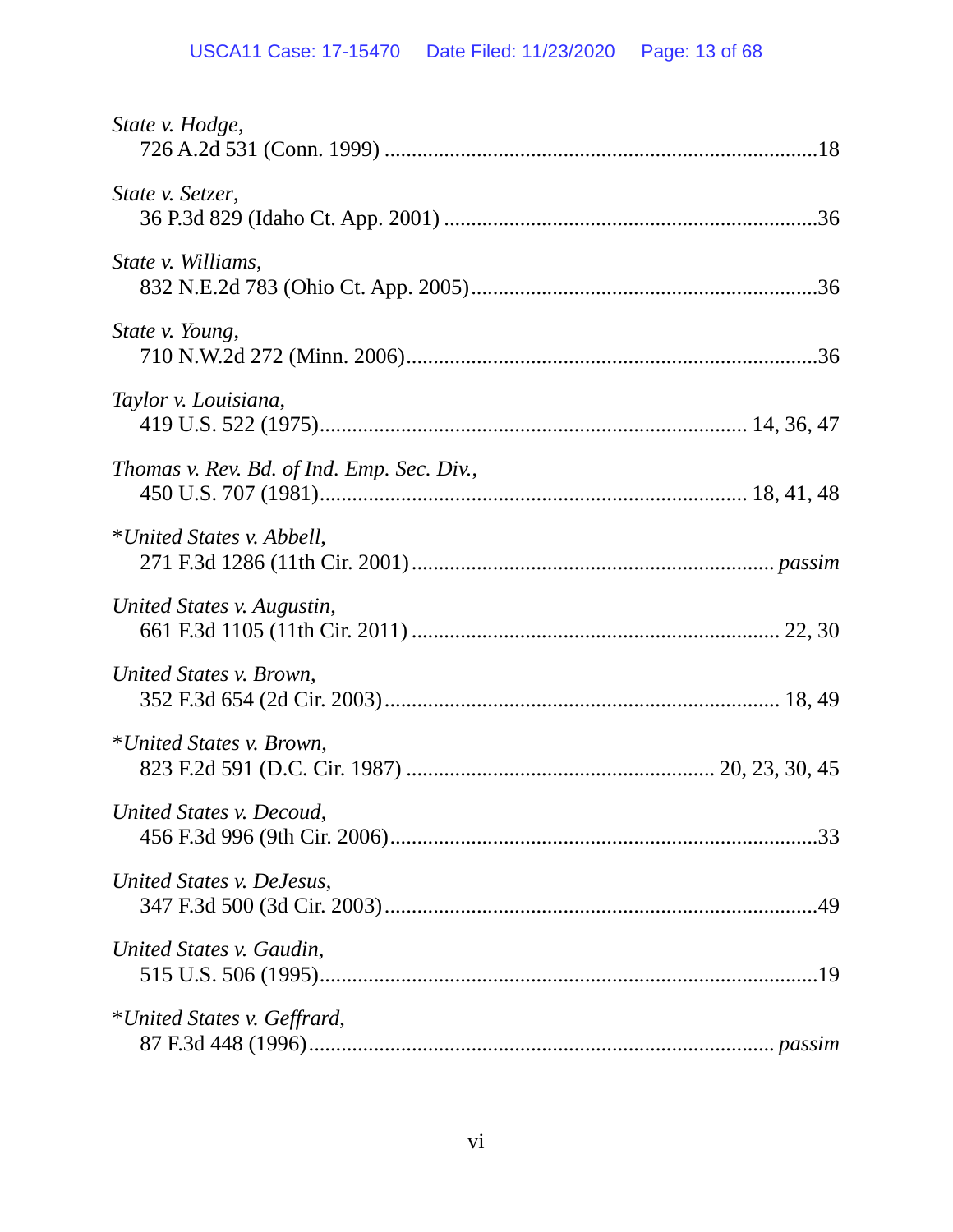| United States v. Godwin,              |
|---------------------------------------|
| United States v. Hernandez-Escarsega, |
| United States v. Heron,               |
| *United States v. Kemp,               |
| United States v. Lee,                 |
| United States v. Lopez,               |
| United States v. Mitchell,            |
| United States v. Oscar,               |
| United States v. Register,            |
| United States v. Salvador,            |
| United States v. Stafford,            |
| United States v. Symington,           |
| *United States v. Thomas,             |
| United States v. Whitfield,           |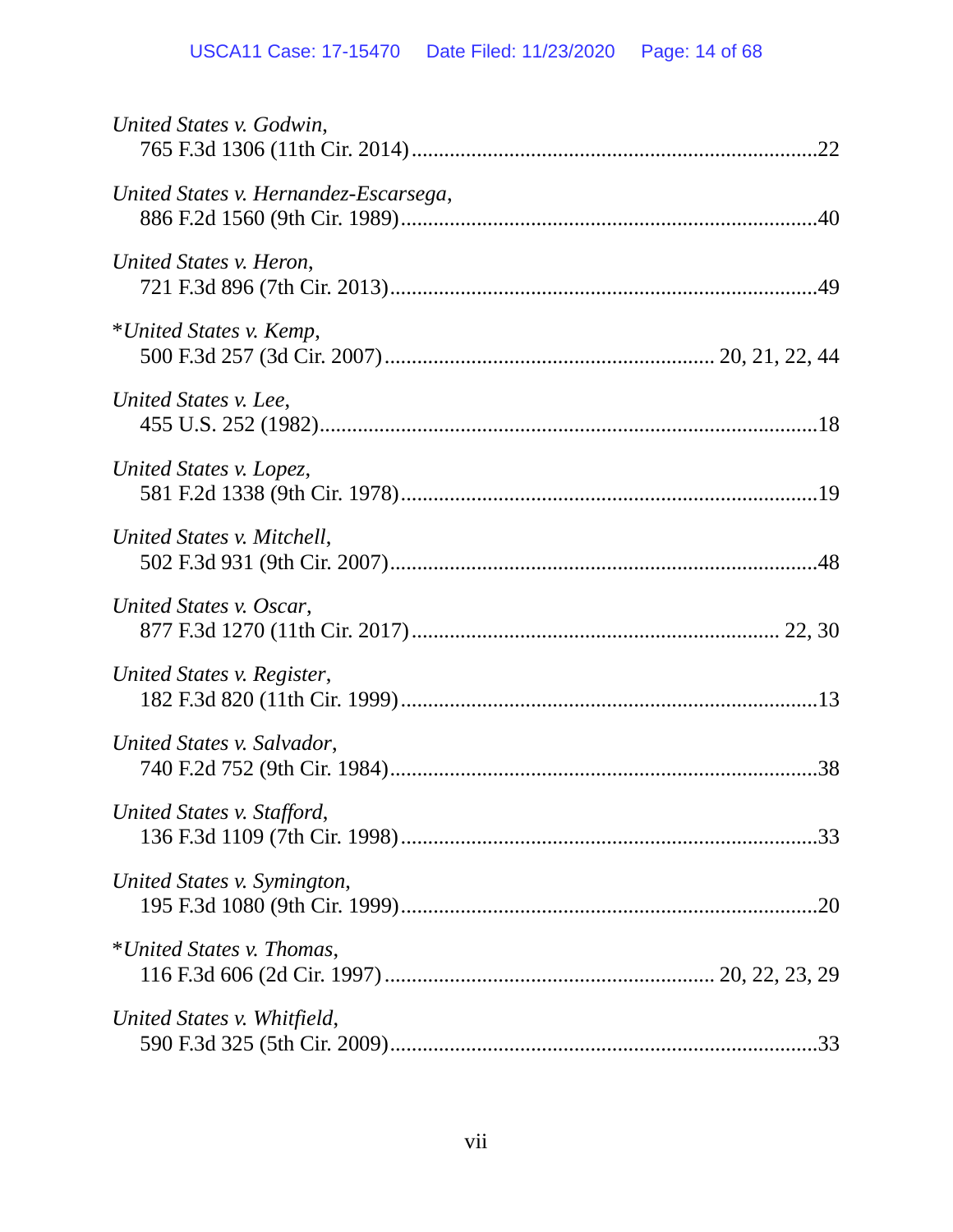| Zorach v. Clauson,                                                                    |
|---------------------------------------------------------------------------------------|
| <b>Constitutional Provisions</b>                                                      |
|                                                                                       |
|                                                                                       |
| <b>Statutes</b>                                                                       |
|                                                                                       |
|                                                                                       |
|                                                                                       |
|                                                                                       |
| <b>Rule</b>                                                                           |
|                                                                                       |
| <b>Treatise</b>                                                                       |
| 4 W. Blackstone, Commentaries on the Laws of England (1769)  14                       |
| <b>Other Authorities</b>                                                              |
| Antonin Scalia, <i>The Christian as Cretin</i> , in <i>Scalia Speaks</i> (Christopher |
|                                                                                       |
|                                                                                       |
|                                                                                       |
|                                                                                       |
|                                                                                       |
| Fed. Jud. Ctr., Benchbook for U.S. District Judges §7.08                              |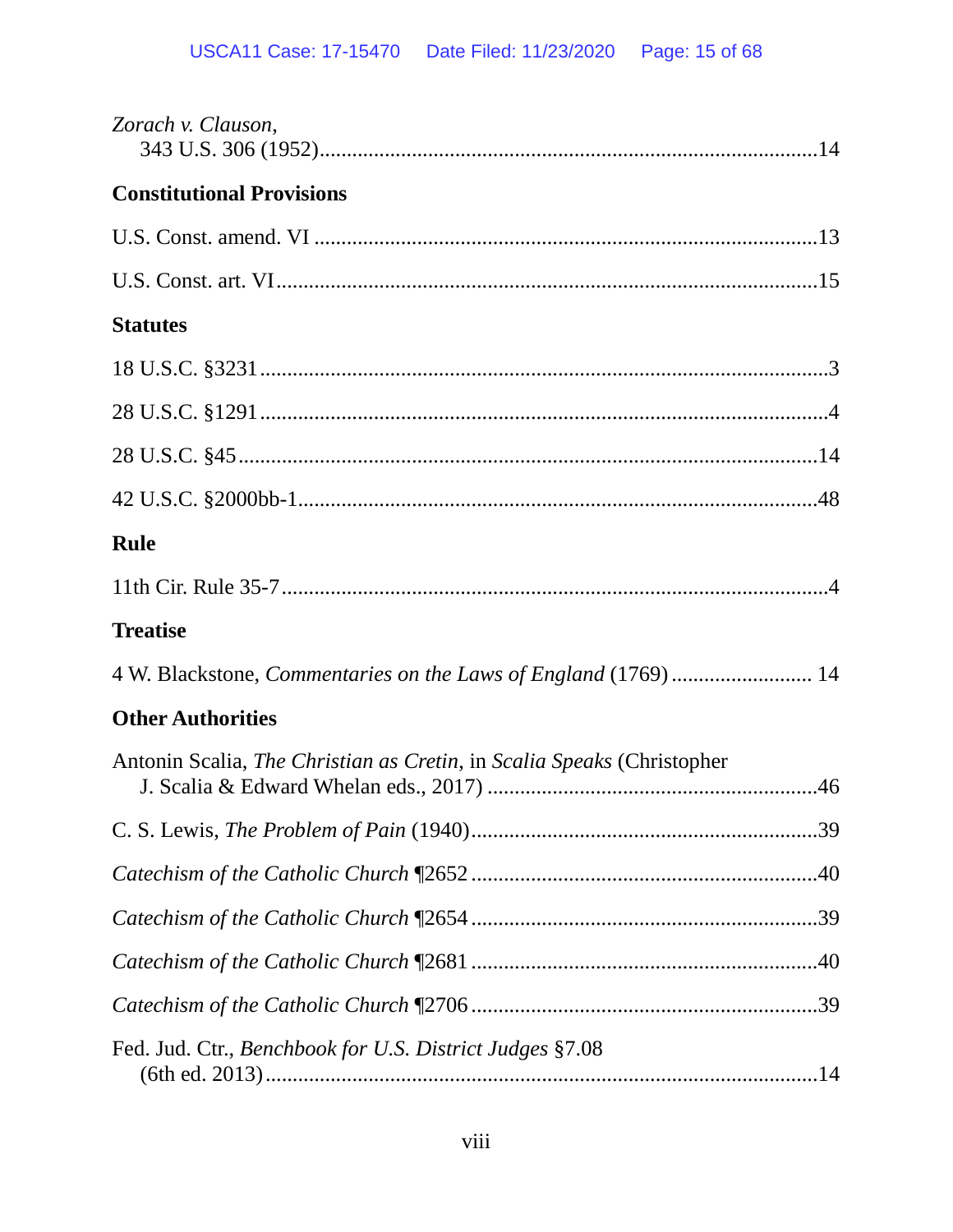| Jonathan Merritt, It's Getting Harder to Talk About God, N.Y. Times |  |
|---------------------------------------------------------------------|--|
| Pew Rsch. Ctr., When Americans Say They Believe in God, What Do     |  |
| Richard J. Foster, Sanctuary of the Soul: Journey into Meditative   |  |
|                                                                     |  |
| T. M. Luhrmann, When God Talks Back: Understanding the American     |  |
| Webb Keane, <i>Religious Language</i> , 26 Annu. Rev. Anthropol. 47 |  |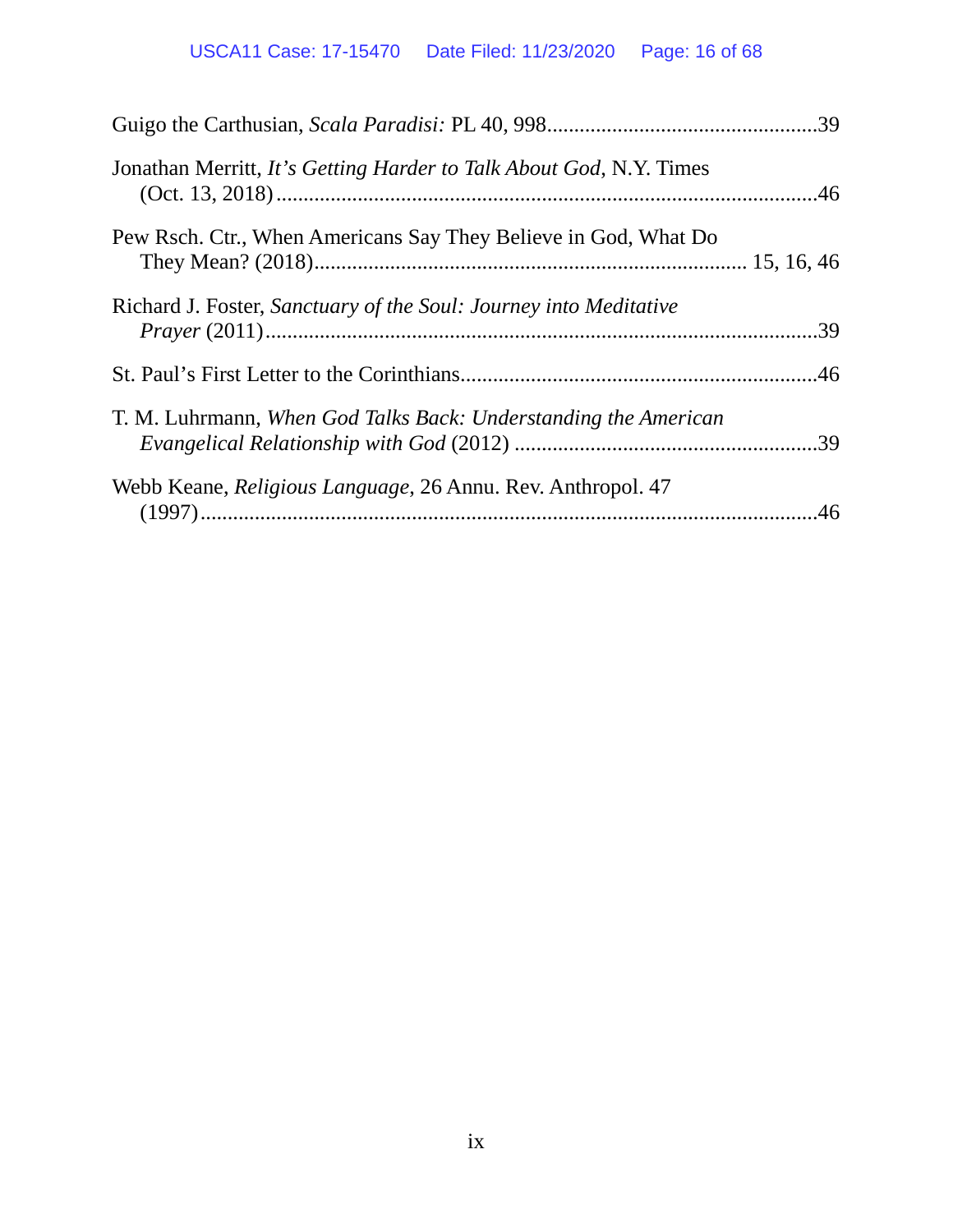### **INTRODUCTION**

<span id="page-16-0"></span>This case concerns the fundamental right of a criminal defendant to a unanimous and uncoerced verdict by a jury of her peers—including peers with deep religious convictions who express their beliefs in varied and sometimes vivid ways. A nation that enshrines religious toleration in its founding document and invokes the religious beliefs of its citizenry to reinforce their public oaths cannot dismiss jurors based on the way they express their religious convictions. And a nation that enshrines the jury-trial right in that same charter cannot lightly deprive a defendant of a juror who has expressed a preliminary inclination to acquit. Yet that is precisely what happened below. That result cannot be squared with our Constitution, our traditions, or our commitments to liberty and basic fairness.

Appellant Corrine Brown was tried on several criminal charges. By the end of the second day of deliberations, the jury had not reached a verdict. That evening, the district court received a cryptic communication from a juror—not the foreperson—expressing "concern" about another juror's comment that a higher being had told him Brown was not guilty. After interviewing both jurors, the court decided to dismiss the juror who had made the comment, despite his assurances that he understood his oath and the law and had considered all the evidence.

That decision is irreconcilable with the demanding standard for removing a deliberating juror and with the most fundamental guarantees of our Bill of Rights.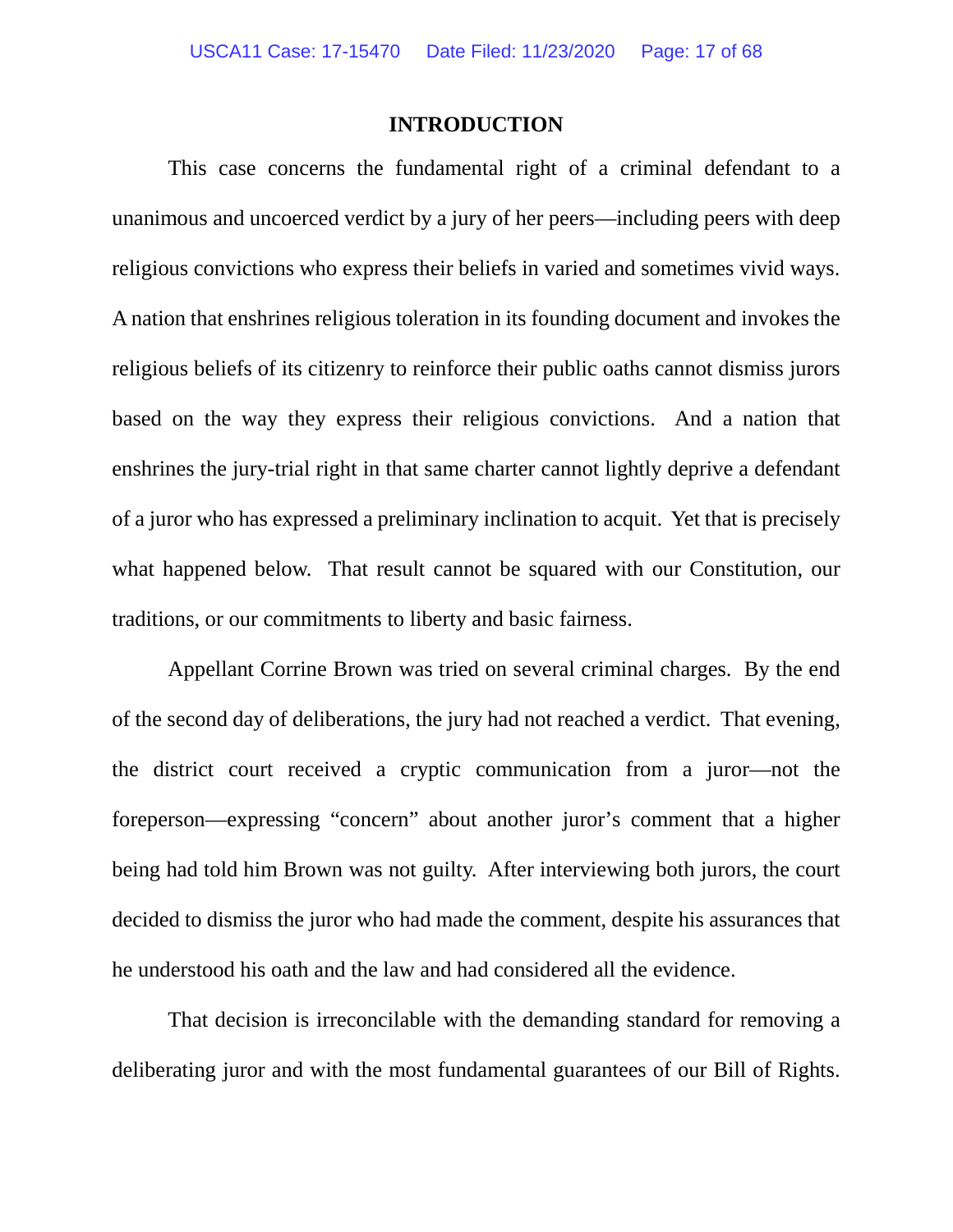### USCA11 Case: 17-15470 Date Filed: 11/23/2020 Page: 18 of 68

Under established precedent, a deliberating juror cannot be removed unless it is clear *beyond a reasonable doubt* that he is unable or unwilling to follow the court's instructions and base his decision on the law and the evidence. Particularly when the government is seeking dismissal, that "tough" legal standard is critical to protecting defendants' Sixth Amendment rights, for it ensures that holdout jurors are dismissed only for clear misconduct, not based on the manner in which they express their view that the government has not proved its case. And when, as here, the government seeks to remove a juror based on religious expression that does not contradict the juror's oath, then the standard must be especially demanding, as it safeguards both the Sixth Amendment rights of the defendant and the First Amendment rights of the juror.

That demanding standard was nowhere close to being met here. Juror 13 repeatedly assured the court that his religious beliefs were not interfering with his ability to follow the law and the evidence, and the court expressly found those uncontradicted assurances "sincere." Juror 13 also consistently referred to the evidence developed at trial in explaining his decision-making process. In context, Juror 13's statements about the Holy Spirit—while vividly expressed—are entirely consistent with the unquestionably permissible practice of relying on divine guidance to make an important decision about another person's guilt or innocence. Our government asks a lot of a juror tasked with determining whether a "peer" will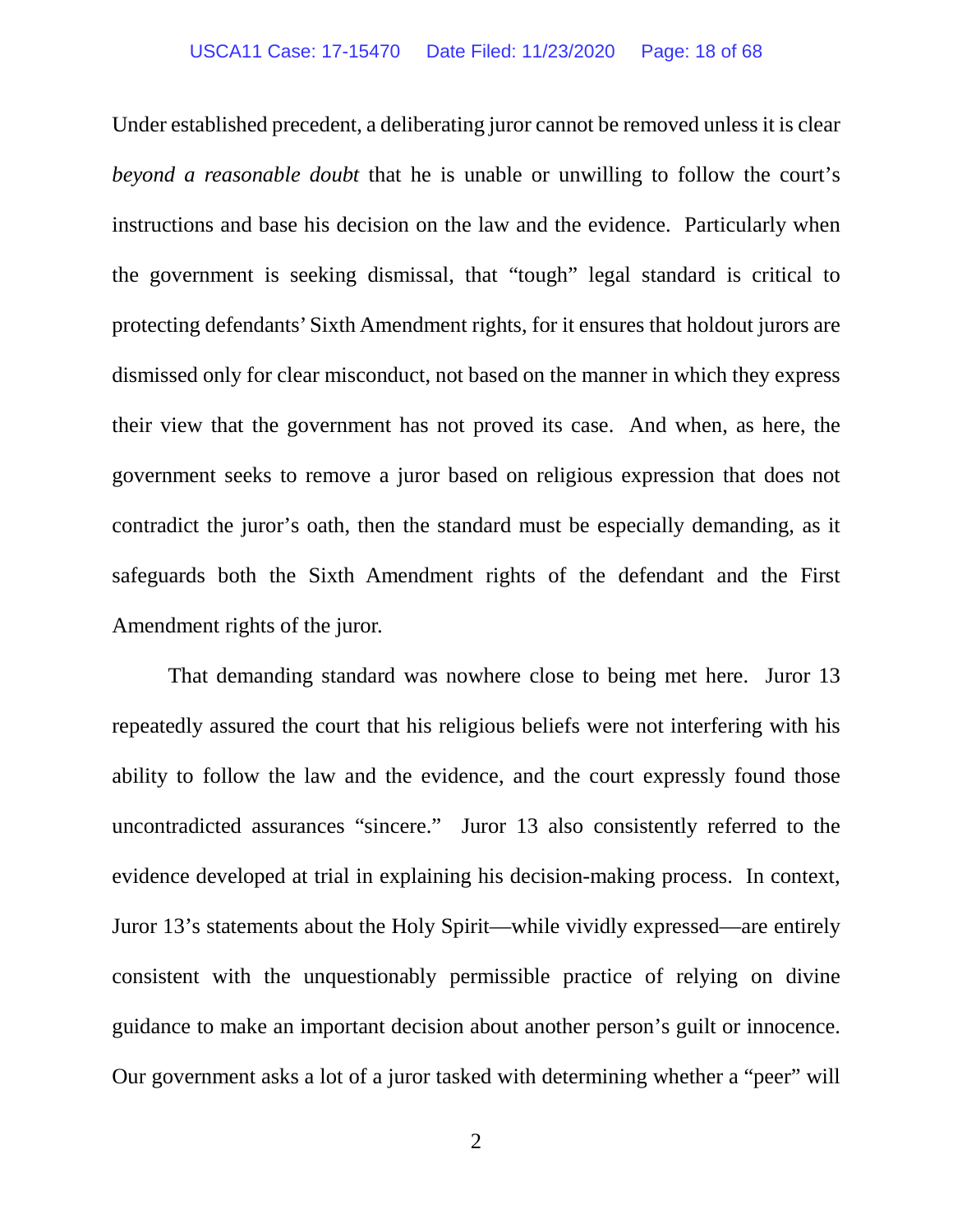### USCA11 Case: 17-15470 Date Filed: 11/23/2020 Page: 19 of 68

be deprived of her most basic liberties. In a nation of religious peoples that values religious tolerance, the government should expect that religious jurors will pray about their daunting responsibilities. And the civil courts must be extraordinarily cautious about dismissing jurors based on the manner in which they express that they have done just that. To be sure, a juror may be disqualified if his faith precludes him from sitting in judgment on another, or from applying a specific law or imposing a particular punishment. But when a juror reaffirms that he is abiding by his oath and following the law and evidence, that should be the end of the matter, especially if the juror had indicated a preliminary inclination to acquit. The prospect of the federal government seeking to dismiss a juror who may be the last safeguard of the defendant's liberty based on the religious nature of the way the juror expressed his misgivings about the government's case is not one that should be encouraged.

In short, the district court's decision is belied by the record, is irreconcilable with the governing legal standard, and is at profound odds with two of our core constitutional traditions. The Court should reverse and remand for further proceedings.

### **STATEMENT OF JURISDICTION**

<span id="page-18-0"></span>This is an appeal from a final judgment of the United States District Court for the Middle District of Florida in a criminal case. The district court had jurisdiction under 18 U.S.C. §3231. The district court entered the judgment against Corrine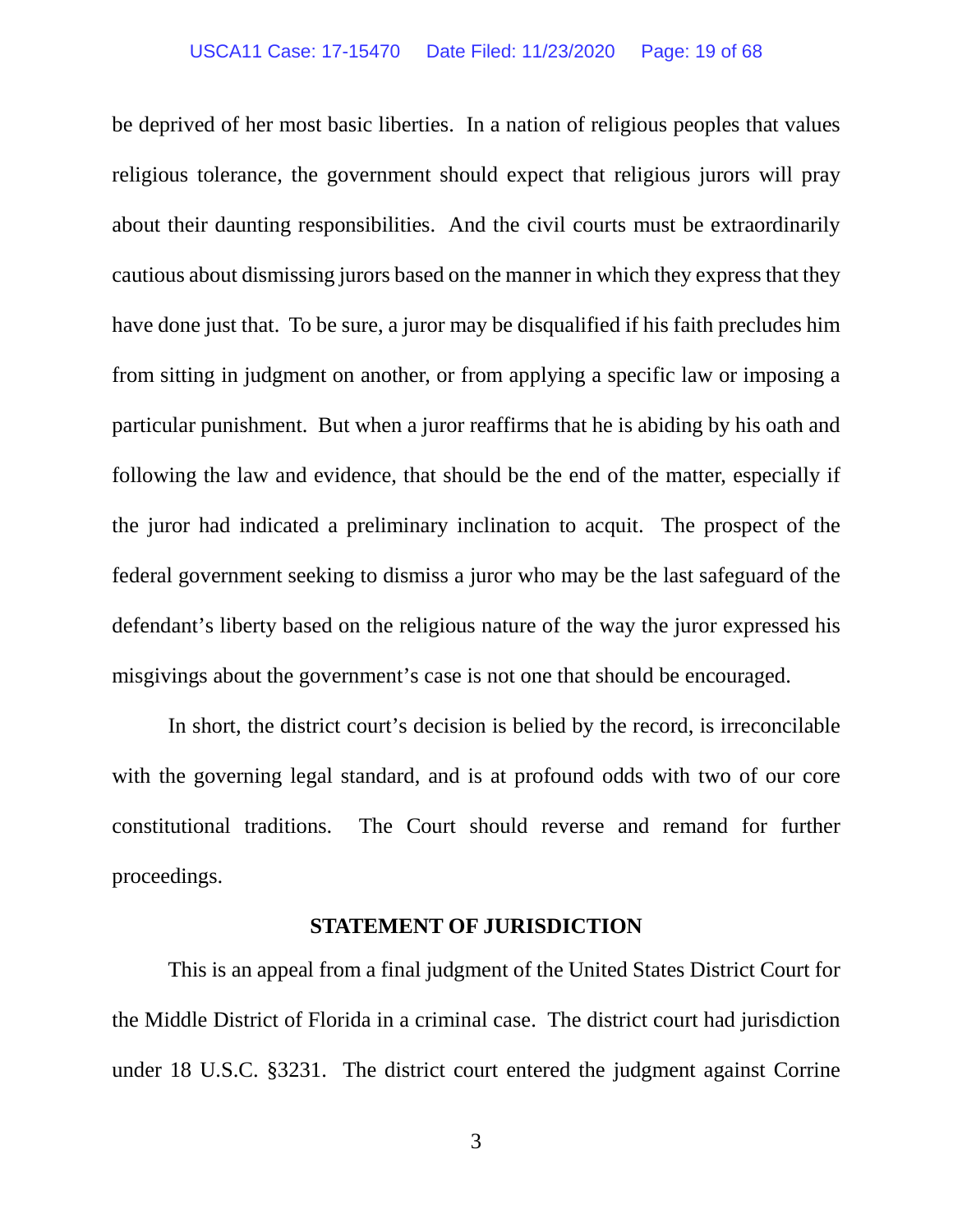Brown on December 6, 2017, and Brown timely filed a notice of appeal on December 11, 2017. This Court has jurisdiction under 28 U.S.C. §1291.

### **STATEMENT OF THE ISSUES**

<span id="page-19-0"></span>Whether Brown is entitled to a new trial because the district court committed reversible error when it dismissed Juror 13[.1](#page-19-3)

### **STATEMENT OF THE CASE**

### <span id="page-19-1"></span>**A. Trial, Deliberations, and the Court's Interviews of Jurors 8 and 13**

<span id="page-19-2"></span>In 2016, Corrine Brown was indicted and tried on several tax- and fraudrelated charges. Dkt.1. By the second day of deliberations, the jury had not reached a verdict, although deliberations were "progressing smoothly" with "no indication of problems." Dkt.182.at.9-10. That evening, however, Juror 8, who was not the foreperson, called the courtroom deputy to express "concern" about another juror who had made "comments" about "higher beings." Dkt.182.at.7.

The next morning, the district court brought Juror 8 in for an interview. Dkt.182.at.9-10, 15. Juror 8 offered the court a letter she had written, which stated that she was "a little concerned" about two comments Juror 13 had made: that a "Higher Being told [him] Corrine Brown was Not Guilty on all charges," and that

 $\overline{a}$ 

<span id="page-19-3"></span>In accordance with this Court's October 13, 2020 briefing notice, Brown's en banc briefs focus on the question whether the district court committed reversible error when it dismissed Juror 13. Brown refers the Court to her previously filed briefs for a discussion of additional issues presented in this appeal. *See* 11th Cir. Rule 35-7.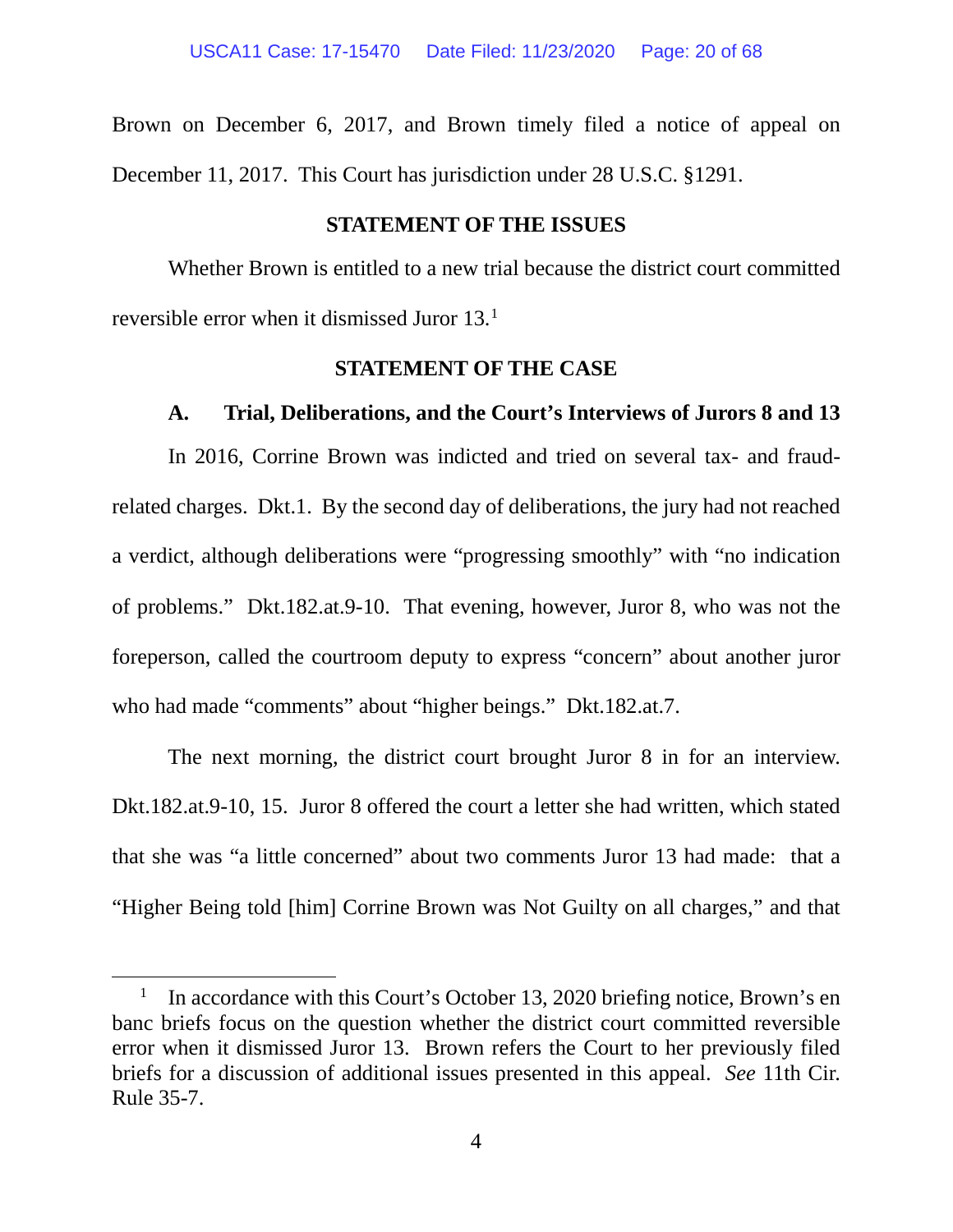he "trusted the Holy Ghost." Dkt.200.at.5-6. According to Juror 8, Juror 13 made the first statement when the jury "first went into deliberation," and "the second one, shortly after, maybe within a few hours after." Dkt.182.at.23-24. Upon further questioning, Juror 8 affirmed that Juror 13 had not made any similar comments since and had been deliberating with the other jurors. She added that there was no obstacle "at all" to her own ability to deliberate, and that although she thought other jurors shared her concern, she had made the decision to call the courtroom deputy on her own, without telling any other jurors. Dkt.182.at.24-26.

The court then interviewed Juror 13. Dkt.182.at.35-37. Juror 13 denied "having any difficulties with any religious or moral beliefs" that were "bearing on or interfering with" his "ability to decide the case on the facts presented and on the law" as instructed. Dkt.182.at.39. When asked whether he had been deliberating with the other jurors, Juror 13 began to respond, "We have been going over all the individual numbers, as far as—," before the court cut him off, stating it did not "want to hear anything about the deliberations." Dkt.182.at.39-40. Juror 13 then replied more generally that he was "following and listening to what has been presented and making a determination from that, as to what I think and believe." Dkt.182.at.40.

The court then asked whether Juror 13 had "expressed to any of your fellow jurors any religious sentiment, to the effect that a higher being is telling you how is guiding you on these—on these decisions, or that you are trusting in your religion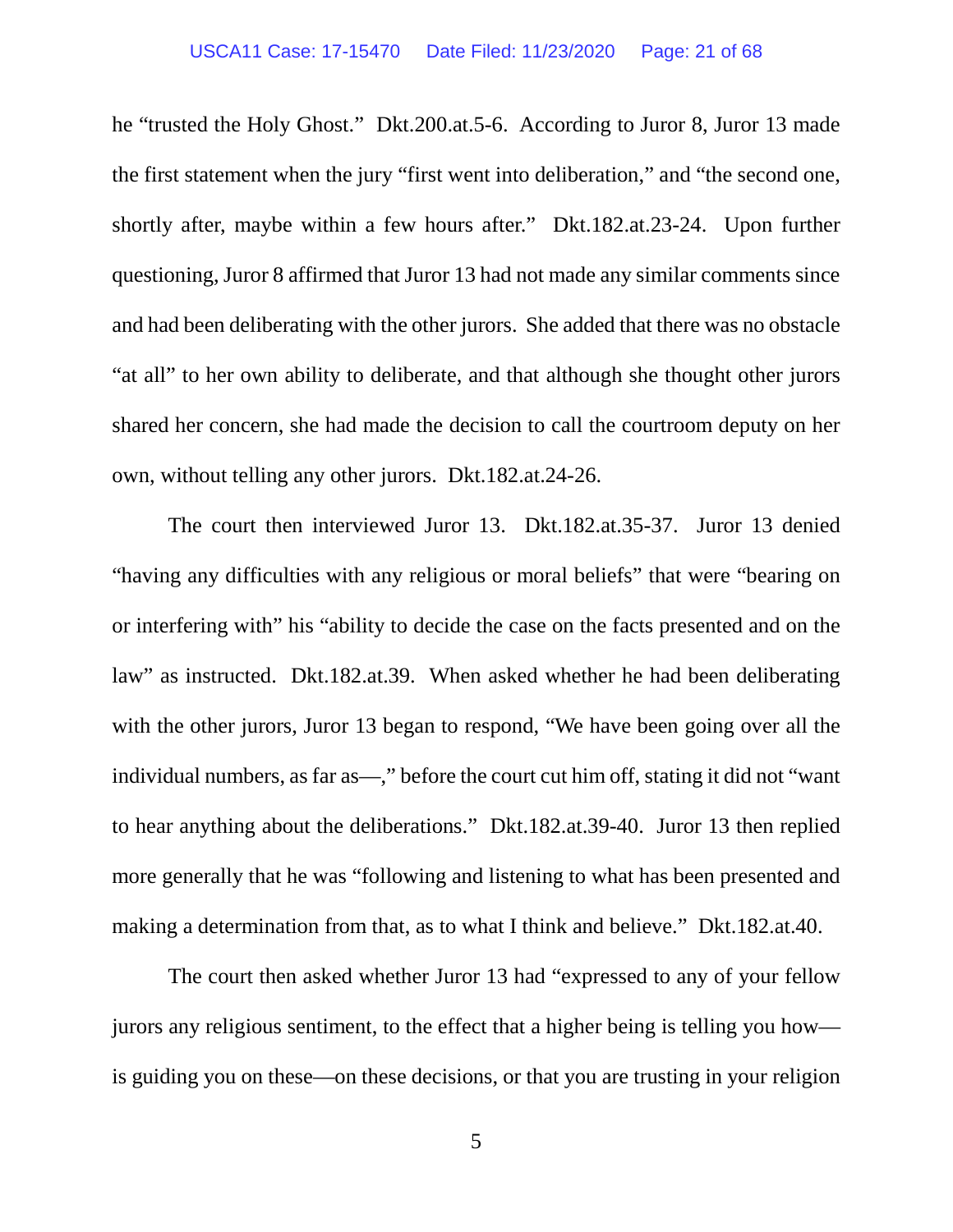to—to base your decisions on?" Juror 13 replied that he had told the other jurors that "in listening to all the information, taking it all down, I listen for the truth, and I know the truth when the truth is spoken" and that "I prayed about this, I have looked at the information, and that I received information as to what I was told to do in relation to what I heard here today—or this past two weeks." Dkt.182.at.40-41. When the court asked whether it was fair to say that Juror 13 had "prayed about this" and "received guidance" about how to proceed, Juror 13 agreed. Dkt.182.at.41. On further questioning about whether his religious beliefs were "interfering with or impeding" his ability to base his decision on the law and the evidence, Juror 13 replied: "No, sir. I followed all the things that you presented. My religious beliefs are going by the testimonies of people given here, which I believe that's what we're supposed to do, and then render a decision on those testimonies, and the evidence presented in the room." Dkt.182.at.42.

The court sent Juror 13 out briefly and then brought him back for a final question: "Did you ever say to your fellow jurors or to a fellow juror during your during the time that y'all worked together, when the 12 started, something to this effect, A higher being told me that Corrine Brown was not guilty on all charges?" Juror 13 responded, "When we were giving why we were—insight, as far as not guilty or whatever for the first charge, yes." The court pressed: "Did you say the words, A higher being told me that Corrine Brown was not guilty on all charges?"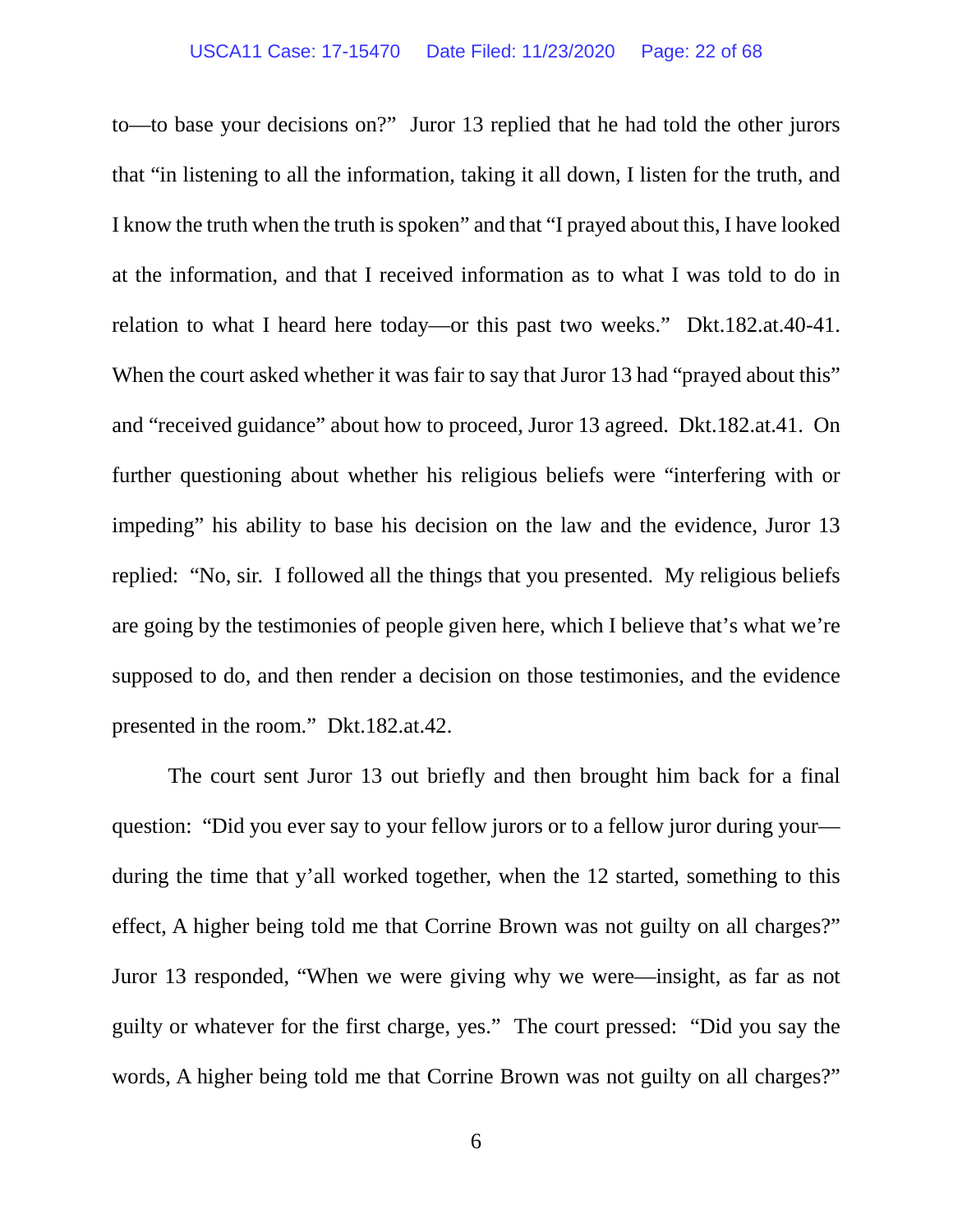Juror 13 replied, "No. I said the Holy Spirit told me that." He added, "I mentioned it in the very beginning when we were on the first charge." Dkt.182.at.50-51.

## **B. The Court's Dismissal of Juror 13**

<span id="page-22-0"></span>At the government's urging, the court dismissed Juror 13. Although the court acknowledged that Juror 13 was "very earnest, very sincere" and "believe[d]" he was "rendering proper jury service," the court nevertheless held Juror 13's statement about the Holy Spirit "disqualifying." Dkt.182.at.58-59. The court characterized Juror 13 as "hesitant at first" to explain "how his religious views have come to the fore during deliberations." Dkt.182.at.60. But, the court continued:

[A]s we progressed and as he told me he received information from a higher source, and then as he later confirmed the actual statement that the Holy Spirit told him that Ms. Brown was not guilty on all charges, that—that he has expressed views and holds views … inconsistent with his sworn duty as a juror in this case, because he's not able to deliberate in a way that follows the law and the instructions that the court gave him.

Dkt.182.at.60.

A juror who makes such a statement during deliberations, the court declared, is "injecting religious beliefs that are inconsistent with the instructions of the court" because "by definition, it's not that the person is praying for guidance …, it's that the higher being—or the Holy Spirit is directing or telling the person what disposition of the charges should be made." Dkt.182.at.59. The court reiterated what it saw as the "distinction" between a juror "who is religious and who is praying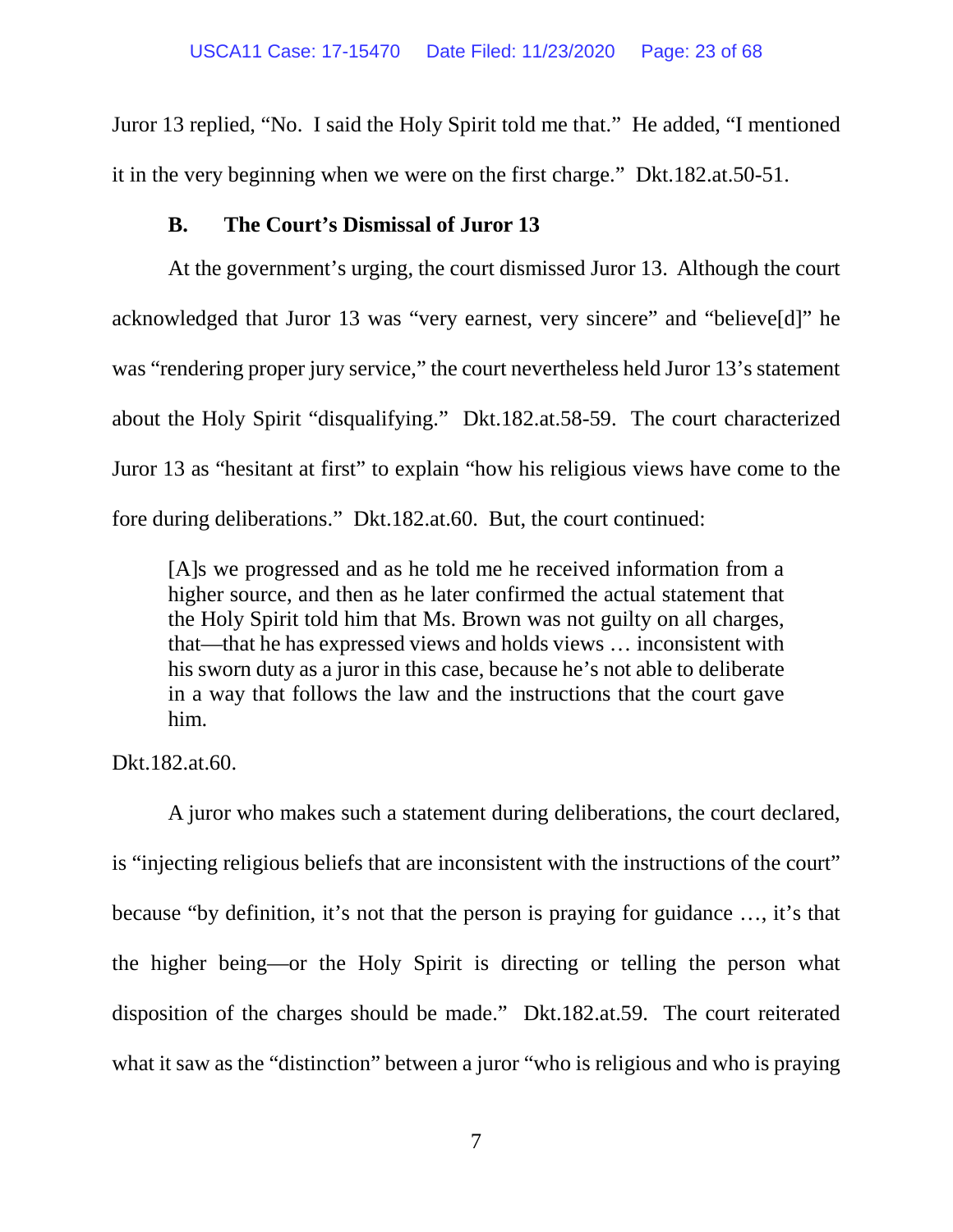### USCA11 Case: 17-15470 Date Filed: 11/23/2020 Page: 24 of 68

for guidance [and] seeking inspiration" and one who "is actually saying that an outside force, that is, a higher being, a Holy Spirit, told him" that a defendant is not guilty. Dkt.182.at.60. To the court, that was "just an expression that's a bridge too far, consistent with jury service as we know it." Dkt.182.at.60.

Notwithstanding Juror 13's "sincere" and "earnest" assurances that he was following the court's instructions and considering all the evidence, the court concluded that there was "no substantial possibility" that Juror 13 would be able to base his decision "only on the evidence and the law" because he was "using external forces to bring to bear on his decision-making in a way that's inconsistent with his jury service and his oath." Dkt.182.at.61. The court therefore dismissed Juror 13, seated an alternate juror in his place, and instructed the reconstituted jury to start its deliberations afresh.

### **C. Jury Verdict and Motion for New Trial**

<span id="page-23-0"></span>The reconstituted jury deliberated for another day and a half before returning a guilty verdict on all but four counts. Brown moved for a new trial, arguing that the court erred in dismissing Juror 13. Dkt.187. The court denied the motion, repeating its earlier reasoning and rejecting Brown's argument that Juror 13's pronouncement "was simply his evaluation of the sufficiency of the evidence." Dkt.200.at.22. Instead, the court stated, Juror 13 "expressed a conclusion from the beginning of the deliberations and without discussion with his fellow jurors," and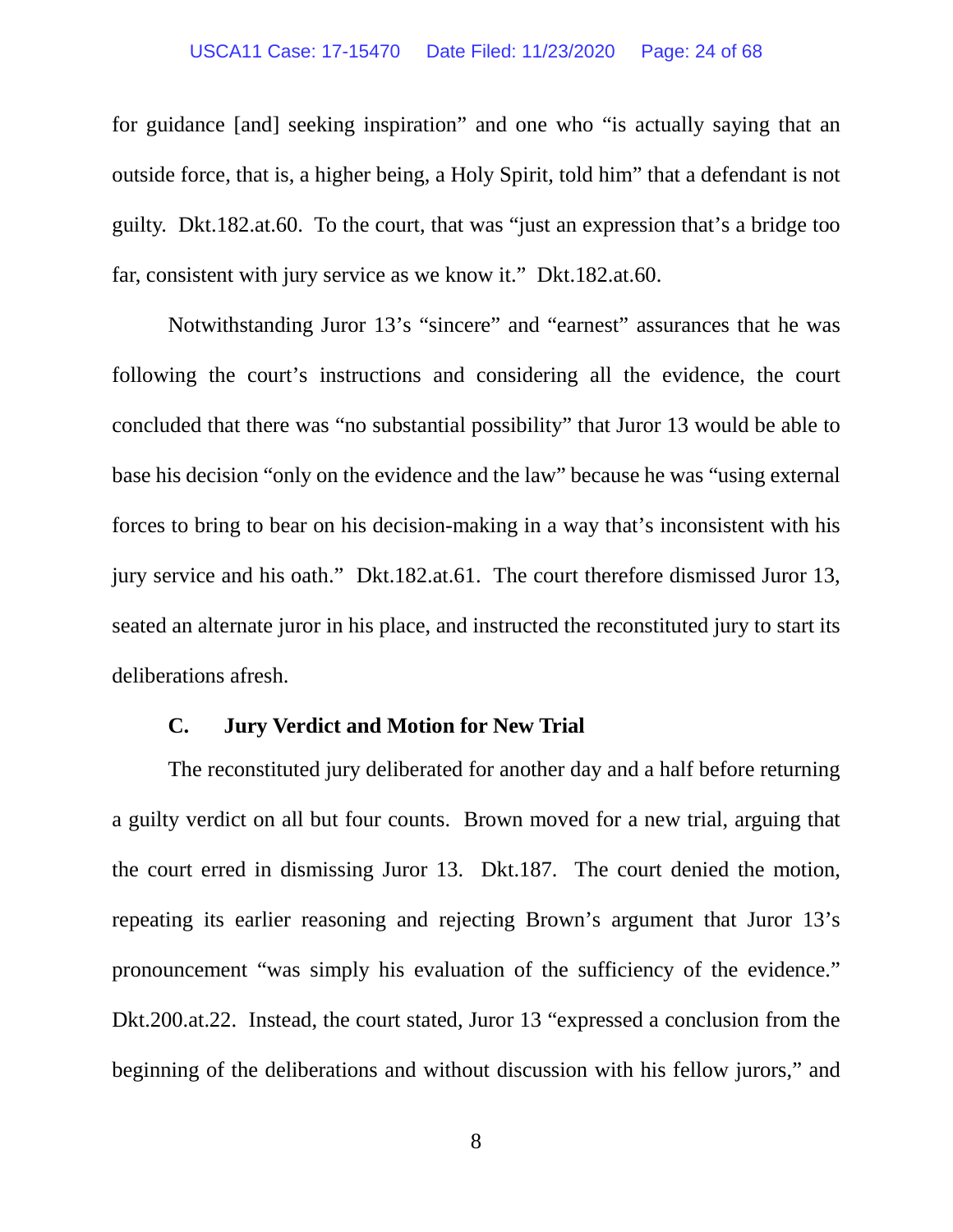"his statements necessarily had to impact the overall deliberations." Dkt.200.at.22. The court added that Juror 13 "announced" that he was "following instructions from an outside source" and "believed" he had "received instructions from an outside source before deliberations began," but "failed to appreciate the conflict that presented" with the court's instructions. Dkt.200.at.23-24.

### **D. Appeal and Petition for Rehearing En Banc**

<span id="page-24-0"></span>Brown appealed her conviction. A panel of this Court affirmed, concluding that the district court did not abuse its discretion when it dismissed Juror 13. Judge Pryor dissented, maintaining that the district court failed to abide by the requisite "tough legal standard" for excusing a juror during deliberations and thereby deprived Brown of her right to a unanimous and uncoerced verdict of an impartial jury of her peers.

Brown filed a petition for rehearing en banc. On September 24, 2020, this Court granted that petition and vacated the panel decision. The Court ordered the parties to focus their briefs on whether the district court committed reversible error when it dismissed Juror 13.<sup>[2](#page-24-2)</sup>

### **SUMMARY OF ARGUMENT**

<span id="page-24-1"></span>The Constitution entitles a criminal defendant to trial by a jury of her peers which in a religiously diverse country necessarily includes religious individuals,

<span id="page-24-2"></span> $\overline{a}$ 

<sup>&</sup>lt;sup>2</sup> Brown is currently released on bond pending resolution of this appeal.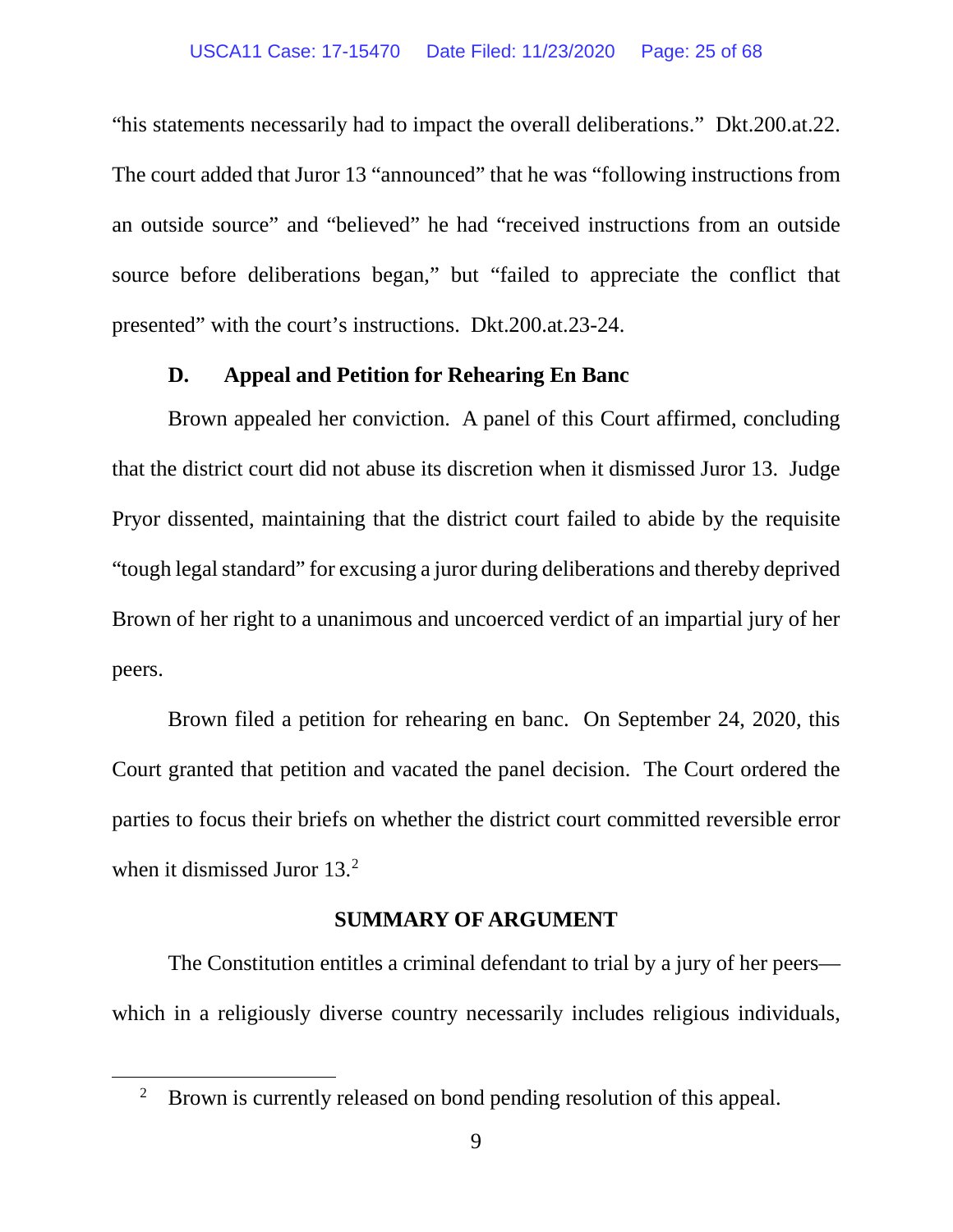### USCA11 Case: 17-15470 Date Filed: 11/23/2020 Page: 26 of 68

some of whom seek divine guidance and express the results in varied and sometimes vivid terms. It also entitles a criminal defendant to a verdict that is unanimous and uncoerced, critical protections against the danger of an overzealous prosecution. When the district court dismissed Juror 13, it deprived Brown of both rights.

Under this Court's precedents, the dismissal of a juror mid-deliberations, especially after expressing a preliminary inclination to acquit, should almost never happen. Dismissal is precluded unless it is clear *beyond a reasonable doubt* that the juror is unable or unwilling to follow the court's instructions and base his decision on the law and the evidence. That "tough" criminal standard of proof is appropriate because accusing a juror of defaulting on his oath is a serious charge. Jurors whose religious beliefs preclude them from sitting in judgment of others or from deeming certain actions criminal or imposing particular punishments are excused at the outset. But dismissing a juror without such scruples who swears to follow the law and evidence is no small matter. The stringent legal standard gives jurors a wide berth to express their views, even in religious terms, and helps protect the defendant's right to a unanimous and uncoerced jury verdict by ensuring that a juror is not lightly dismissed after expressing doubts about the government's case.

The record here came nowhere close to meeting that demanding standard. The district court's interviews with Juror 8 and Juror 13 established more than a reasonable possibility that Juror 13 was able and willing to base his decision on the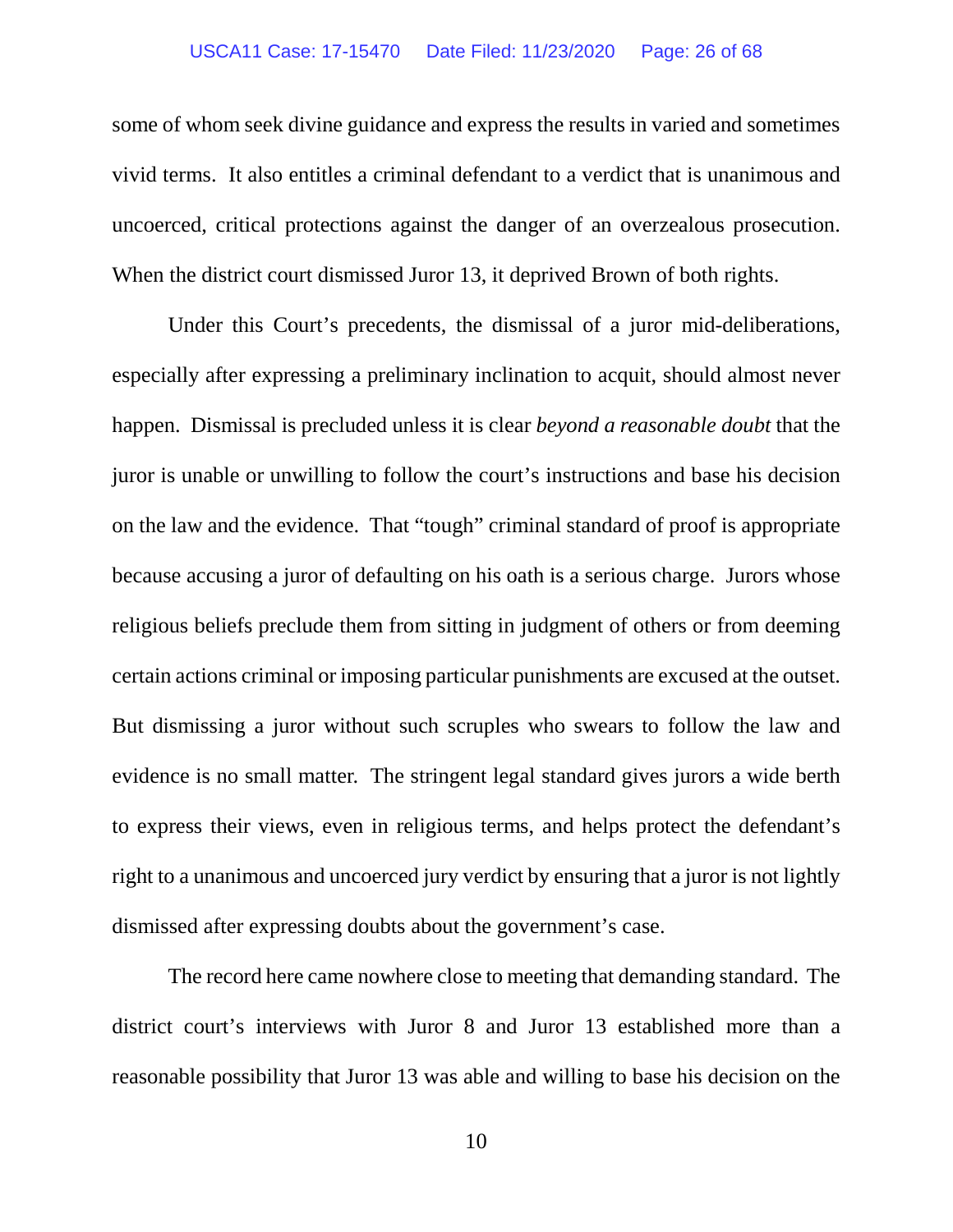### USCA11 Case: 17-15470 Date Filed: 11/23/2020 Page: 27 of 68

law and the evidence. Although Juror 8 expressed vague "concerns" about Juror 13's religious language, she affirmed that he was deliberating with the other jurors and was not interfering with her ability to deliberate. Juror 13 himself consistently couched his thought process in terms of the evidence developed at trial and indicated that he was seeking divine guidance only to assist him in sifting and weighing the evidence, and the district court found his statements both "earnest" and "sincere." Juror 13's comments about the Holy Spirit were entirely consistent with that account. In a religiously diverse country, it is to be expected that jurors will express their efforts to seek divine guidance in a wide variety of ways. As long as those views can be reasonably construed as consistent with the juror's oath, there is no basis for dismissal.

In concluding that Juror 13's statements about the Holy Spirit were "disqualifying" notwithstanding his sincere assurances that they were not interfering with his ability to follow the court's instructions, the district court committed a series of legal errors. The court confused an effort to seek divine guidance to assist deliberations consistent with the oath with the kinds of religious principles that act as external constraints on what a juror can do or consider. The court impermissibly second-guessed whether Juror 13's sincere assurances were correct as a matter of *fact*, based on its apparent skepticism that someone who believes the Holy Spirit speaks to him can follow the law. And above all, the court abdicated its duty to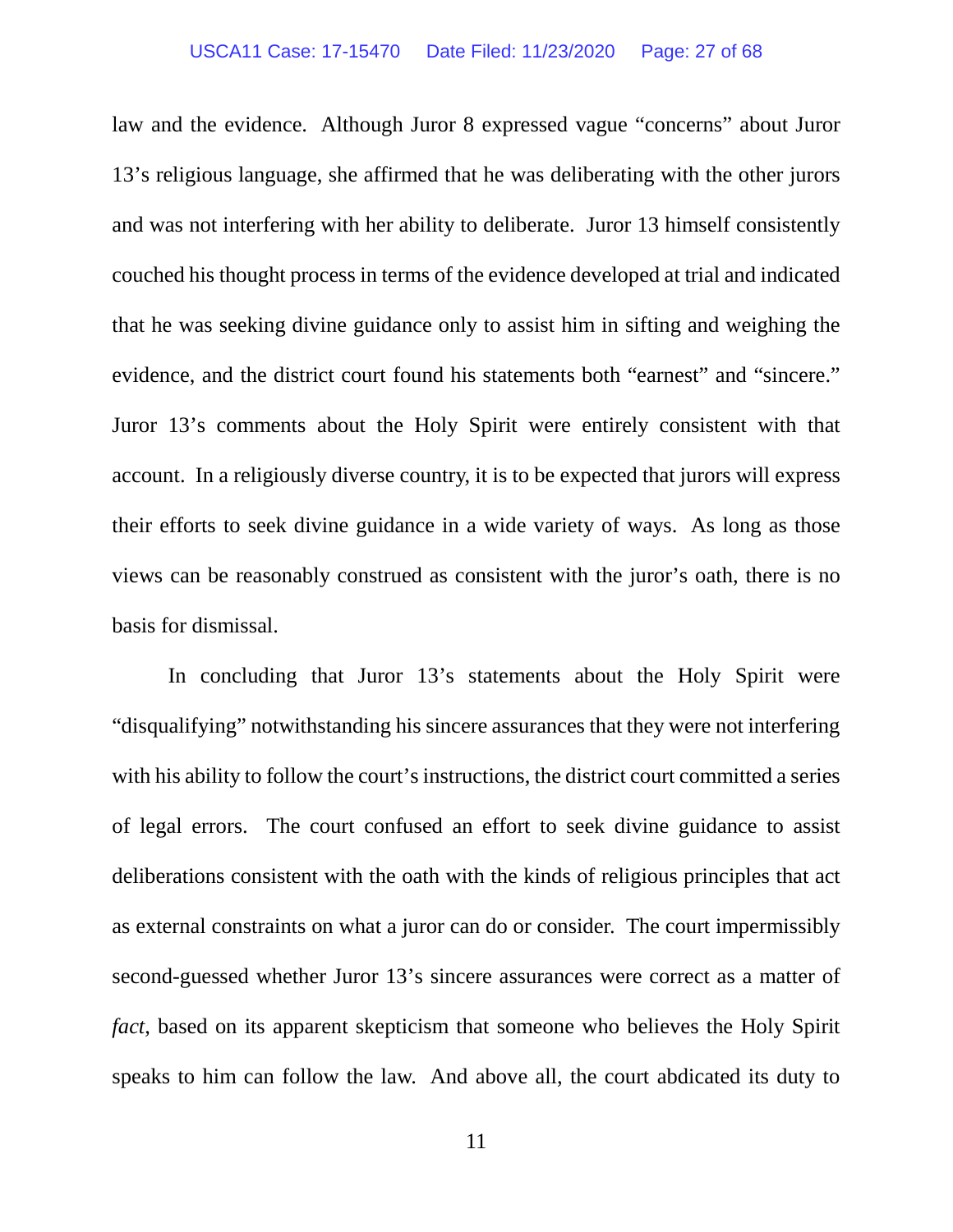### USCA11 Case: 17-15470 Date Filed: 11/23/2020 Page: 28 of 68

resolve all doubts in favor of protecting the defendant's right to a unanimous and uncoerced jury of her peers.

The result is a decision that discriminates on the basis of religion, in service of depriving a defendant of her Sixth Amendment rights. Indeed, it is hard to understand the district court's decision as anything other than a holding that relatively abstract religious beliefs are permissible (even useful in ensuring that jurors follow their oaths) but more specific religious beliefs, including any notion that the divine could lead a juror to one view of the evidence, are verboten. The district court recognized that it is entirely natural and unobjectionable for a juror to pray for divine assistance, but it seemed to draw the line at a juror who believed his prayers had been answered. That is not a line that civil courts have any basis (or competence) to enforce. Any attempt to distinguish between acceptable and unacceptable experiences of divine guidance is unprincipled and threatens to run afoul of the Religious Freedom Restoration Act and the First and Sixth Amendments. By second-guessing Juror 13's sincere assurances that he could faithfully follow the court's instructions, the district court did just that, reaching a result at profound odds with free-exercise rights, with the beyond-a-reasonable-doubt standard that governs in this exceedingly sensitive context, and with Brown's Sixth Amendment right to a unanimous and uncoerced jury of her peers. This Court should reverse.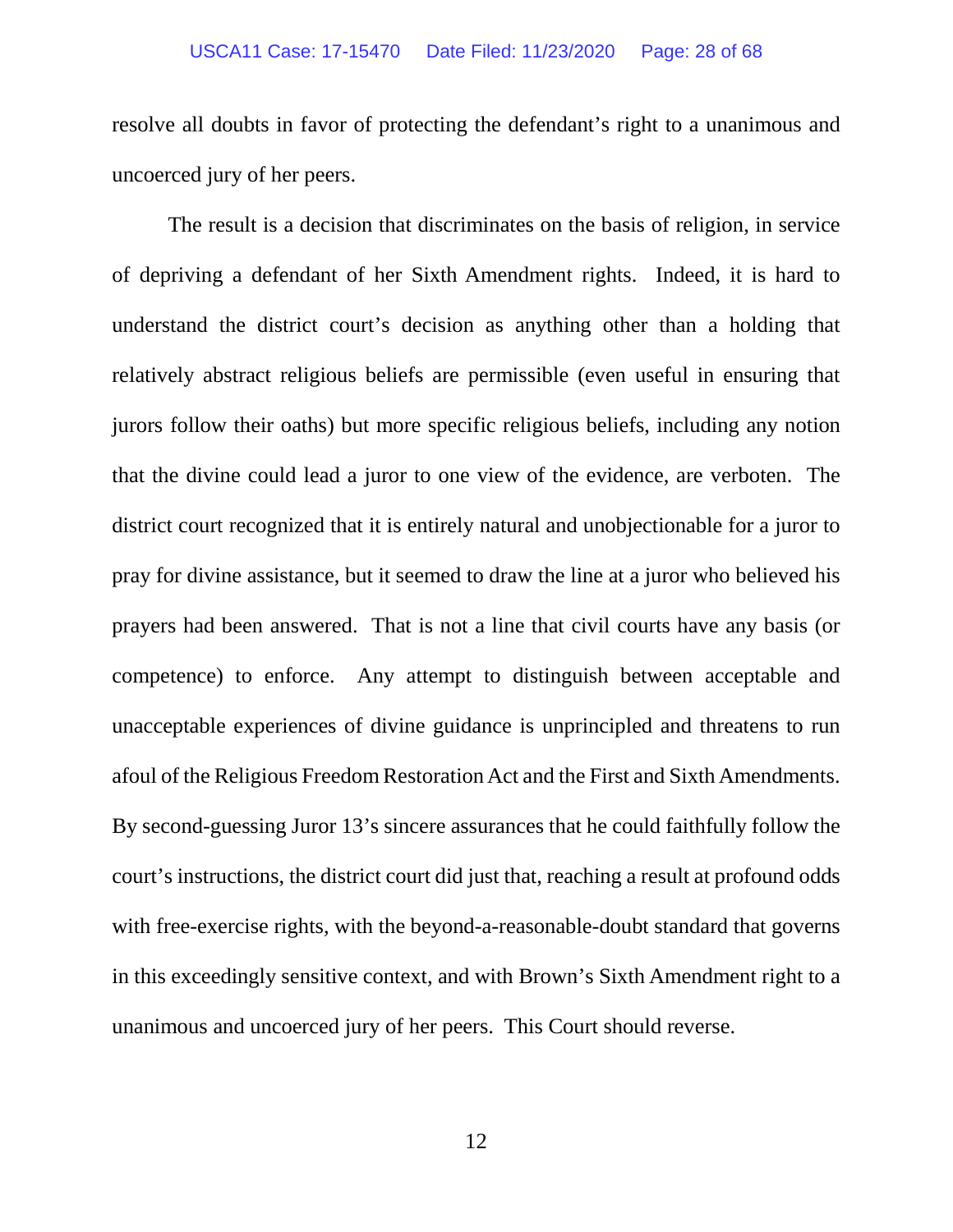### **STANDARD OF REVIEW**

<span id="page-28-0"></span>This Court reviews a decision to dismiss a juror after the start of deliberations for abuse of discretion. *United States v. Register*, 182 F.3d 820, 839 (11th Cir. 1999). Abuse of discretion occurs "by definition" when the district court "makes an error of law." *Koon v. United States*, 518 U.S. 81, 100 (1996). Moreover, the standard of review is informed by the underlying standard of proof, which requires proof beyond a reasonable doubt that a juror is unable or unwilling to base his decision on the law and the evidence. *See United States v. Abbell*, 271 F.3d 1286, 1302-03 (11th Cir. 2001). This Court therefore reverses for abuse of discretion if it concludes that the district court dismissed a juror "without factual support" under the reasonable-doubt standard, or "for a legally irrelevant reason." *Id.* at 1302.

### **ARGUMENT**

<span id="page-28-2"></span><span id="page-28-1"></span>**I. Dismissal Of A Juror Is An Extreme Step That Must Be Justified Under An Exceedingly "Tough" Criminal Standard, Particularly When The Government Seeks Dismissal And Religious Exercise Is At Stake.** 

## <span id="page-28-3"></span>**A. The Constitution Entitles Criminal Defendants to Trial by a Jury of Their Peers, Including Peers With Varied Religious Beliefs.**

The Constitution entitles criminal defendants to trial by an impartial jury of their peers. *See* U.S. Const. amend. VI; *Apprendi v. New Jersey*, 530 U.S. 466, 477 (2000). That fundamental constitutional guarantee ensures that criminal defendants may not be deprived of their liberty except by the studied and collective judgment of a set of their "equals and neighbours." *Id.* (quoting 4 W. Blackstone,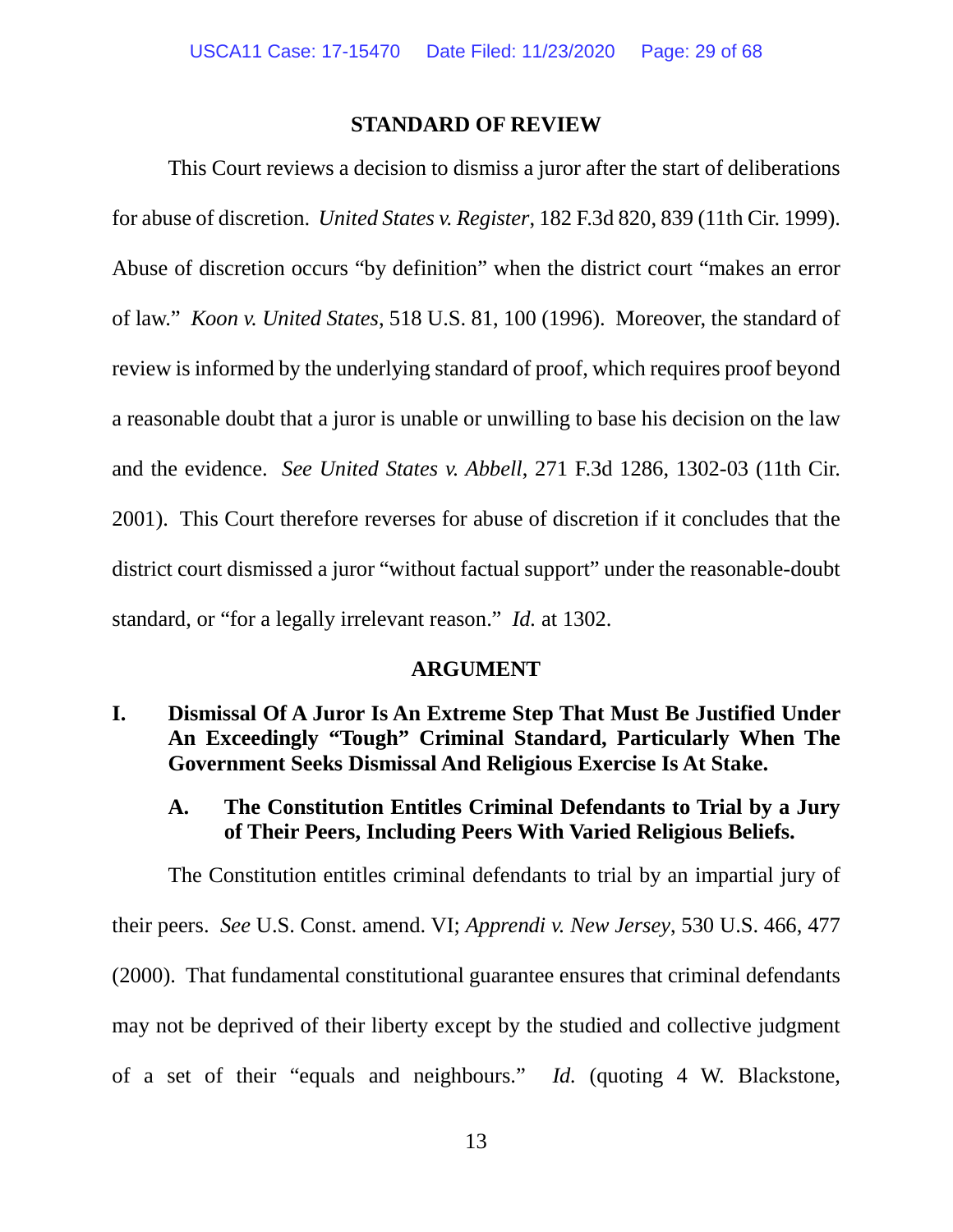*Commentaries on the Laws of England* 343 (1769)). By protecting defendants "from being judged by a special class of trained professionals who do not speak the language of ordinary people and may not understand or appreciate the way ordinary people live their lives," *Peña-Rodriguez v. Colorado*, 137 S. Ct. 855, 875 (2017) (Alito, J., dissenting), the jury trial right "make[s] available the commonsense judgment of the community as a hedge against the overzealous or mistaken prosecutor and in preference to the professional or perhaps overconditioned or biased response of a judge," *Taylor v. Louisiana*, 419 U.S. 522, 530 (1975).

The "Sixth Amendment's promise of a jury of one's peers means a jury selected from a representative cross section of the entire community." *Ramos v. Louisiana*, 140 S. Ct. 1390, 1402 n.47 (2020). And in this country, any such cross section is likely to include religious believers of many stripes. The United States has long been a predominantly "religious people," as reflected in the fact that many of our "institutions presuppose a Supreme Being," and that both the U.S. Constitution and virtually every state constitution "guarantee the freedom to worship as one chooses." *Zorach v. Clauson*, 343 U.S. 306, 313 (1952). Indeed, the oath ("so help me God") that judges and jurors typically swear before accepting their duties, *see* Fed. Jud. Ctr., *Benchbook for U.S. District Judges* §7.08, at 269 (6th ed. 2013); 28 U.S.C. §453, presumes that most believe in a higher power, and one recent study found that nearly 9 in 10 Americans do, *see* Pew Rsch. Ctr., When Americans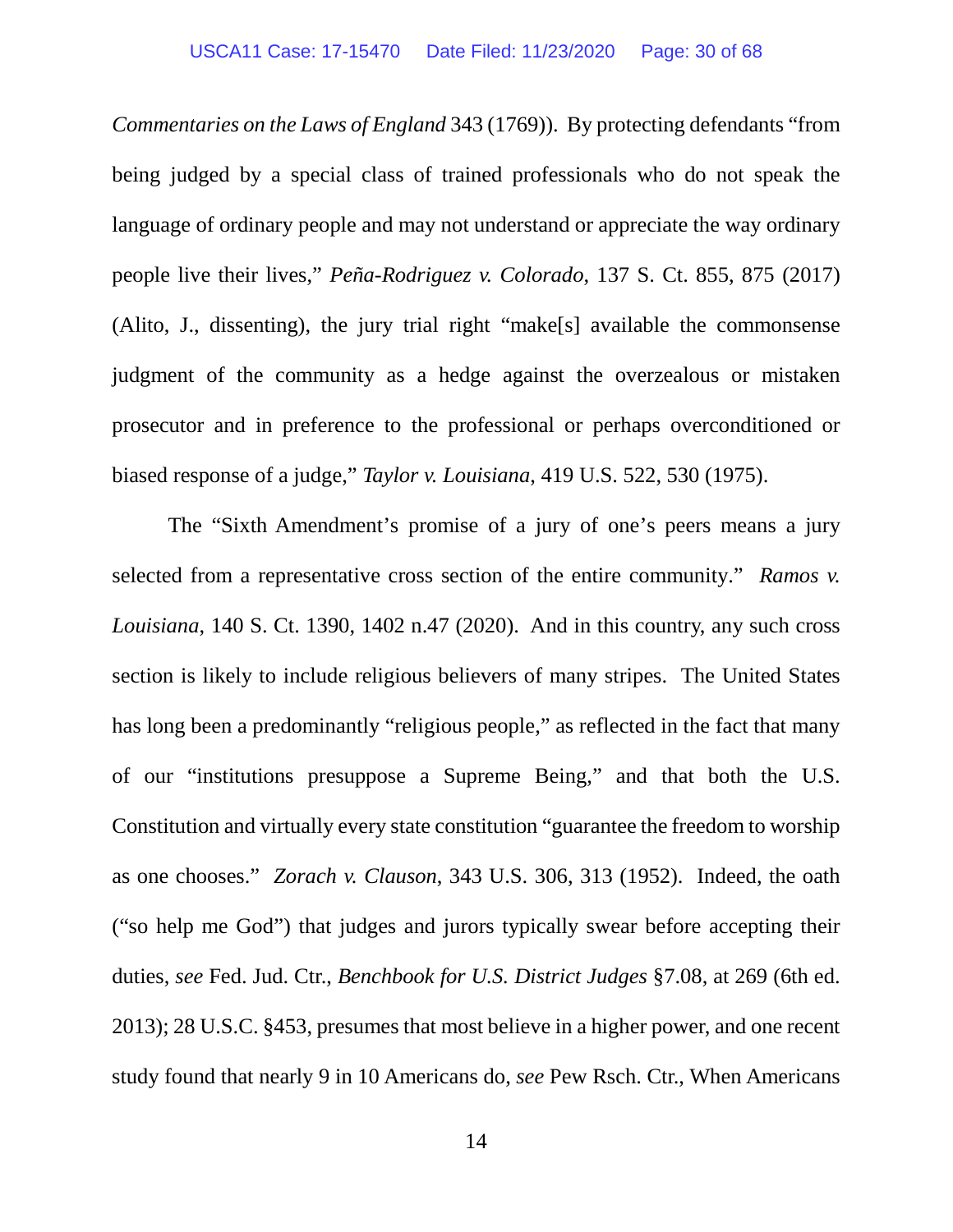Say They Believe in God, What Do They Mean? 4, 6 (2018) [hereinafter *2018 Pew Survey*]. The unamended Constitution accommodates the non-believer, allowing officers to bind themselves to support the Constitution "by Oath or Affirmation" and forbidding "religious test[s]" for public responsibility. U.S. Const. art. VI, cl.3. But the very fact that it envisions an oath to God as reinforcing fealty to the Constitution and faithful discharge of public duties speaks volumes.

The First Amendment's Religion Clauses reinforce that we are a nation of diverse faiths founded on the importance of religious toleration. Americans not only profess many different beliefs, but also experience the divine, and express that experience, in diverse ways. For example, about 3 in 4 report that they try to talk to God or another higher power, while 3 in 10 report that God talks back to them. *See 2018 Pew Survey* 6, 27. Some experience and express the role of religion in their lives in vivid, immediate, and very personal terms, reporting that God communicates directly with them and determines most or all of what happens in their lives. *See id.*  at 27, 30. Others experience and express the role of the divine in more abstract terms, reporting that a higher power plays less of a role in determining the course of their lives and that communication goes one way. *Id.*

Those different ways of experiencing and expressing the role of religion often reflect denominational differences and life experiences. For example, 45% of evangelical Protestants and 60% of members of historically black Protestant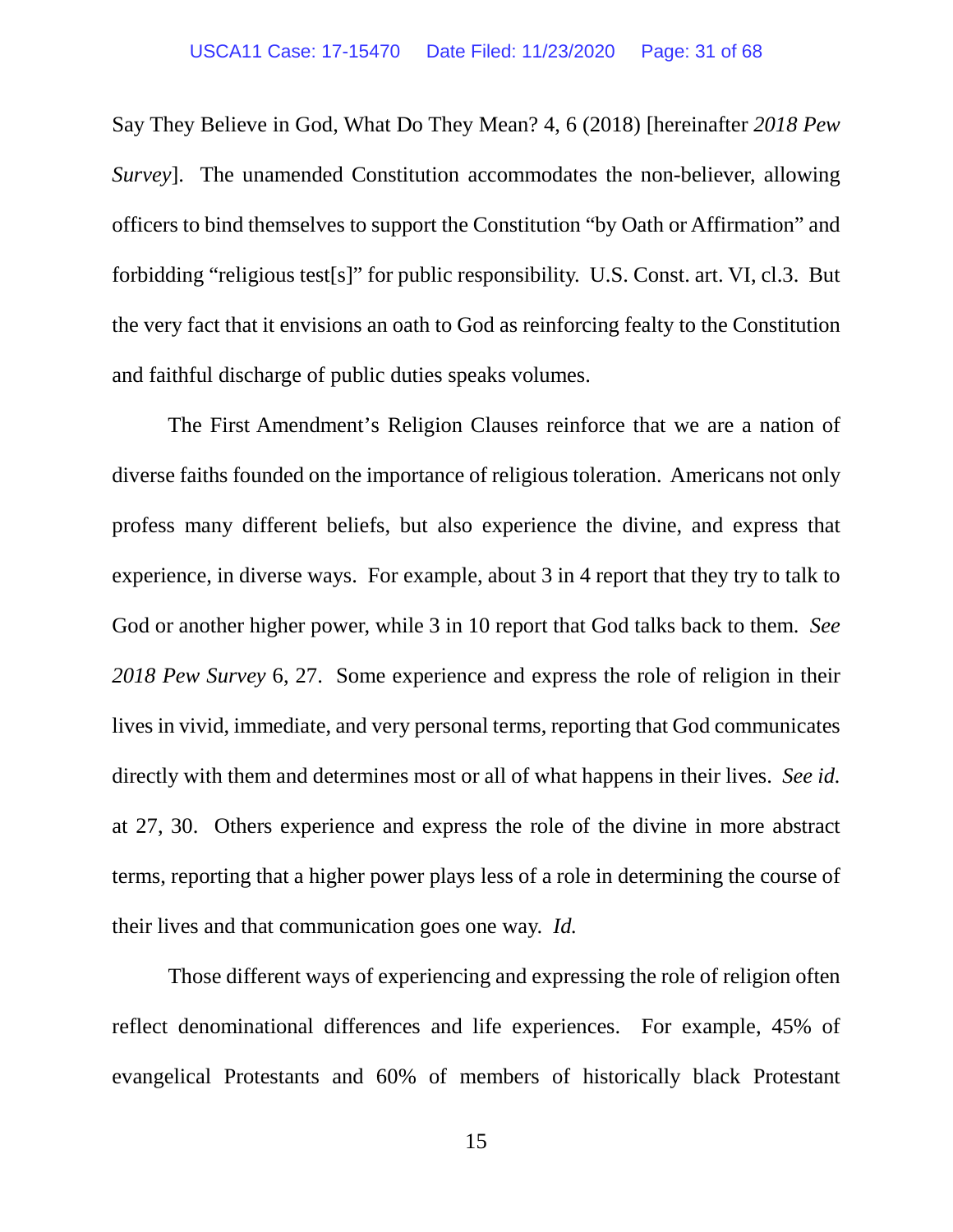### USCA11 Case: 17-15470 Date Filed: 11/23/2020 Page: 32 of 68

traditions believe that prayer is "a two-way street" and that "God[] talks directly with them," compared with 28% of all Americans, 23% of Catholics, and 9% of Jews. *Id.* at 27. And the nature of one's faith seems influenced by time spent on college campuses: Just one-third of college graduates believe that God determines the course of their lives most or all of the time, compared with almost twice that percentage for those with a high school education or less. *Id.* at 17-18.

As such studies reflect, the religious tolerance enshrined in the Religion Clauses protects both a wide variety of religions and a wide range of ways to express those religious beliefs. Any "jury selected from a representative cross section of the entire community," *Ramos*, 140 S. Ct. at 1402 n.47, thus is likely to contain jurors who not only hold a vast array of views, but also express those views in very different ways. For some, the divine will be abstract, and prayer will be a one-way street; for others, their relationship will be personal, and their prayer life very much a two-way street. To categorically exclude from service jurors who experience the divine in the latter manner, and candidly explain as much to fellow jurors or inquiring judges, would deprive criminal defendants of their constitutional right to a jury of their peers, drawn from "ordinary people" who "are expected to speak, debate, argue, and make decisions the way ordinary people do in their daily lives." *Peña-Rodriguez*, 137 S. Ct. at 875 (Alito, J., dissenting).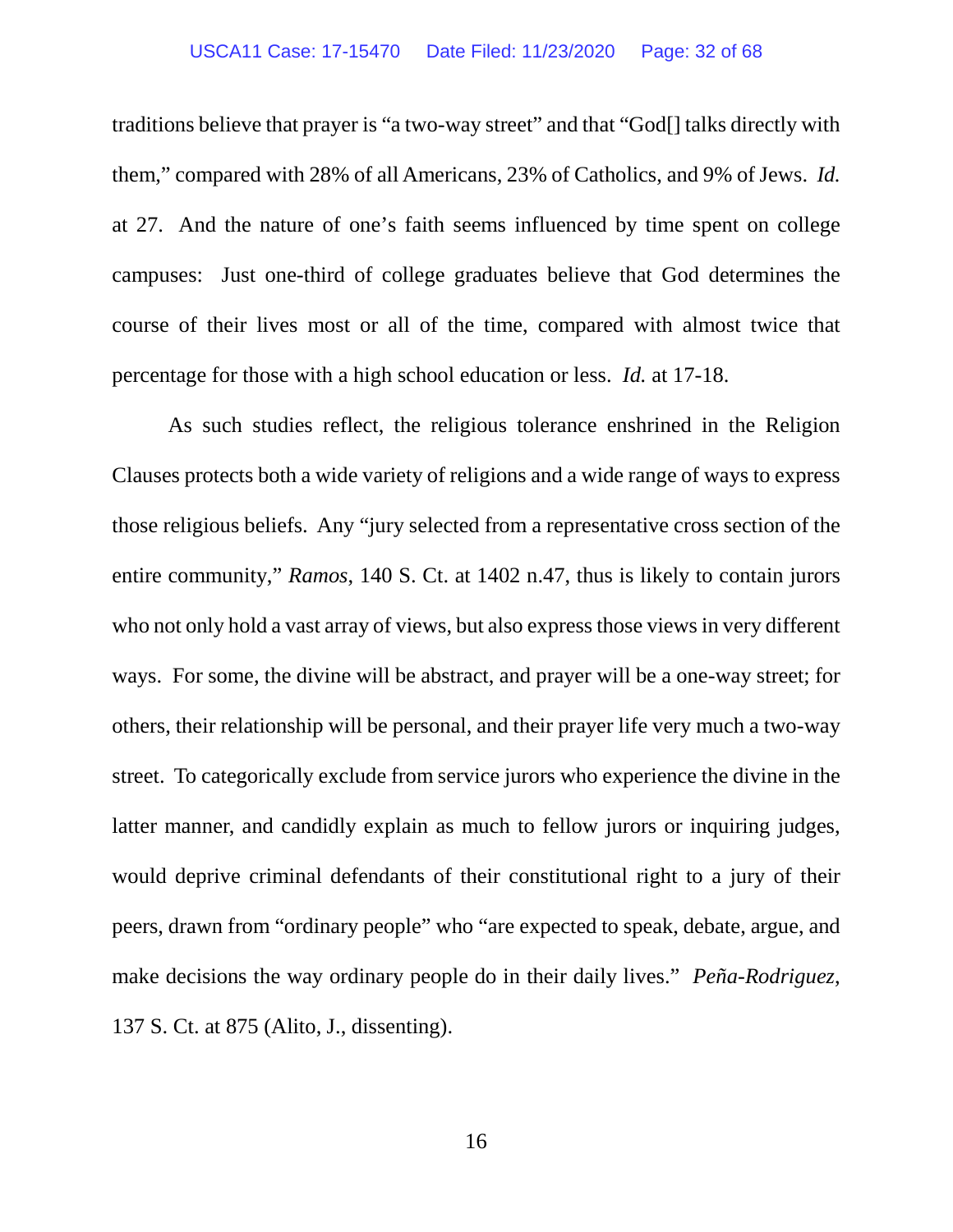Of course, that does not mean that a defendant is entitled to a jury with any particular composition of religious believers. But it does mean that a defendant is entitled to a jury from which potential jurors are not disqualified (particularly after indicating an inclination to acquit) because of how they express or experience their relationship with the divine. To be sure, a juror may be disqualified if her religious beliefs preclude her from performing the duties of a juror. *See, e.g.*, *Miles v. United States*, 103 U.S. 304, 310 (1880) (juror who believed polygamy was ordained by God properly excluded from bigamy trial); *United States v. Geffrard*, 87 F.3d 448, 451-52 (1996) (juror whose beliefs did not allow her to follow court's instructions on entrapment properly dismissed); *Morgan v. Illinois*, 504 U.S. 719, 728-29 (1992) (juror unable to vote for or against death penalty properly disqualified). But a juror may not be disqualified simply because she believes that when she asks God for guidance, sometimes God answers. To treat such a belief as categorically incompatible with faithful jury service not only would disqualify a significant chunk of "ordinary people" from serving as jurors in violation of the Sixth Amendment, but would impermissibly and unconstitutionally discriminate among religious beliefs. *See, e.g.*, *Larson v. Valente*, 456 U.S. 228, 244-46 (1982).

Courts must be particularly cautious, moreover, when an effort to disqualify a juror involves second-guessing the juror's own sincere assurances about the impact of his faith on his ability to serve as a juror. It is one thing to disqualify a juror who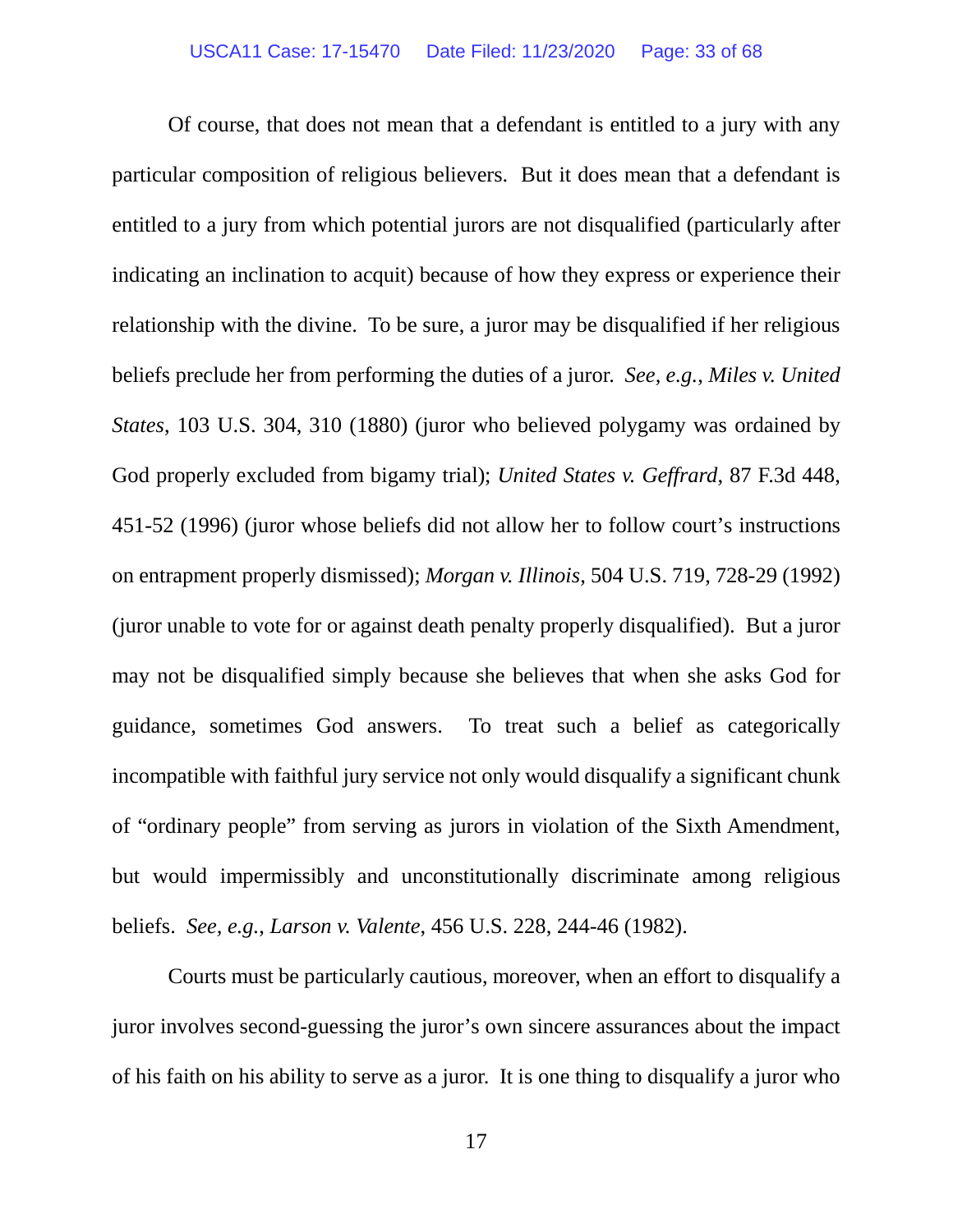*agrees* that his religious beliefs preclude him from applying the law. *See, e.g.*, *Miles*, 103 U.S. at 310; *Geffrard*, 87 F.3d at 451-52. But when a juror sincerely assures the court that his religious beliefs will *not* impede his ability to faithfully discharge his duties, courts have neither the authority nor the competence to second-guess that assurance, and to do so would be at odds with core free exercise principles. *Cf. Thomas v. Rev. Bd. of Ind. Emp. Sec. Div.*, 450 U.S. 707, 716 (1981); *United States v. Lee*, 455 U.S. 252, 261 n.12 (1982). Accordingly, disqualifying a juror based on a court's view that the juror's sincere beliefs about his faith are *incorrect* not only would deprive the defendant of his Sixth Amendment right to a jury of his peers, but would subject the juror to the kind of hostility toward and distrust of religious views that the Free Exercise Clause guards against. *See, e.g.*, *Masterpiece Cakeshop, Ltd. v. Colo. Civil Rights Comm'n*, 138 S. Ct. 1719, 1731 (2018); *Church of Lukumi Babalu Aye, Inc. v. Hialeah*, 508 U.S. 520, 533, 542 (1993).

# <span id="page-33-0"></span>**B. The Very Demanding Standard for Dismissing a Juror Mid-Deliberations Is a Critical Constitutional Safeguard.**

Depriving a criminal defendant of a "jury selected from a representative cross section of the entire community," *Ramos*, 140 S. Ct. at 1402 n.47, is always of constitutional moment, especially when a constitutionally protected trait is involved. *See Batson v. Kentucky*, 476 U.S. 79 (1986); *J.E.B. v. Alabama ex rel. T.B.*, 511 U.S. 127 (1994); *United States v. Brown*, 352 F.3d 654, 666-70 (2d Cir. 2003); *State v. Hodge*, 726 A.2d 531, 553 (Conn. 1999). But the constitutional concerns are all the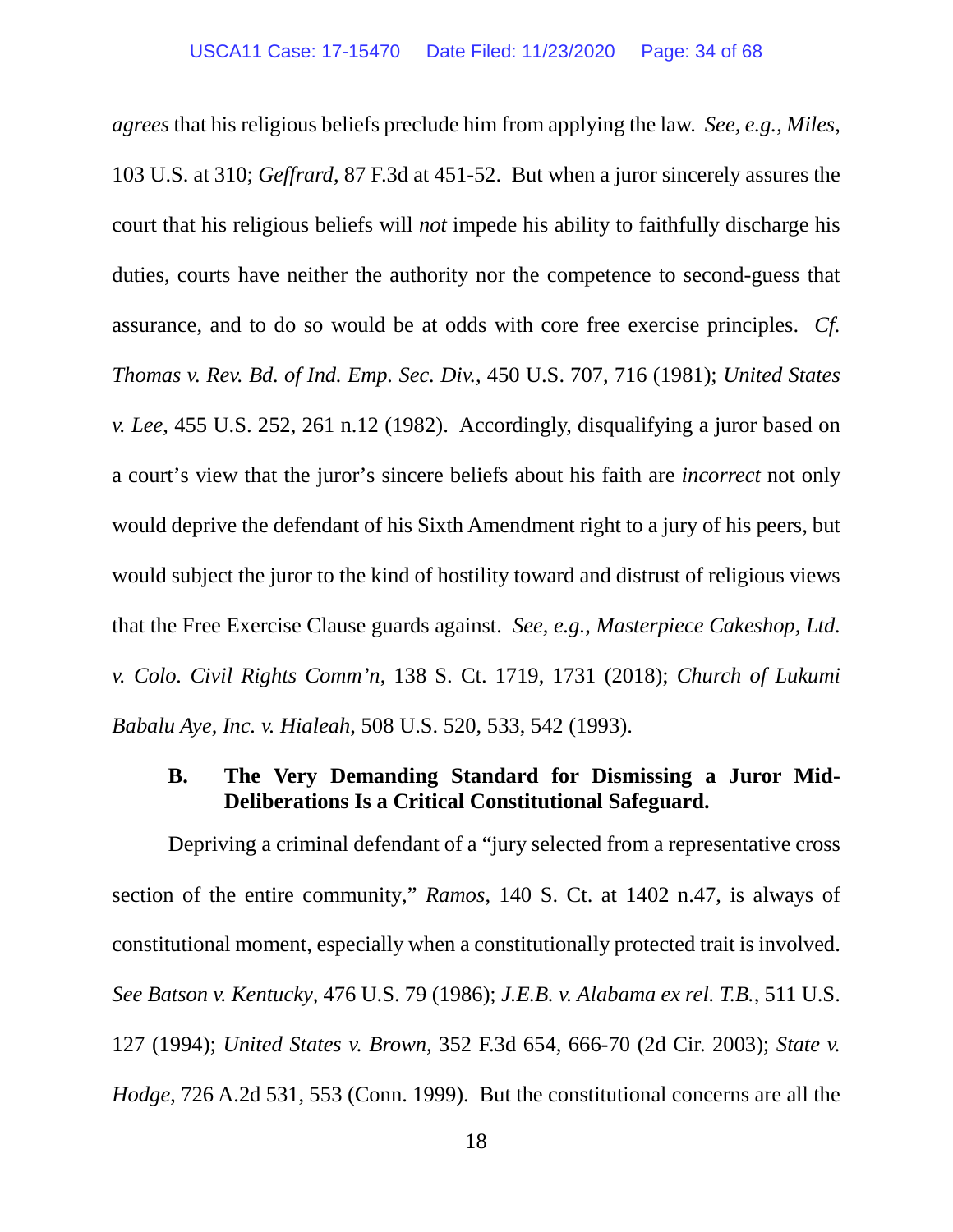more acute when it comes to *removing* a juror once deliberations have begun especially if the removal request comes after a juror has expressed an inclination to acquit.

The Constitution entitles criminal defendants not only to trial by a jury of their peers, but also to a unanimous and uncoerced verdict. *See Ramos*, 140 S. Ct. at 1395-97; *Lowenfield v. Phelps*, 484 U.S. 231, 241 (1988). The unanimity rule "furthers the deliberative process by requiring the minority view to be examined and, if possible, accepted or rejected by the entire jury." *United States v. Lopez*, 581 F.2d 1338, 1341 (9th Cir. 1978) (Kennedy, J.); *see also Ramos*, 140 S. Ct. at 1418 (Kavanaugh, J., concurring in part); *Blueford v. Arkansas*, 566 U.S. 599, 608 (2012). And the anti-coercion rule keeps the court from invading the jury's "constitutional responsibility" to "determine the facts," "apply the law to those facts," and "draw the ultimate conclusion of guilt or innocence." *United States v. Gaudin*, 515 U.S. 506, 513-14 (1995). Both rules add an extra layer of protection "against the corrupt or overzealous prosecutor and against the compliant, biased, or eccentric judge." *Duncan v. Louisiana*, 391 U.S. 145, 156 (1968).

Against that backdrop, the dangers of too easily allowing a juror to be excused—particularly a juror perceived to be favorable to the defendant—are readily apparent. Of course, both sides are entitled to a jury that abides by its sworn duty to render a verdict based on the law and the evidence, *see United States v. Kemp*, 500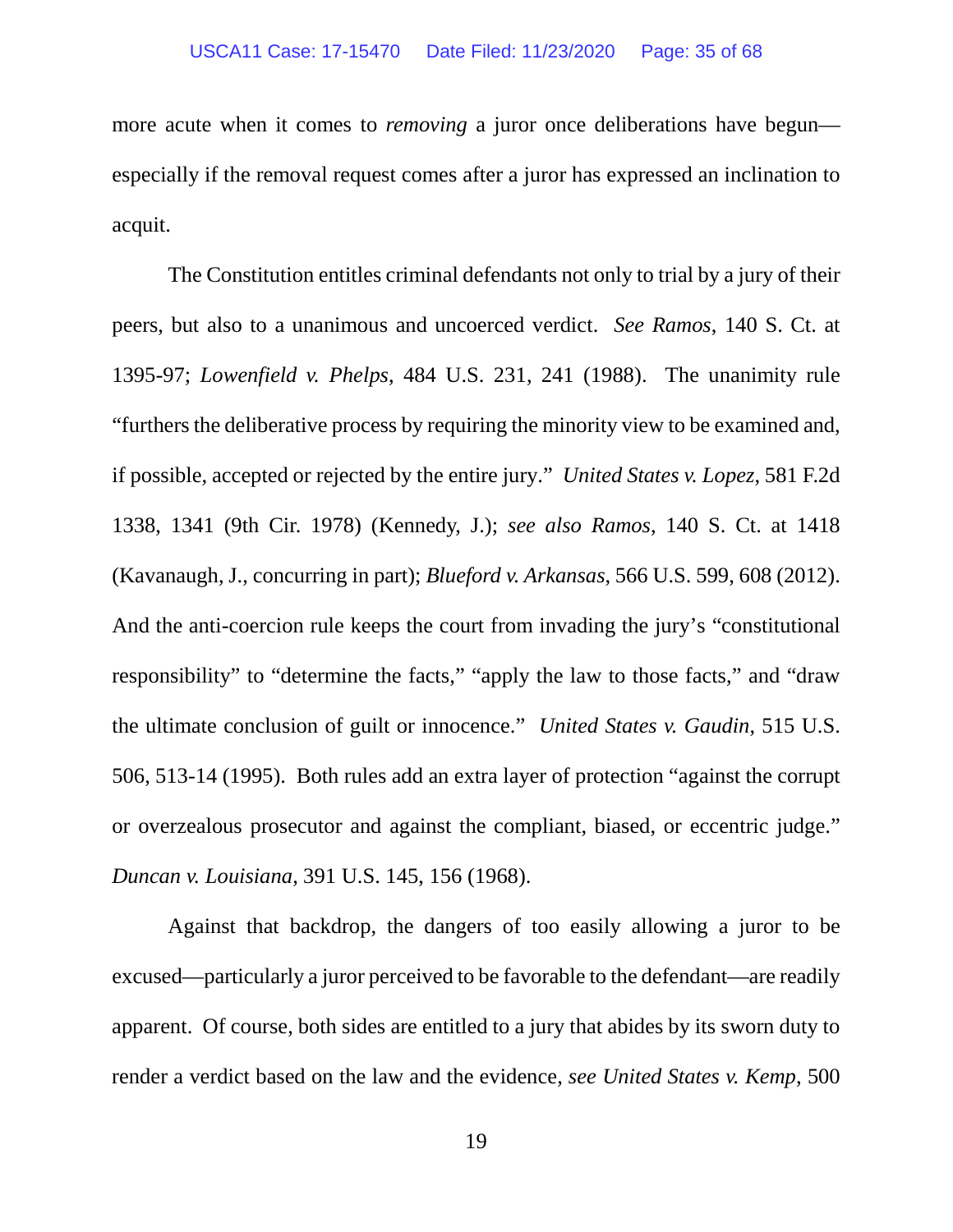F.3d 257, 304 (3d Cir. 2007), so a juror can and should be dismissed at any stage if he refuses "to apply the law or to follow the court's instructions," *Abbell*, 271 F.3d at 1302. But there is a "critical" and "often difficult" distinction between "the juror who favors acquittal because he is purposefully disregarding the court's instructions on the law, and the juror who is simply unpersuaded by the Government's evidence." *United States v. Thomas*, 116 F.3d 606, 621 (2d Cir. 1997). Dismissing a juror who is simply unpersuaded would mean denying the defendant her right to a unanimous and uncoerced verdict. *Id.*; *see also United States v. Brown*, 823 F.2d 591, 596 (D.C. Cir. 1987). And particularly when done at the government's behest, it would mean destroying a critical layer of protection between defendant and prosecutor. *See Kemp*, 500 F.3d at 304 n.26 (warning against allowing government to "remove a holdout juror because of ambiguous allegations of improper behavior during deliberations, and replace this holdout with a more amenable juror").

To guard against "the danger that a dissenting juror might be excused under the mistaken view" that her dissent is the product of misconduct, this Court applies a "tough legal standard." *Abbell*, 271 F.3d at 1302. A juror may be dismissed "only when no 'substantial possibility' exists that she is basing her decision on the sufficiency of the evidence." *Id.* (citing *Thomas*, 116 F.3d at 621-22; *[Brown](https://1.next.westlaw.com/Link/Document/FullText?findType=Y&serNum=1987087507&pubNum=0000350&originatingDoc=Icc2826a679c211d9bf29e2067ad74e5b&refType=RP&fi=co_pp_sp_350_596&originationContext=document&transitionType=DocumentItem&contextData=(sc.UserEnteredCitation)#co_pp_sp_350_596)*, 823 [F.2d at 596\)](https://1.next.westlaw.com/Link/Document/FullText?findType=Y&serNum=1987087507&pubNum=0000350&originatingDoc=Icc2826a679c211d9bf29e2067ad74e5b&refType=RP&fi=co_pp_sp_350_596&originationContext=document&transitionType=DocumentItem&contextData=(sc.UserEnteredCitation)#co_pp_sp_350_596); *see also Kemp*, 500 F.3d at 304; *United States v. Symington*, 195 F.3d 1080, 1087 & n.5 (9th Cir. 1999). The Court has described that standard as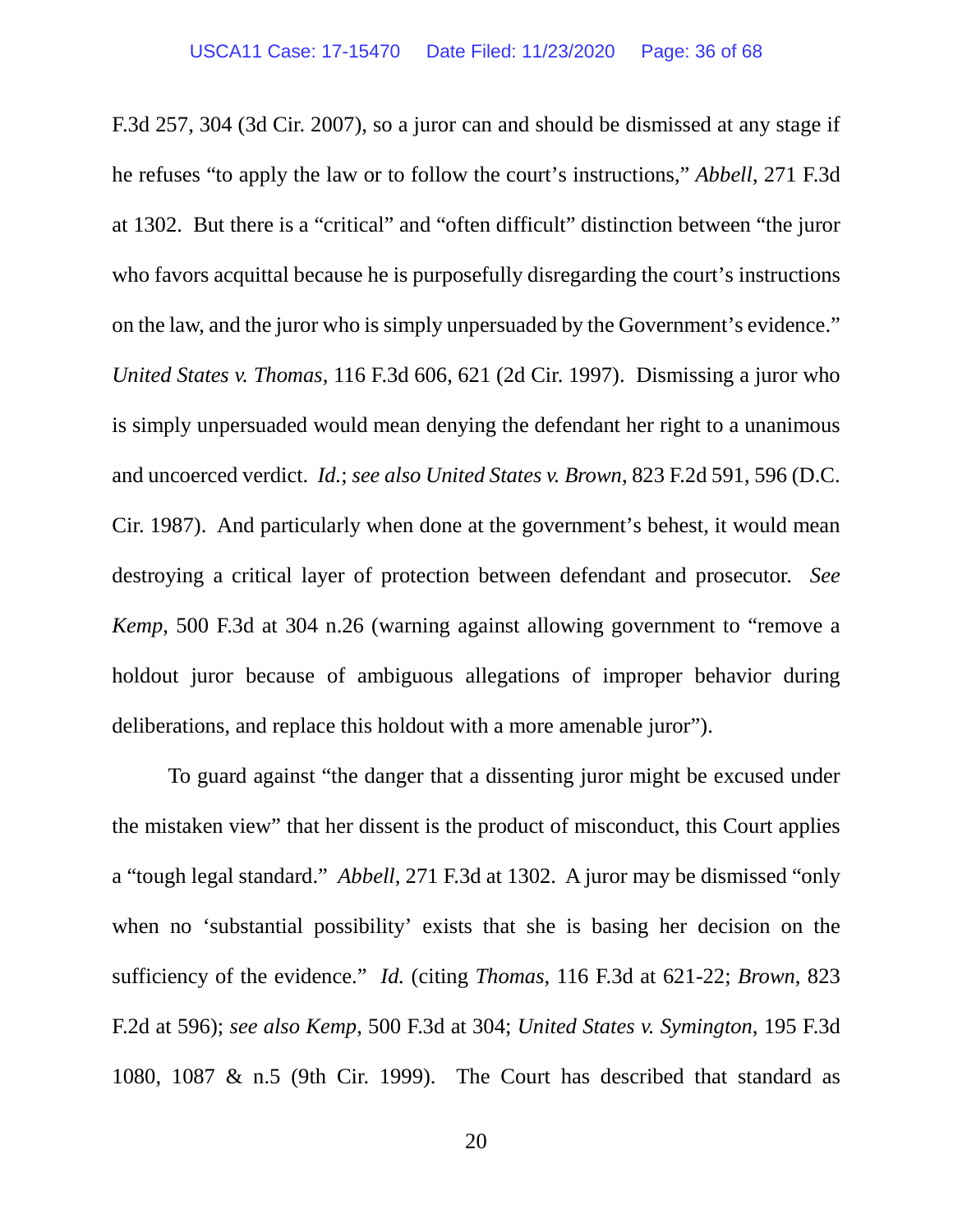### USCA11 Case: 17-15470 Date Filed: 11/23/2020 Page: 37 of 68

"basically a 'beyond reasonable doubt' standard." *Abbell*, 271 F.3d at 1302*.* Applying a demanding standard that "corresponds with the burden for establishing guilt in a criminal trial" makes sense because accusing jurors of defaulting on their oath is no small matter. *Kemp*, 500 F.3d at 304. It is an accusation that they have violated their public promise, backed by oath or affirmation, to discharge a critical public function fairly and faithfully. [3](#page-40-1)

The beyond-a-reasonable-doubt standard is the most demanding known to law. As the district court described it when instructing the jury in this case, it requires "proof so convincing that you would be willing to rely and act on it without hesitation in the most important of your own affairs." Dkt.180.at.125; *see Holland v. United States*, 348 U.S. 121, 140 (1954). The "evidence must … *exclude any other reasonable conclusion*." *Hopt v. People*, 120 U.S. 430, 441 (1887) (emphasis added). If the evidence can be reconciled with "any reasonable hypothesis" consistent with innocence, the defendant must be acquitted. *Id.* Applying that standard in the juror-dismissal context, a court may not excuse a deliberating juror unless the evidence of misconduct is so convincing that it excludes *any reasonable possibility* that the juror is able and willing to follow the court's instructions. *See* 

 $\overline{a}$ 

<sup>&</sup>lt;sup>3</sup> The government's suggestion that Juror 13 likely committed misconduct by failing to disclose his religious beliefs about divine guidance during jury selection illustrates the gravity of such an accusation. *See* Dkt.190.at.8.n.1.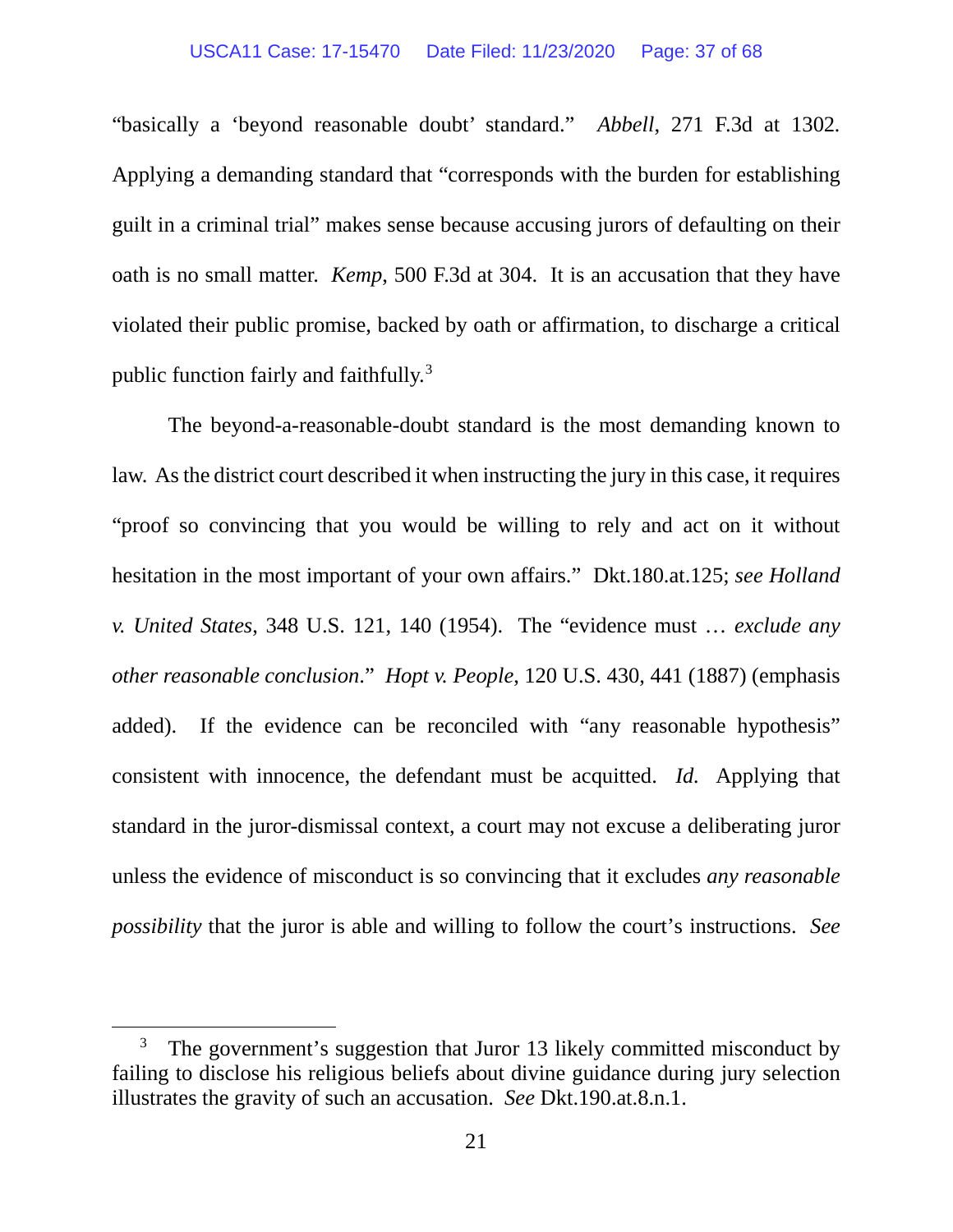*Kemp*, 500 F.3d at 304. Any "lower evidentiary standard" could lead to the impermissible "removal of jurors on the basis of their view of the sufficiency of the prosecution's evidence," rather than on any juror misconduct. *Thomas*, 116 F.3d at 622.

Consistent with that understanding, this Court has approved the dismissal of a dissenting juror only when the evidence of misconduct was unambiguous and was attested to by *all* the other jurors, the dissenting juror herself, or both. *See, e.g.*, *United States v. Godwin*, 765 F.3d 1306, 1315-16 (11th Cir. 2014) (court "questioned each juror individually," and 11 jurors unequivocally described twelfth juror as refusing to follow the law); *Abbell*, 271 F.3d at 1303 & n.18 (all 11 other jurors testified that twelfth juror stated she would not follow the law); *Geffrard*, 87 F.3d at 451-52 (dissenting juror wrote letter clearly indicating her own unwillingness to follow court's instructions on law due to her religious beliefs); *United States v. Augustin*, 661 F.3d 1105, 1129-34 (11th Cir. 2011) (court received "consistent answers" from 11 jurors that twelfth juror had stated she refused to follow the law, and twelfth juror herself indicated she was unwilling to deliberate); *United States v. Oscar*, 877 F.3d 1270, 1285-86 (11th Cir. 2017) (juror herself informed court she was biased and asked to be excused, and all 11 other jurors attested that she had stated she could not be impartial or follow the law). In each case, there was simply no way to reconcile the evidence of juror misconduct with any reasonable possibility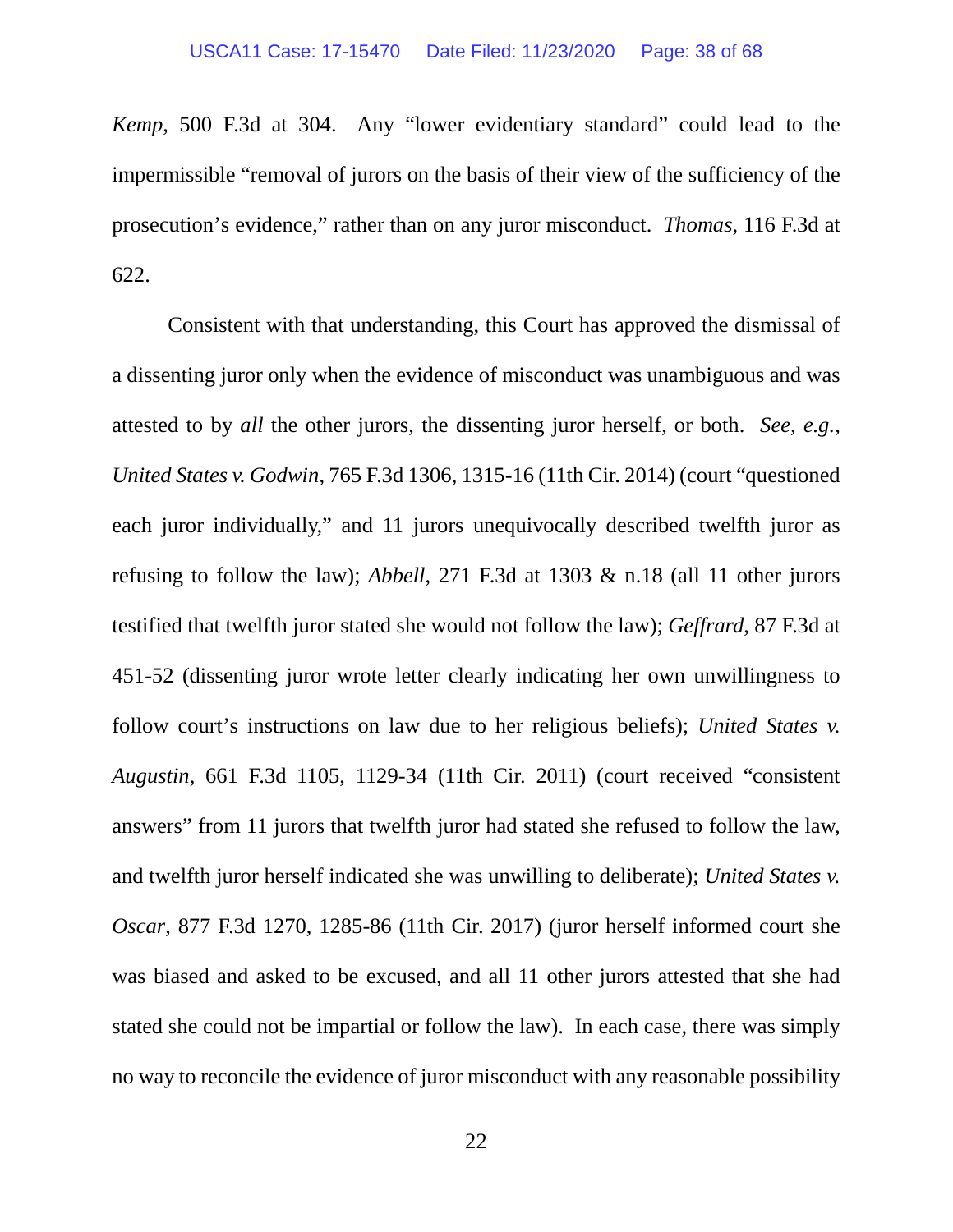### USCA11 Case: 17-15470 Date Filed: 11/23/2020 Page: 39 of 68

that the dissenting juror was actually able and willing to follow the court's instructions and render a decision based on the law and the evidence.

When the record discloses even a *possibility* that the juror was abiding by the duty to consider the evidence and apply the law, however, courts have not hesitated to disapprove decisions dismissing dissenting jurors. *See Thomas*, 116 F.3d at 623- 24 (disapproving dismissal despite record of juror's disruptive behavior and difficulty following the law during deliberations because juror justified his position in terms of the evidence); *Brown*, 823 F.2d at 596-97 (disapproving dismissal despite juror's suggestion that he disagreed with the law because juror referred to the sufficiency of the evidence in explaining his difficulty). In such cases, there is at least a reasonable possibility that a dissenting juror's position results from "reservations about the sufficiency of the Government's case" rather than inability or unwillingness to follow the law and the evidence. *Thomas*, 116 F.3d at 624. Dismissing the juror in those circumstances would render the defendant's right to a unanimous and uncoerced verdict "illusory." *Brown*, 823 F.2d at 596.

\* \* \*

Taken together, these core Sixth and First Amendment principles illustrate why the exacting legal standard for dismissing a deliberating juror must be applied with particular rigor in this case. Courts not only must operate with extreme caution whenever the government seeks to remove a deliberating juror who is inclined to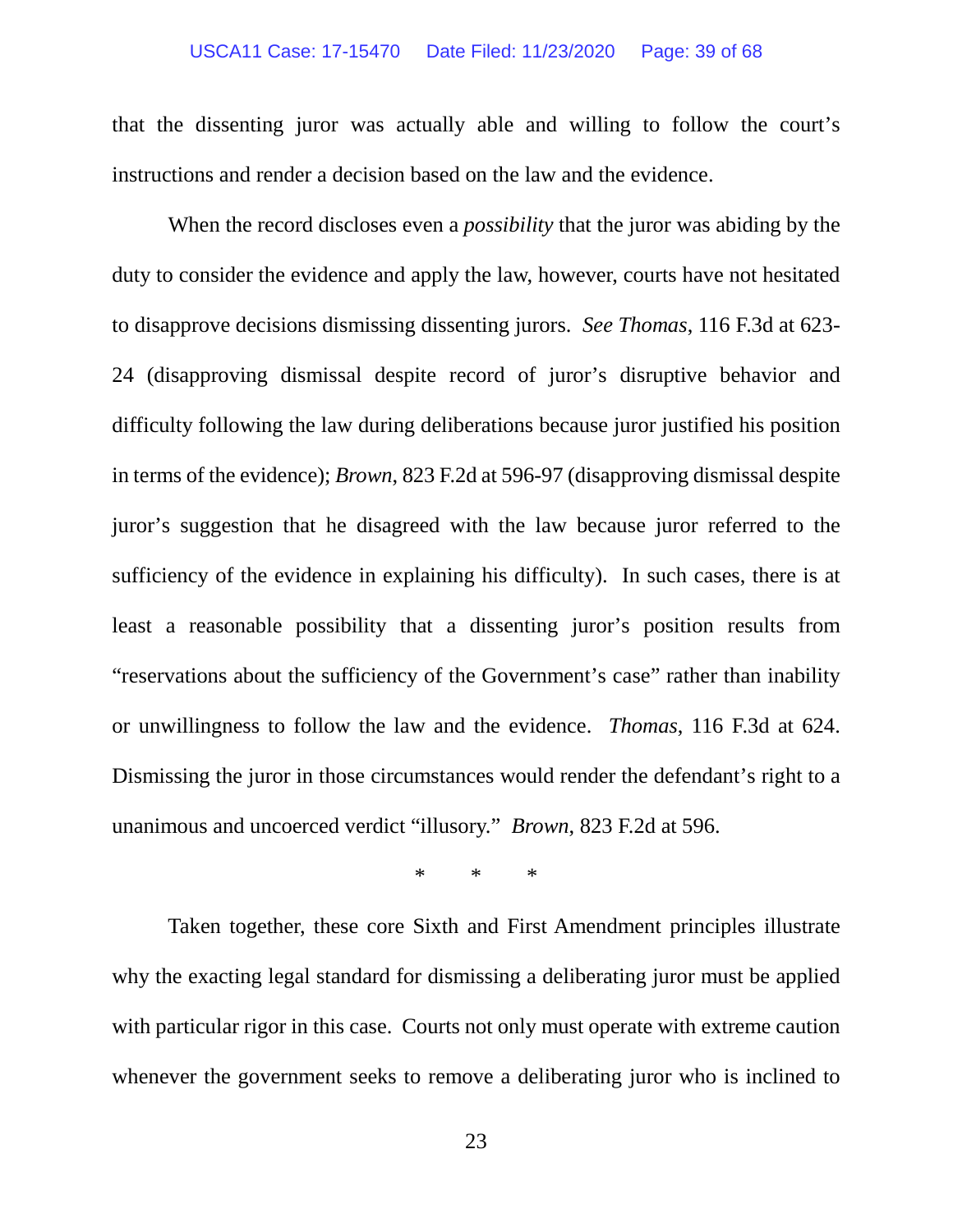acquit, but may involuntarily exclude someone from civic participation on the basis of his religious beliefs and expressions only as a measure of absolute last resort. Simply put, when a government request for judicial action poses a serious risk of overriding two fundamental rights at once, all doubts should be resolved in favor of protecting the rights the Constitution guarantees.

### <span id="page-39-0"></span>**II. The District Court Erred When It Dismissed Juror 13.**

Applying these principles, the district court erred when it dismissed Juror 13, for the record came nowhere close to showing beyond a reasonable doubt that Juror 13 was unable or unwilling to base his decision on the law and the evidence. Juror 13 repeatedly affirmed his willingness to follow the court's instructions, and he repeatedly couched his deliberative process in terms of the evidence presented at trial. Nothing in the record contradicted those affirmations, and the district court did not question their sincerity. Instead, the court concluded that Juror 13's religious statements were "disqualifying" notwithstanding those sincere assurances because attesting to having received guidance from the Holy Spirit is "just an expression that's a bridge too far." Dkt.182.at.59-60. But taking guidance from prayer is no more disqualifying than seeking guidance from prayer, and even the district court saw no problem with the latter. Moreover, the court did not and could not identify anything beyond Juror 13's reference to the Holy Spirit that even suggested—let alone proved beyond a reasonable doubt—that his religious beliefs precluded him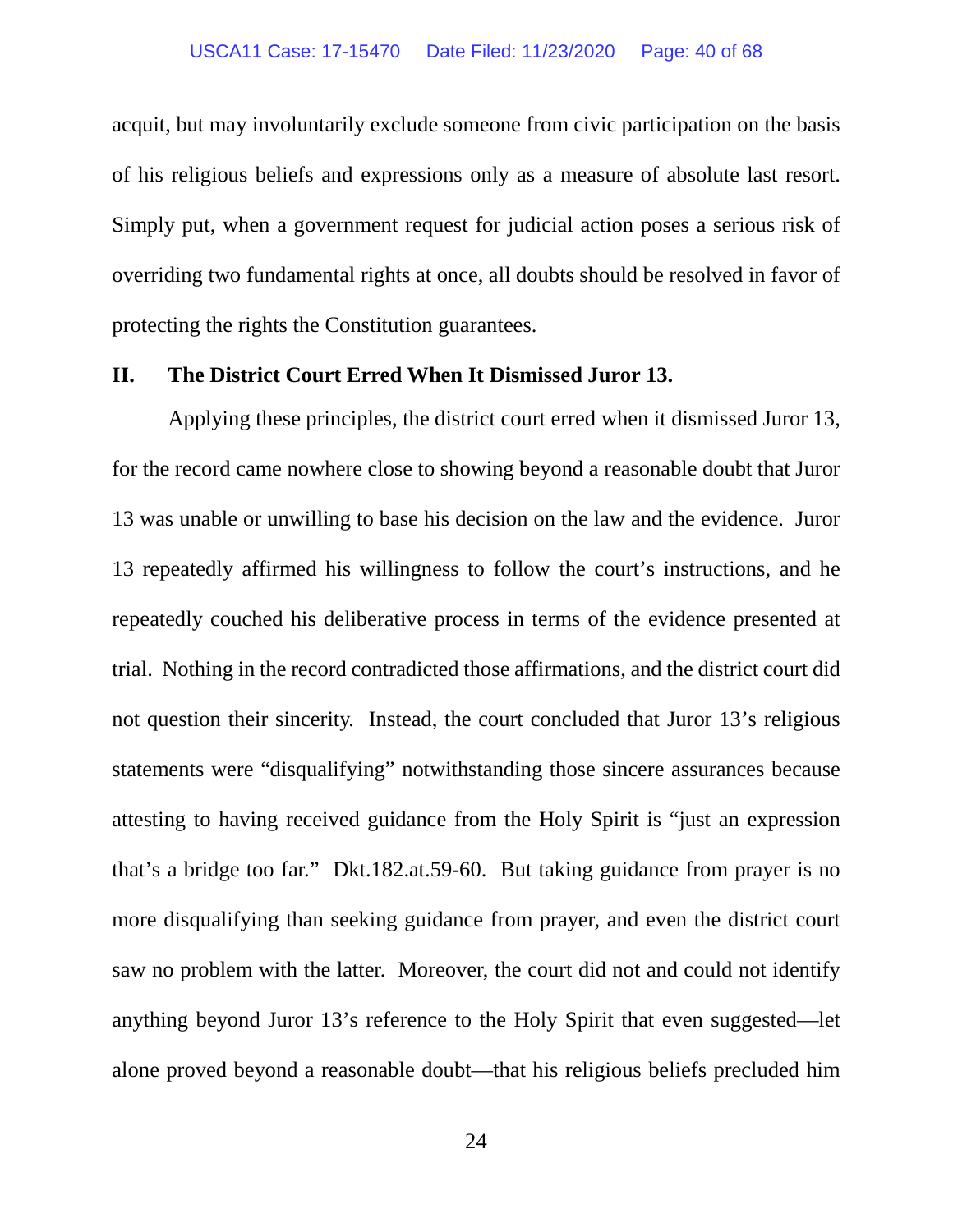from faithfully discharging his duties as a juror. The court thus failed to abide by the demanding standard for dismissing a juror, fundamentally misperceived what kinds of religious beliefs or statements are "disqualifying," or both. Whichever the answer, the dismissal of Juror 13 cannot stand.

### <span id="page-40-0"></span>**A. The Record Readily Established That Juror 13 Was Deliberating and Basing His Decision on the Law and the Evidence.**

To dismiss Juror 13 after deliberations had begun, the district court was required to determine that there was "no substantial possibility" that Juror 13 could follow the court's instructions and base his decision on the law and the evidence. *Abbell*, 271 F.3d at 1302-03. Unless the record revealed *beyond a reasonable doubt*  that Juror 13 was unable or unwilling to base his decision on the law and the evidence, the court was required to allow him to continue deliberating with his fellow jurors until the jury reached a unanimous verdict. *See id.* The record here came nowhere close to establishing beyond a reasonable doubt that Juror 13 was unable or unwilling to discharge his duty.

<span id="page-40-1"></span>At the outset, Juror 8 did not suggest that Juror 13 was refusing to deliberate, or to follow the court's instructions, or to consider the evidence. Instead, her concerns were grounded solely in her claim that, when deliberations commenced, Juror 13 said, "A Higher Being told me Corrine Brown was Not Guilty on all charges," and "[h]e later went on to say he 'trusted the Holy Ghost.'" Dkt.200.at.5- 6. Juror 8 reported that "[w]e all asked that he base his verdict on the evidence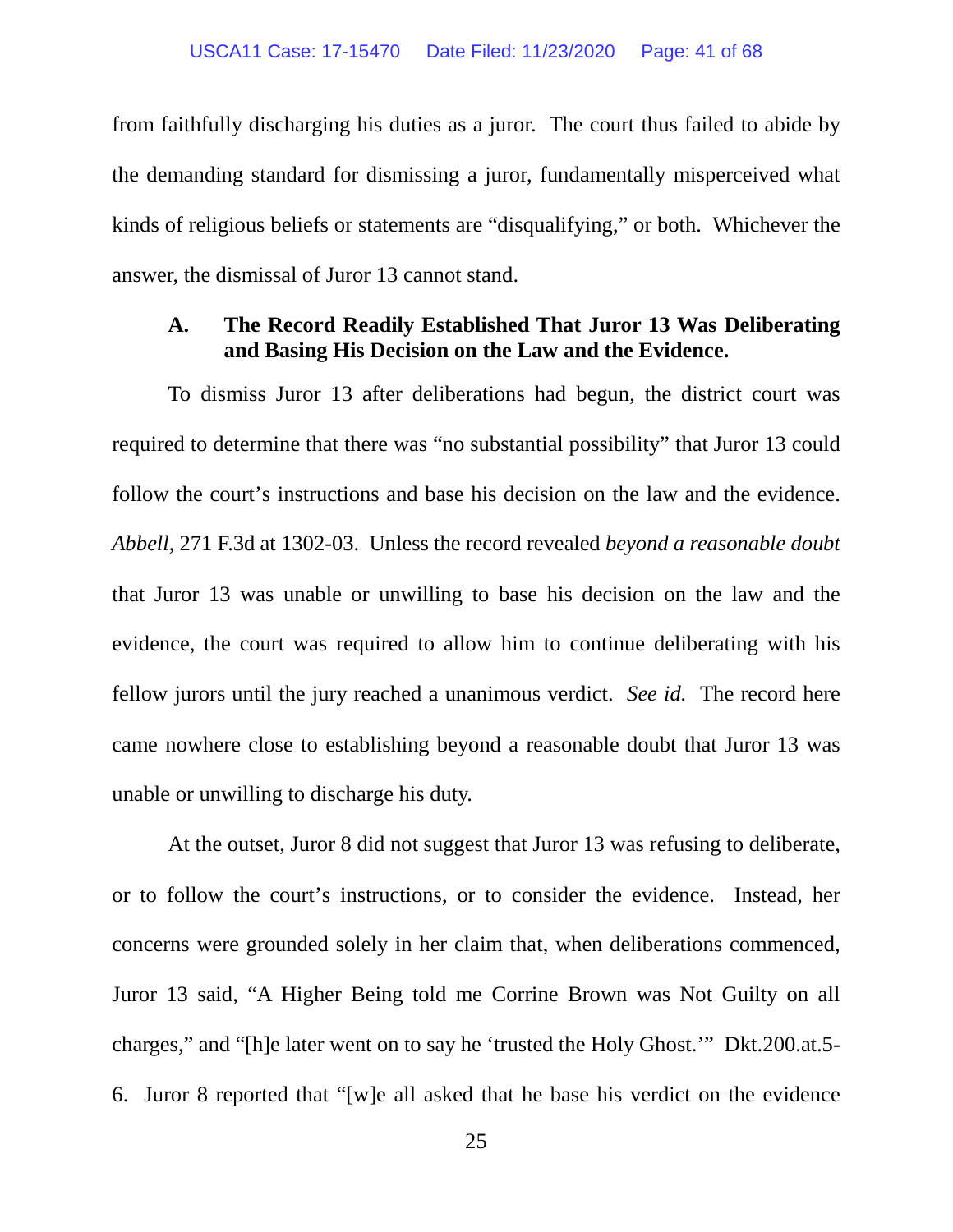### USCA11 Case: 17-15470 Date Filed: 11/23/2020 Page: 42 of 68

provided, the testimony of the witnesses and the laws of the United States court," and she did not suggest that Juror 13 refused to do so. Dkt.200.at.6; *see also*  Dkt.182.at.23. To the contrary, when questioned by the court, Juror 8 confirmed that Juror 13 had not said anything else of that nature since, that his comments were not interfering with her ability to deliberate in accordance with the court's directions, and that he was participating in those deliberations along with the rest of the jurors. Dkt.182.at.24-25. She just expressed "concern" that his earlier comments were "going to interfere in his ability to do that." Dkt.182.at.24. Standing alone, that did not even merit further investigation, let alone support a finding that there was "no substantial possibility" that Juror 13 could follow the court's instructions and base his decision on the law and the evidence. *Abbell*, 271 F.3d at 1302.

The district court's first interview with Juror 13 likewise failed to turn up any proof of juror misconduct, let alone proof beyond a reasonable doubt. Throughout the interview, Juror 13 unwaveringly avowed that he could follow and was following the court's instructions on the law and the evidence, an avowal that the court found "earnest" and "sincere." *See* Dkt.182.at.57-59. Moreover, Juror 13 consistently and repeatedly explained his decision-making process in terms of the evidence presented at trial. At the beginning of the interview, he affirmed without hesitation that he had no "difficulties with any religious or moral beliefs" that were "bearing on or interfering with" his ability to "decide the case on the facts presented and on the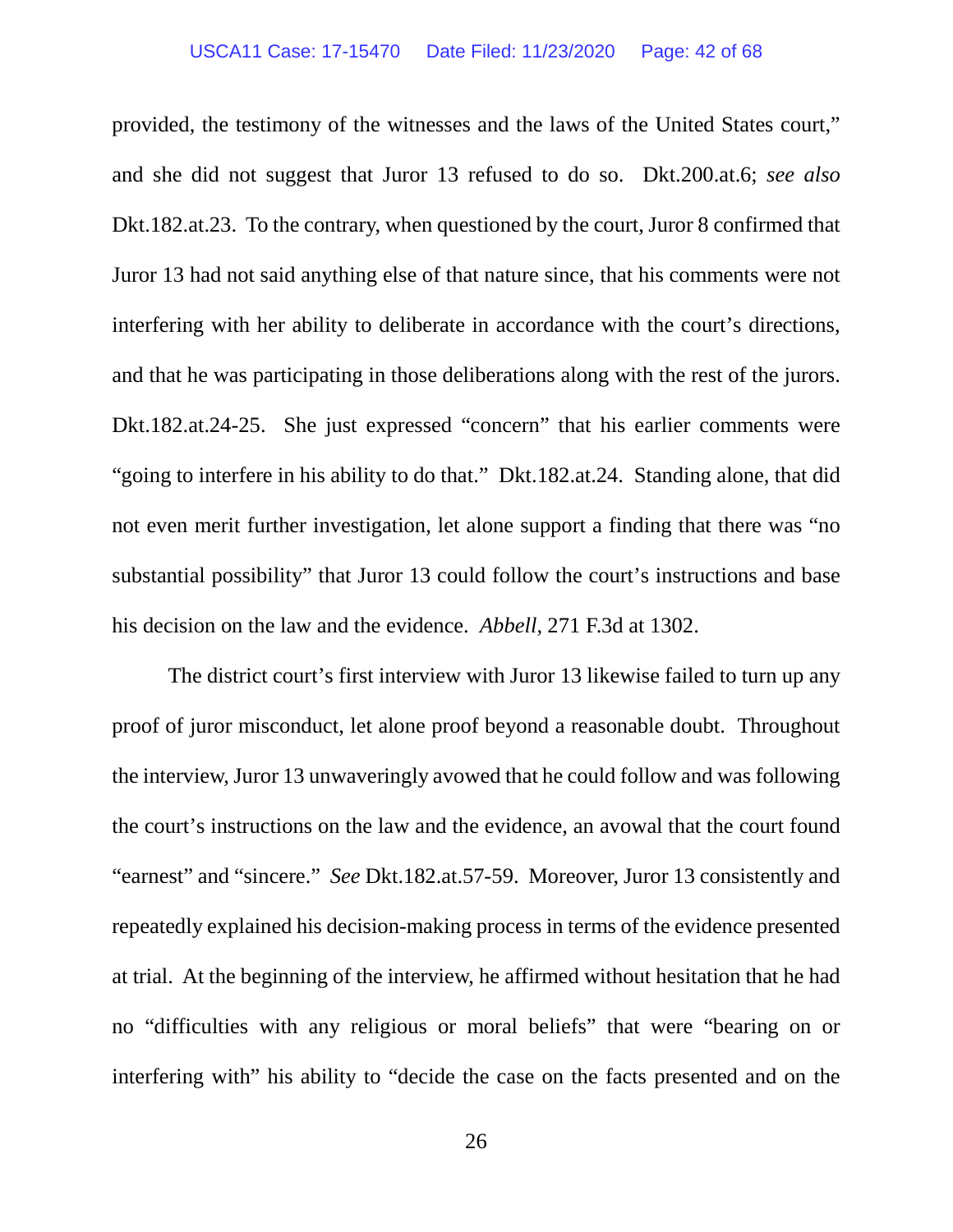### USCA11 Case: 17-15470 Date Filed: 11/23/2020 Page: 43 of 68

law." Dkt.182.at.39. When pressed, he began to describe how he and the other jurors were "going over all the individual numbers" before the court cut him off and told him not to reveal anything about the jury's deliberations. Dkt.182.at.39-40. Juror 13 then obediently pitched his response at a higher level, explaining that he had been "following and listening to what has been presented and making a determination from that" about what he thought and believed—clearly still referring to the evidence at trial to explain his decision-making process. Dkt.182.at.40.

Even after the court got "a little more specific" and asked him about his religious views, Juror 13 continued to explain his process in terms of the law and the evidence. The court began with a rather convoluted and ambiguous question, asking Juror 13 whether he had "expressed" any "religious sentiment" to the "effect that" a "higher being" was "telling you how—is guiding you on these—on these decisions, or that you are trusting in your religion to—to base your decisions on." Dkt.182.at.40. Although that question failed to distinguish among three distinct possibilities—being "told" what to do, being "guided" about what to do, and "trusting" in religion when making a decision—Juror 13 still referred to the evidence in giving his answer, stating that he was "listening to all the information" and "taking it all down." Dkt.182.at.40. When he added that he was "listen[ing] for the truth" and would "know the truth when the truth is spoken," he again referred to the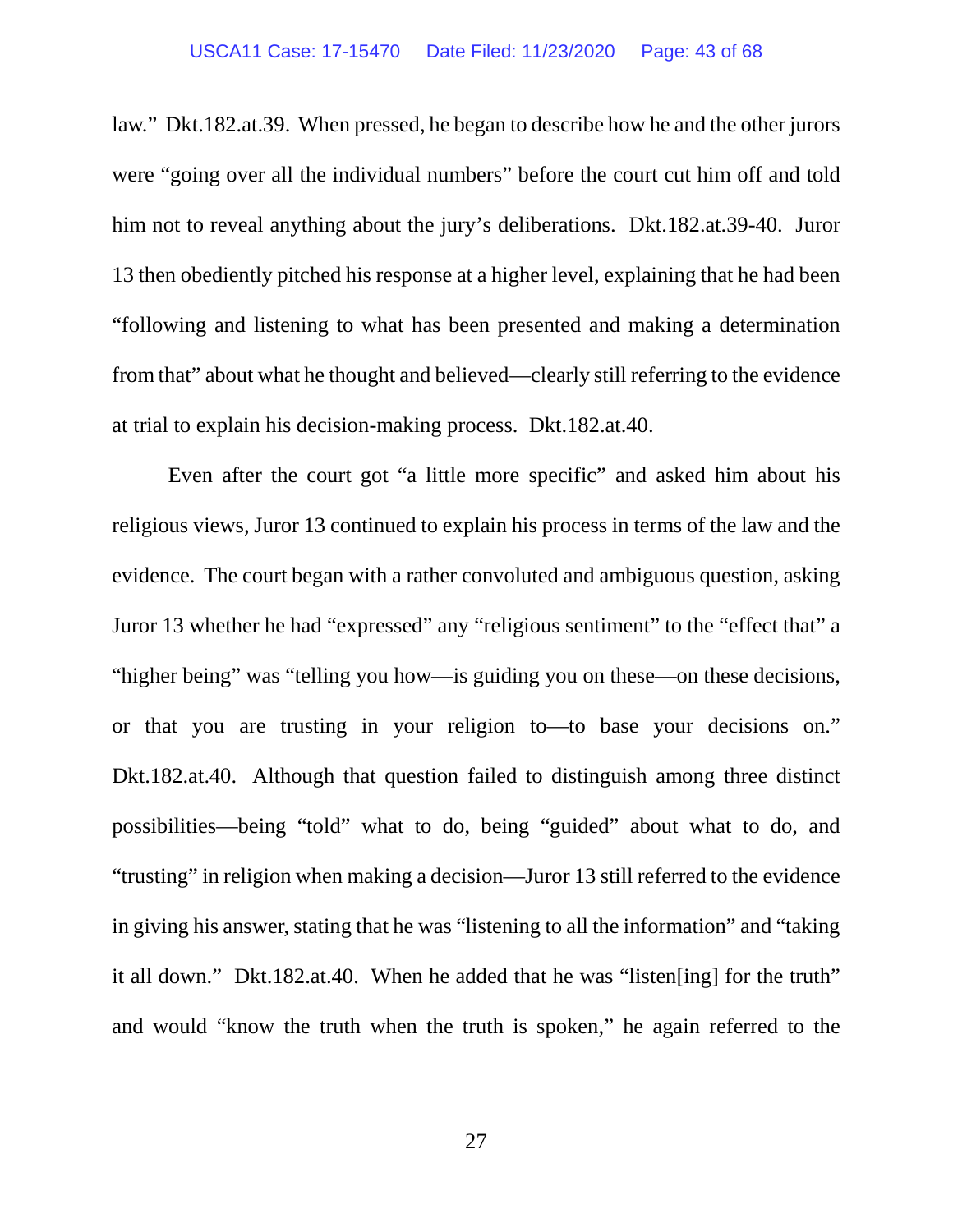### USCA11 Case: 17-15470 Date Filed: 11/23/2020 Page: 44 of 68

sufficiency of the evidence, expressing his confidence that he would be able to sort through the evidence and reach the right conclusion. Dkt.182.at.41.

As the district court itself acknowledged, Juror 13 was certainly free to seek divine guidance, and to have confidence he would receive it, while engaging in the process of sorting through the evidence. *See* Dkt.182.at.31, 47. And that is exactly how Juror 13 described the interaction between his consideration of the evidence and his reliance on divine aid. When asked whether he had "invoked a higher power or a higher being" during deliberations, Juror 13 replied that he had told the other jurors that he had "prayed about this" and "looked at the information," and that he had "received information" about what to do "in relation to" what he had "heard here" for the previous two weeks. Dkt.182.at.41. Seeking clarification, the court asked whether it was fair to say that Juror 13 had "prayed about this" and "received guidance from the Father in Heaven about how [he] should proceed." Dkt.182.at. 41. Juror 13 assented to that description, Dkt.182.at.41, which corresponded with the court's own understanding of a juror's proper discharge of his duty, *see* Dkt.182.at.31, 47.

Still not satisfied, the court asked whether Juror 13 "[felt] that there's any religious tension, or is your religion and your obvious sincere religious beliefs—do you believe it at all to be interfering with or impeding your ability to base your decision solely on the evidence in the case and following the law that I've explained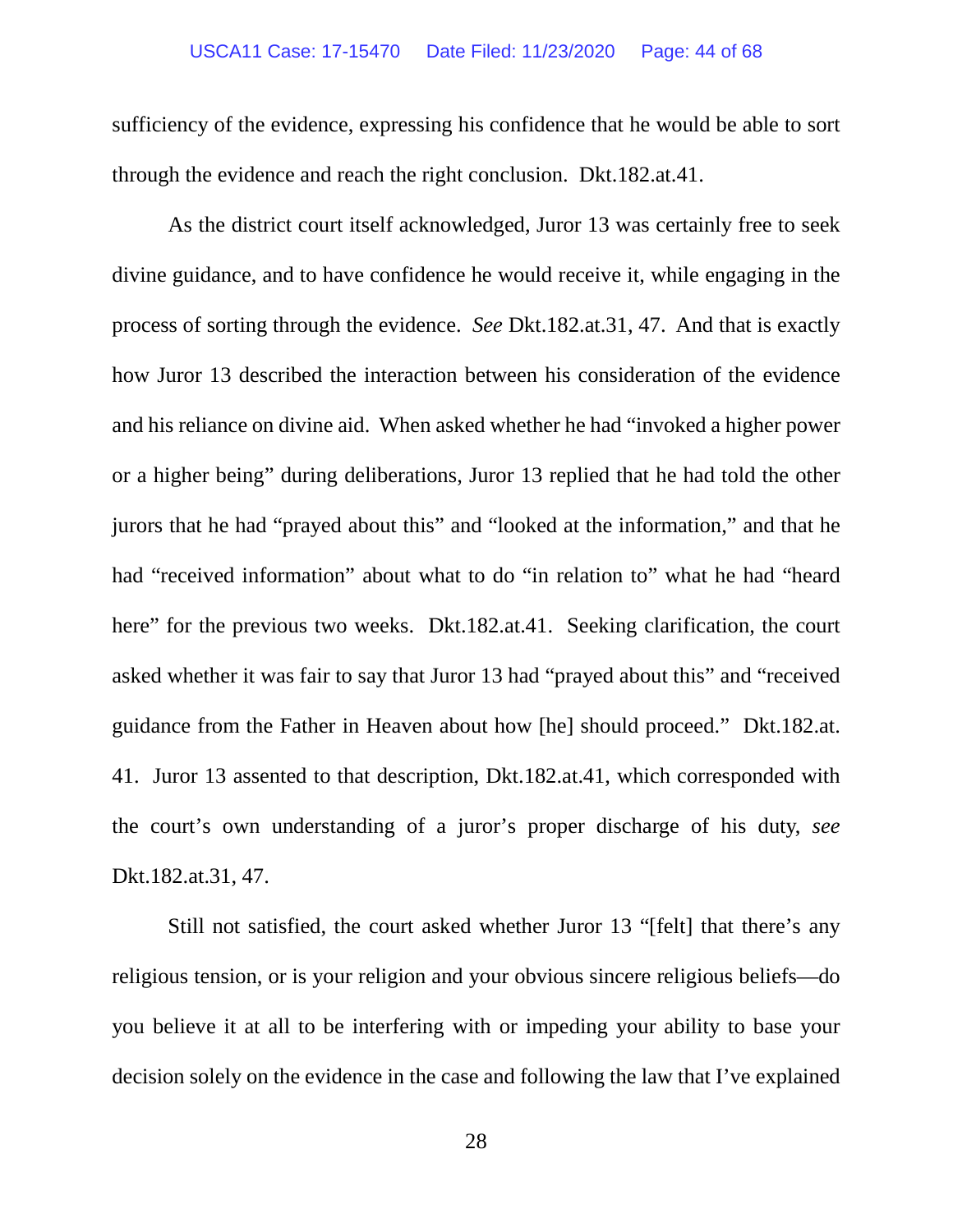to you?" Dkt.182.at.42. Juror 13 responded "no" and couched his explanation yet again in terms of the evidence, stating that he had "followed all the things" the court had presented and adding: "My religious beliefs are going by the testimonies of people given here, which I believe that's what we're supposed to do, and then render a decision on those testimonies, and the evidence presented in the room." Dkt.182.at.42. In other words, not only did Juror 13 refer to the evidence presented at trial in explaining his decision-making process; he indicated that his religious beliefs *required* him to discharge his duty by rendering a decision based on the law and the evidence (which, of course, is the whole point behind having a religious juror swear in taking the juror oath).

Juror 13's explanation of his decision-making process by reference to the evidence presented at trial is exactly the kind of record that courts of appeals rely on when disapproving a district court's dismissal of a dissenting juror. Indeed, courts have found reversible error in circumstances where the dissenting juror's statements were much more ambiguous than Juror 13's statements—where, for example, there was evidence that the dissenting juror disagreed with the law, or was having difficulty following the law during deliberations. Even with such mixed signals in the record, courts have held that a dissenting juror should not be dismissed if the record also shows that the juror was justifying his position in terms of the evidence. *See Thomas*, 116 F.3d at 623-24 (juror should not have been dismissed despite record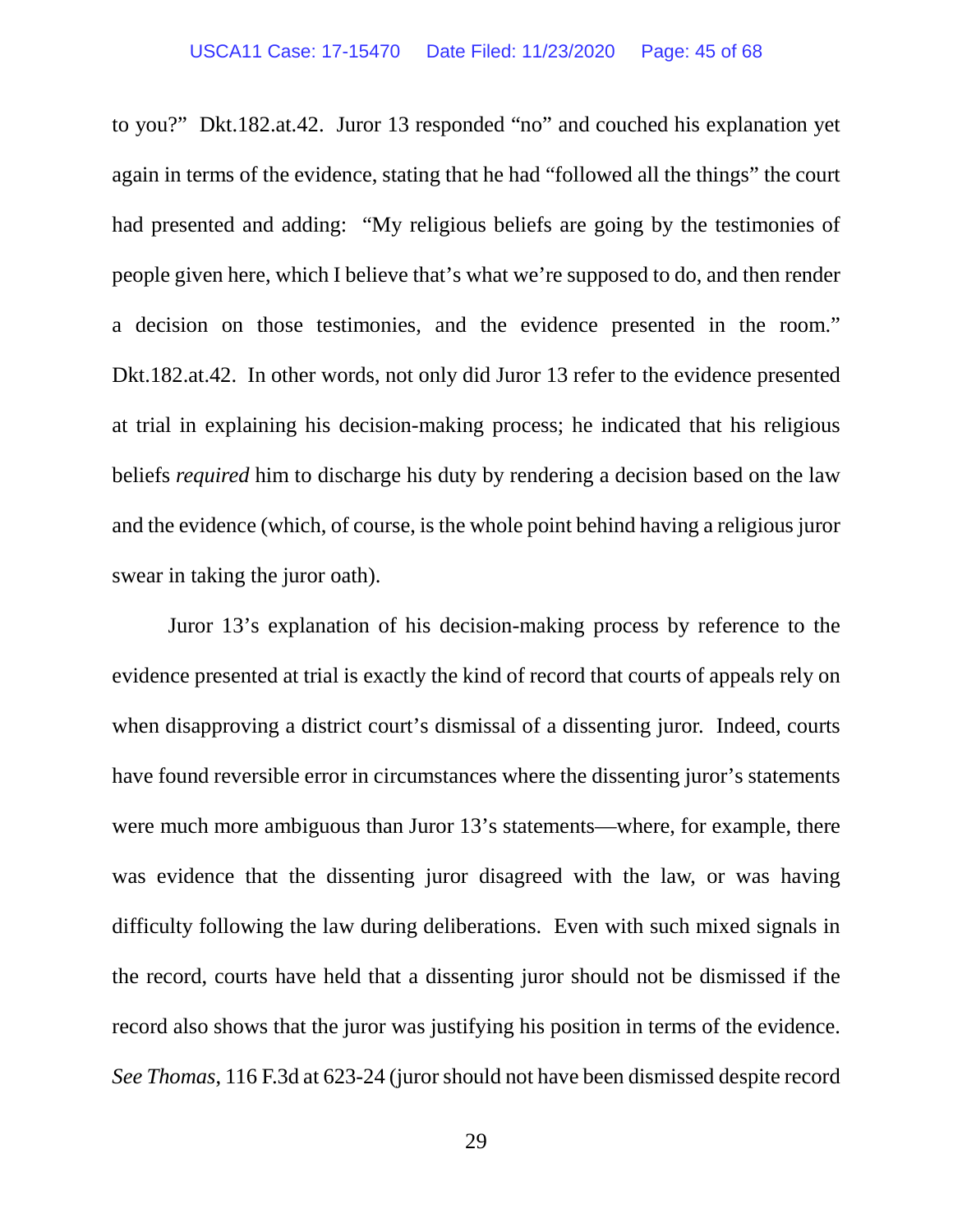of disruptive behavior and difficulty following the law during deliberations because he justified his position in terms of, and assured the court he would base his decision upon, the evidence); *Brown*, 823 F.2d at 596-97 (juror should not have been dismissed despite his suggestion that he disagreed with the law because he referred to the sufficiency of the evidence in explaining his difficulty).

Conversely, Juror 13's repeated affirmations that he was able and willing to follow the court's instructions, together with his consistent reference to the evidence in explaining his process, stand in sharp contrast to the kinds of comments that this Court has held sufficient to justify dismissal of a dissenting juror during deliberations. In one case, for example, the court received a lengthy, screed-like letter from a dissenting juror that clearly conveyed her unwillingness to follow the court's instructions on the law due to her religious beliefs. *Geffrard*, 87 F.3d at 451- 52 (stating that "my definition of truth may be different from your definition," indicating refusal to follow the court's instructions on entrapment, and adding that discussing "the teachings of Emanuel Swedenborg with the other jurors … would be like discussing the theory of relativity with my cocker spaniel dog"). In others, the dissenting juror unequivocally informed the court that she was biased or unable to deliberate, and all 11 other jurors independently affirmed that the dissenting juror had indicated her refusal to be impartial or to follow the law. *See Oscar*, 877 F.3d at 1285-86; *Augustin*, 661 F.3d at 1129-34.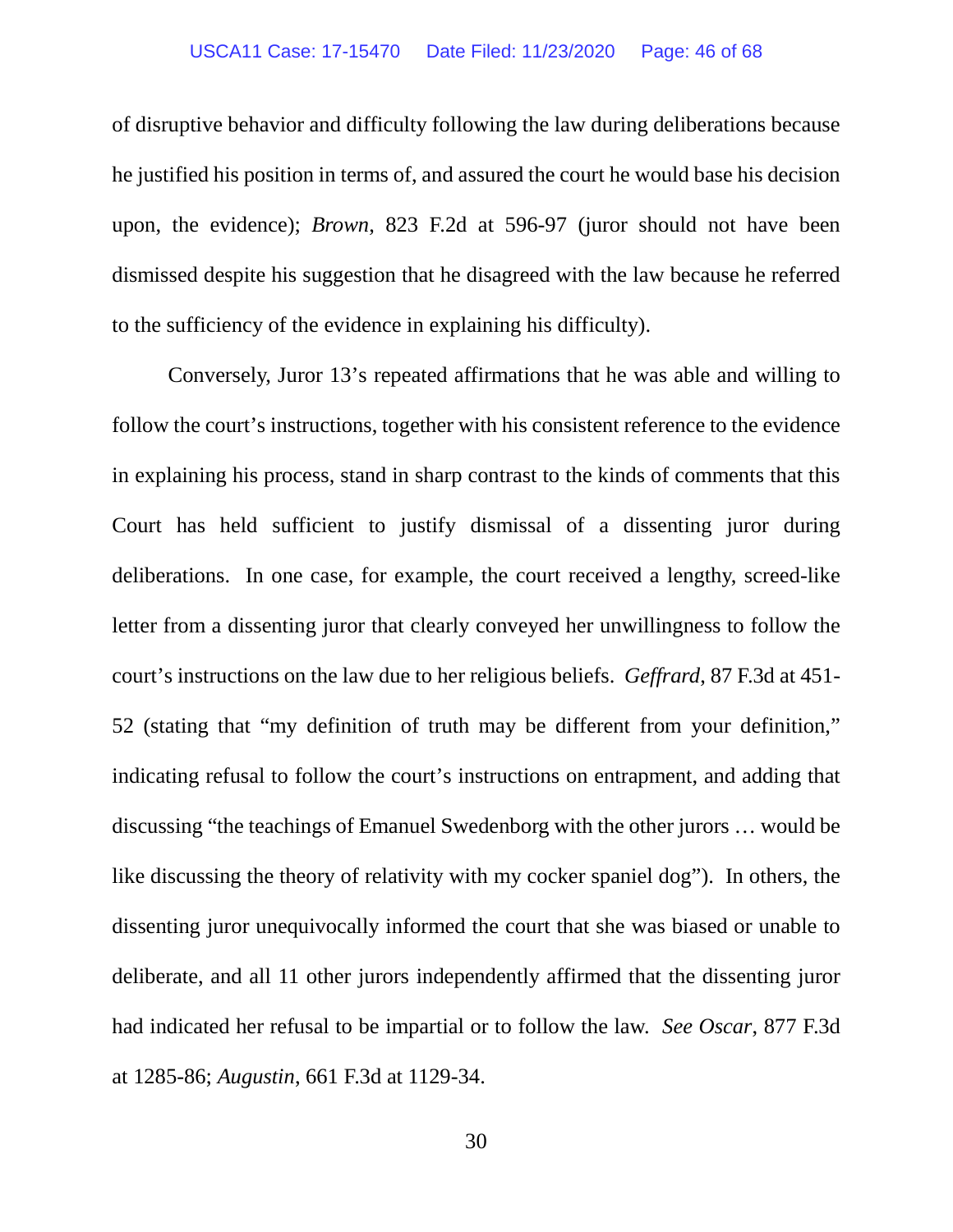The record here contains nothing of the sort, but instead contains repeated assurances from Juror 13—whom the district court found "earnest" and "sincere," *see* Dkt.182.at.58—that he understood and was faithfully discharging his duty to base his decision on the law and the evidence. The inquiry thus should have ended there, for Juror 13's sincere assurances, backed by his evidence-based explanation of his decision-making process, made it impossible to conclude beyond a reasonable doubt that he was incapable of faithfully discharging his duties as a juror. Juror 13's responses at the very least plainly supported "a tangible possibility, not just a speculative hope," *Abbell*, 271 F.3d at 1302 n.14, that he was simply seeking divine guidance in discharging the profound duty of determining an individual's innocence or guilt, which the district court itself readily agreed is by no means juror "misconduct." *See* Dkt.182.at.31, 47. That should have been the end of the matter.

# <span id="page-46-0"></span>**B. The District Court Erred In Concluding That Juror 13's Religious Statements Were Disqualifying.**

Not content with Juror 13's "earnest" and "sincere" assurances that his religious beliefs were not preventing him from deliberating in accordance with its instructions, the district court questioned Juror 13 yet again. In that brief second interview, the court asked whether he had ever said "something to this effect, A higher being told me that Corrine Brown was not guilty on all charges." Dkt.182.at.50-51. Juror 13 replied, "When we were giving why we were—insight, as far as not guilty or whatever for the first charge, yes." Dkt.182.at.51. The court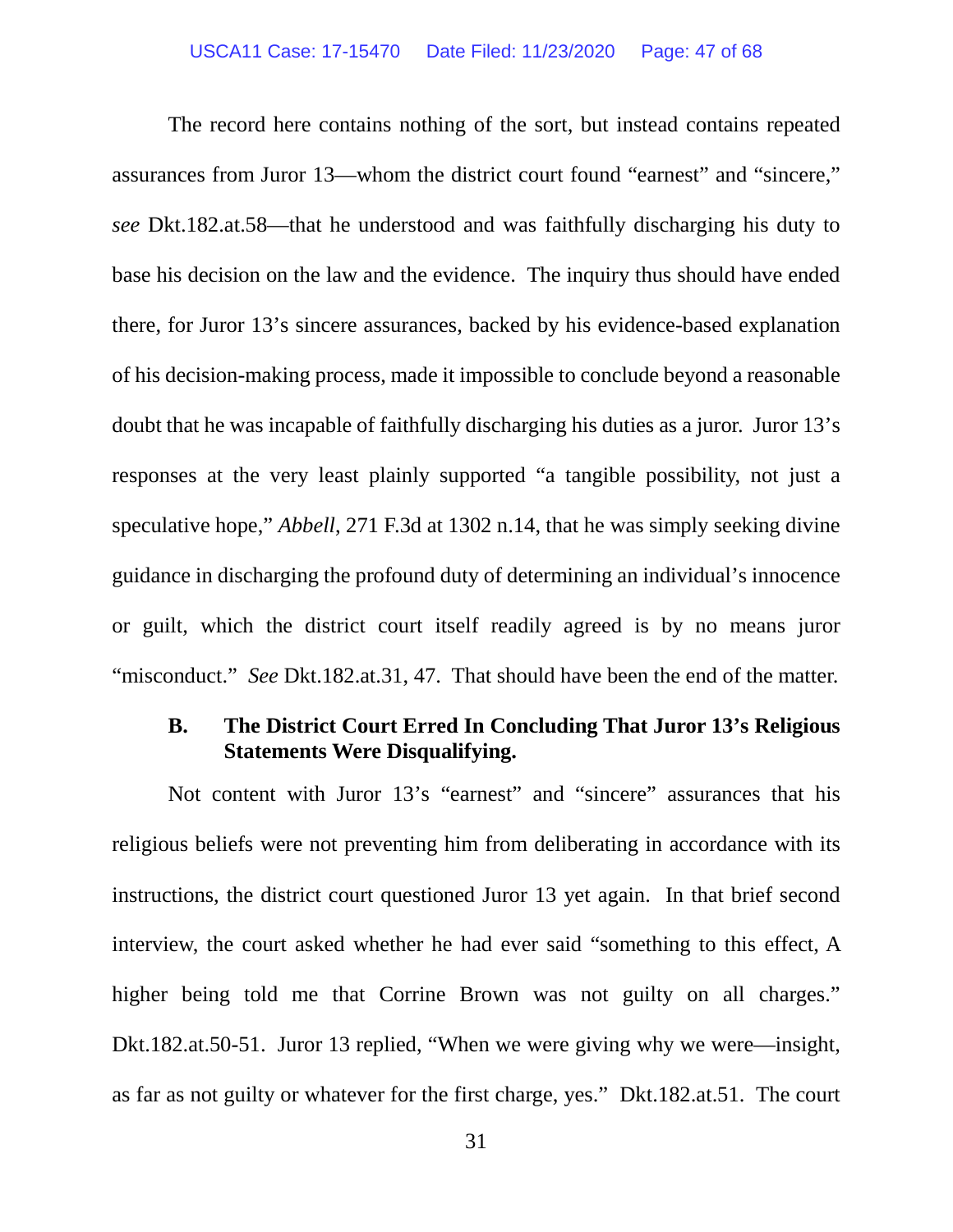### USCA11 Case: 17-15470 Date Filed: 11/23/2020 Page: 48 of 68

pressed, "Did you say the words, A higher being told me that Corrine Brown was not guilty on all charges?" Dkt.182.at.51. Juror 13 responded, "No. I said the Holy Spirit told me that," and indicated that he had made the comment "in the very beginning" when the jury was "on the first charge." Dkt.182.at.51. The court stopped the interview there and declined to inquire further into the context or import of Juror 13's comments, for in the court's view, those words alone were disqualifying.

That is clear from how the court explained its decision to dismiss Juror 13. The court readily agreed that there is nothing wrong with a juror "who is religious and who is praying for guidance or seeking inspiration, or whatever mode that person uses to try to come to a proper decision." Dkt.182.at.60. But in the court's view, it is one thing to ask for divine assistance and another thing to get it. When a jury says "a higher being, a Holy Spirit, told him that [the defendant] was not guilty, … that's just an expression that's a bridge too far." Dkt.182.at.60. The court further explained:

[A] juror who makes that statement to other jurors and introduces that concept into the deliberations ... is a juror that is injecting religious beliefs that are inconsistent with the instructions of the court, that this case be decided solely on the law as the court gave it to the jury and the evidence in the case. Because, by definition, it's not that the person is praying for guidance so that the person can be enlightened, it's that the higher being—or the Holy Spirit is directing or telling the person what disposition of the charges should be made. And based upon my reading of the case law in other cases where religious beliefs have caused a juror to be struck, this statement by the juror ... is a disqualifying statement.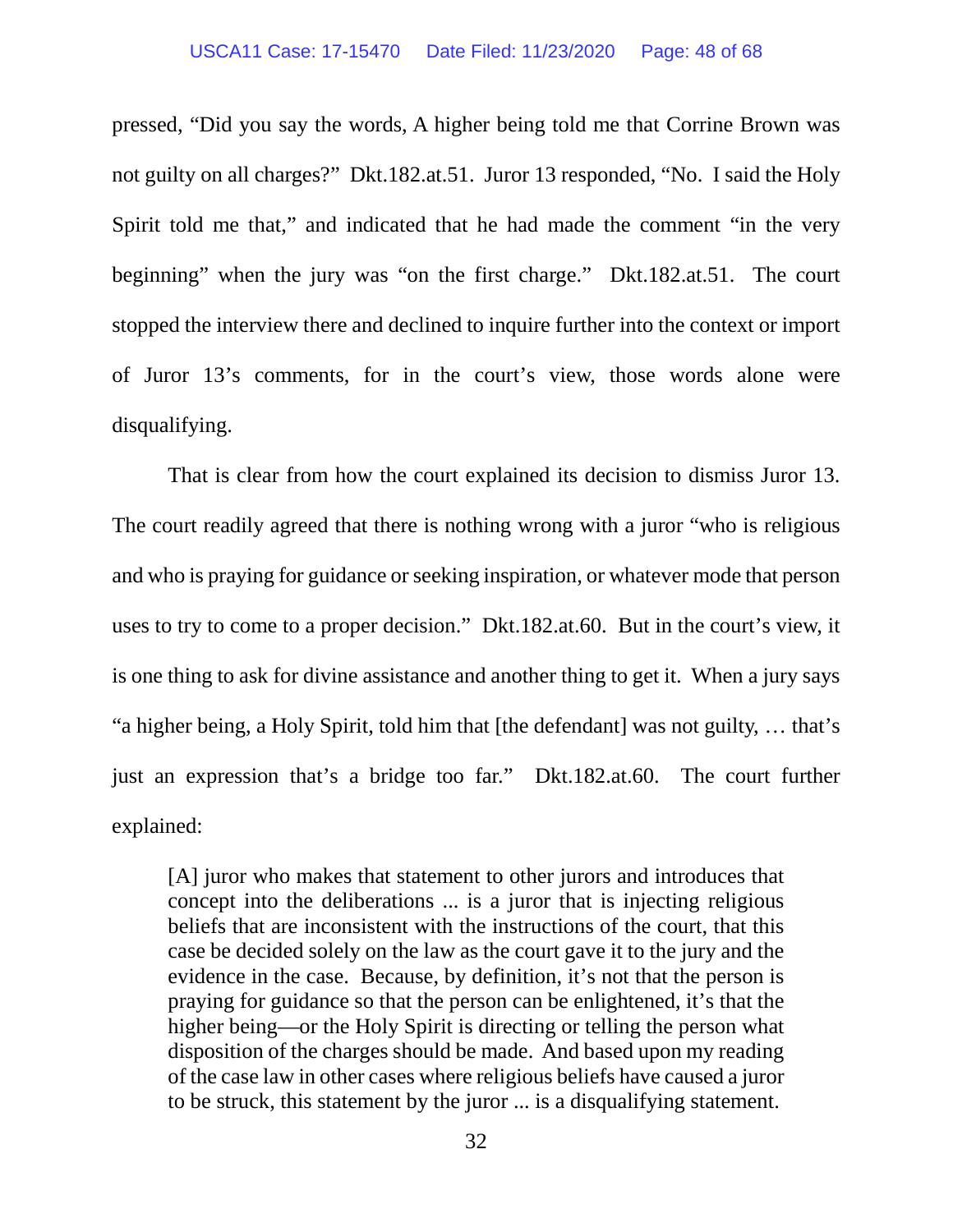Dkt.182.at.59. That reasoning reflects several fundamental misunderstandings about the very high bar for removing a deliberating juror on the basis of his religious views or expression.

# **1. Juror 13's statements about the Holy Spirit do not reflect the kinds of extrinsic beliefs or "outside sources" that can be disqualifying.**

<span id="page-48-0"></span>At the outset, the district court confused disqualifying religious *beliefs*—*i.e.*, beliefs that act as an *external* constraint on what a juror can do or consider—with a request for divine assistance in considering the law and evidence in a particular case that the juror believes has been answered. Courts have long recognized, of course, that it is proper to exclude potential jurors who adhere to religious principles that are inconsistent with jury service. *See, e.g.*, *United States v. Stafford*, 136 F.3d 1109, 1114 (7th Cir. 1998). For example, courts must exclude potential jurors whose religious beliefs do not allow them to sit in judgment on other people—a belief at odds with the very concept of jury service. *See, e.g.*, *United States v. Whitfield*, 590 F.3d 325, 360 (5th Cir. 2009); *United States v. Decoud*, 456 F.3d 996, 1003-04, 1017 (9th Cir. 2006). And courts must exclude jurors whose religious beliefs render them unable to apply a particular law or impose a specific penalty. *See, e.g.*, *Miles*, 103 U.S. at 310-11; *Geffrard*, 87 F.3d at 451-53; *Morgan*, 504 U.S. at 728-29. Because such beliefs are inconsistent with jury service, there is no danger that excluding jurors who hold them would deprive the defendant of her right to a unanimous and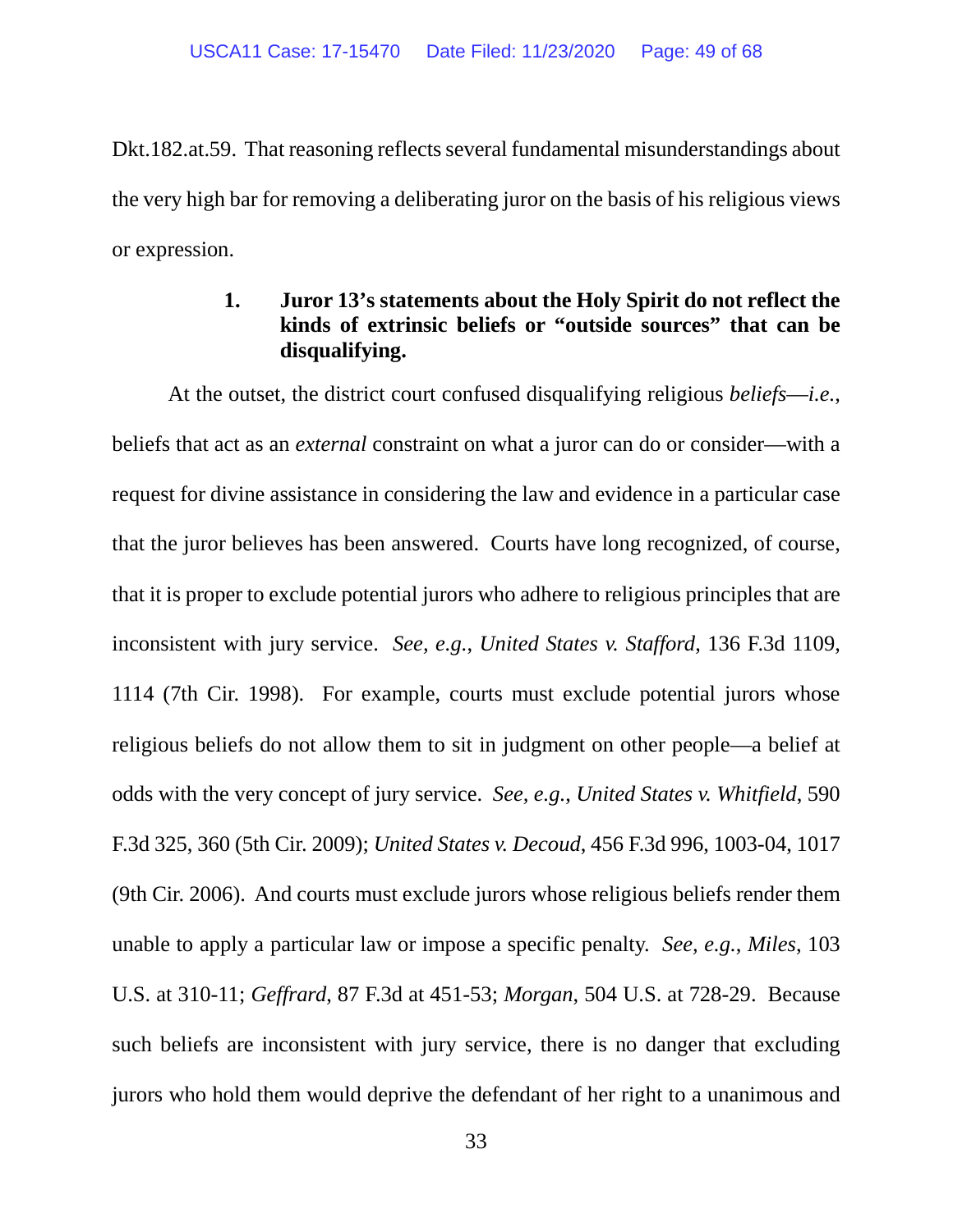### USCA11 Case: 17-15470 Date Filed: 11/23/2020 Page: 50 of 68

uncoerced verdict from a jury of her peers. And because jurors who hold such beliefs are excused in part as a matter of religious accommodation, there is no danger that their exclusion would result in religious discrimination.

That is plainly not what this case involved. No one ever suggested that Juror 13 held the kind of religious belief that would render him unable to discharge his duty as a juror. Juror 13 never even hinted, in his own statements or any statements attributed to him, that he was unable to sit in judgment on another person. Exactly the opposite: Juror 13 stated that his religious beliefs *required* him to "go[] by the testimonies of people given here" and to "render a decision on those testimonies, and the evidence presented in the room." Dkt.182.at.42. Nor did Juror 13 express the slightest skepticism about, or reluctance to apply, the tax- and fraud-related laws at issue. Again, the opposite: Juror 13 repeatedly affirmed that he was able and willing to apply the law as instructed by the court, and he insisted that his religious beliefs posed no obstacle. *See* Dkt.182.at.39, 42. Juror 13's assertions were supported by Juror 8, who readily affirmed that Juror 13 was deliberating, *see* Dkt.182.at.24-25, and by the court's own observation that deliberations were progressing "smoothly," *see* Dkt.182.at.9-10.

Nor did or could anyone accuse Juror 13 of relying on or introducing into the jury room the kind of tangible "outside source" that typically forms the basis of a juror misconduct charge. No one suggested that Juror 13 did outside research or

34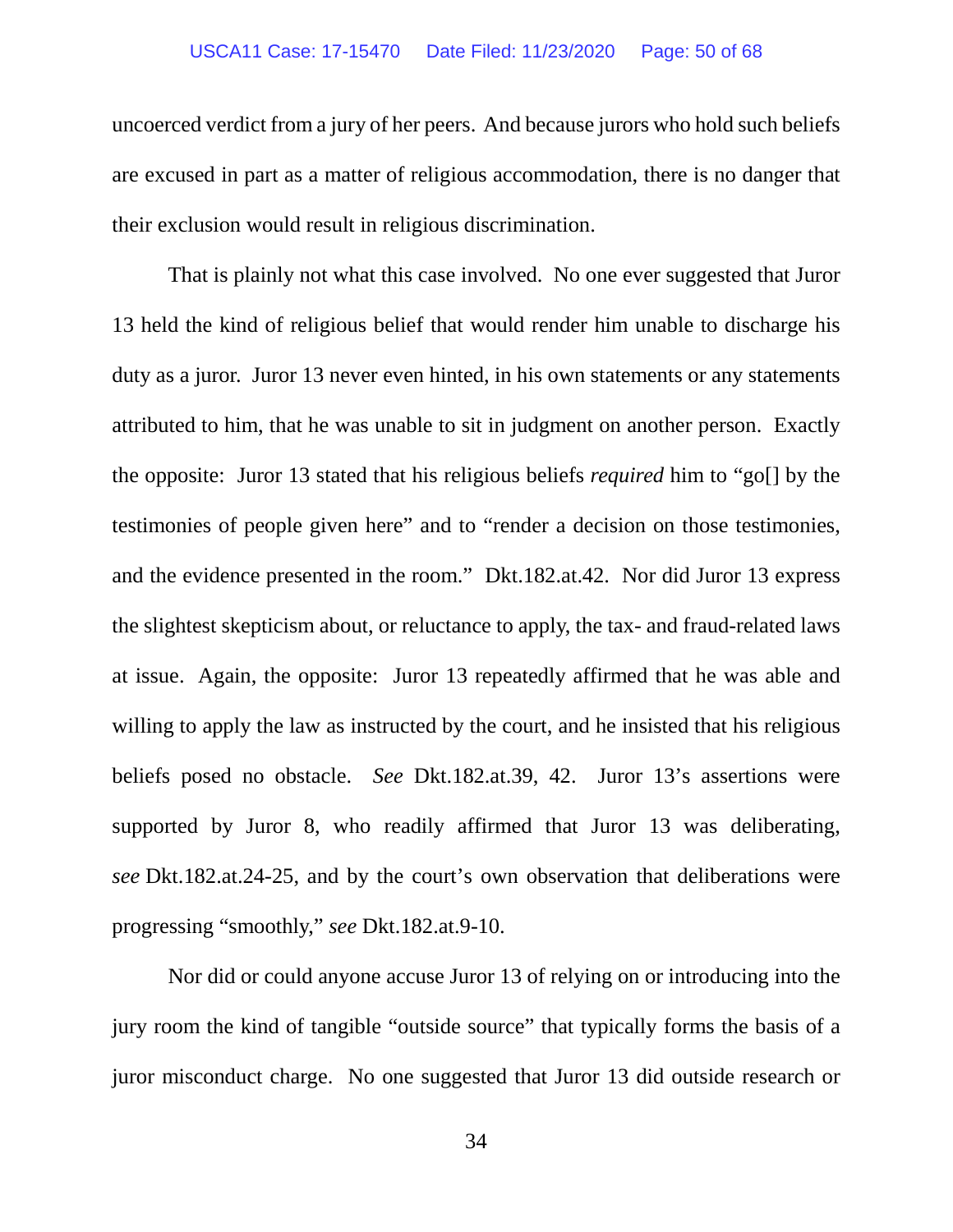### USCA11 Case: 17-15470 Date Filed: 11/23/2020 Page: 51 of 68

considered or presented to his fellow jurors any information that was not presented in the courtroom. The record shows that Juror 13 was considering and deliberating about the same evidence as the other 11 jurors, "going over all the individual numbers" and "following and listening to what has been presented and making a determination from that." Dkt.182.at.39-40.

Instead, what the district court treated as an "outside force," Dkt.182.at.60, was Juror 13's expression of his personal experience in "praying over" the daunting task the law entrusts to the jury. Seeking divine assistance in discharging that awesome responsibility based on the law and facts is not an "external force" in the manner that the law contemplates. It is simply "a part of the personal decisionmaking process of many people, a process that is employed when serving on a jury." *State v. DeMille*, 756 P.2d 81, 84 (Utah 1988). To banish prayer from a juror's deliberative process thus would be at fundamental odds with the Sixth Amendment guarantee of a jury that "speak[s] the language of ordinary people," *Peña-Rodriguez*, 137 S. Ct. at 875 (Alito, J., dissenting)—not to mention our nation's longstanding tradition, pre-dating the founding but continuing to this day, of invoking divine assistance in ensuring that jurors deliberate faithfully, "so help me God." The notion that the government would enlist divine assistance to help keep the jury focused on its task, but then discharge a juror for sincerely believing that his prayers have been answered, should be a non-starter.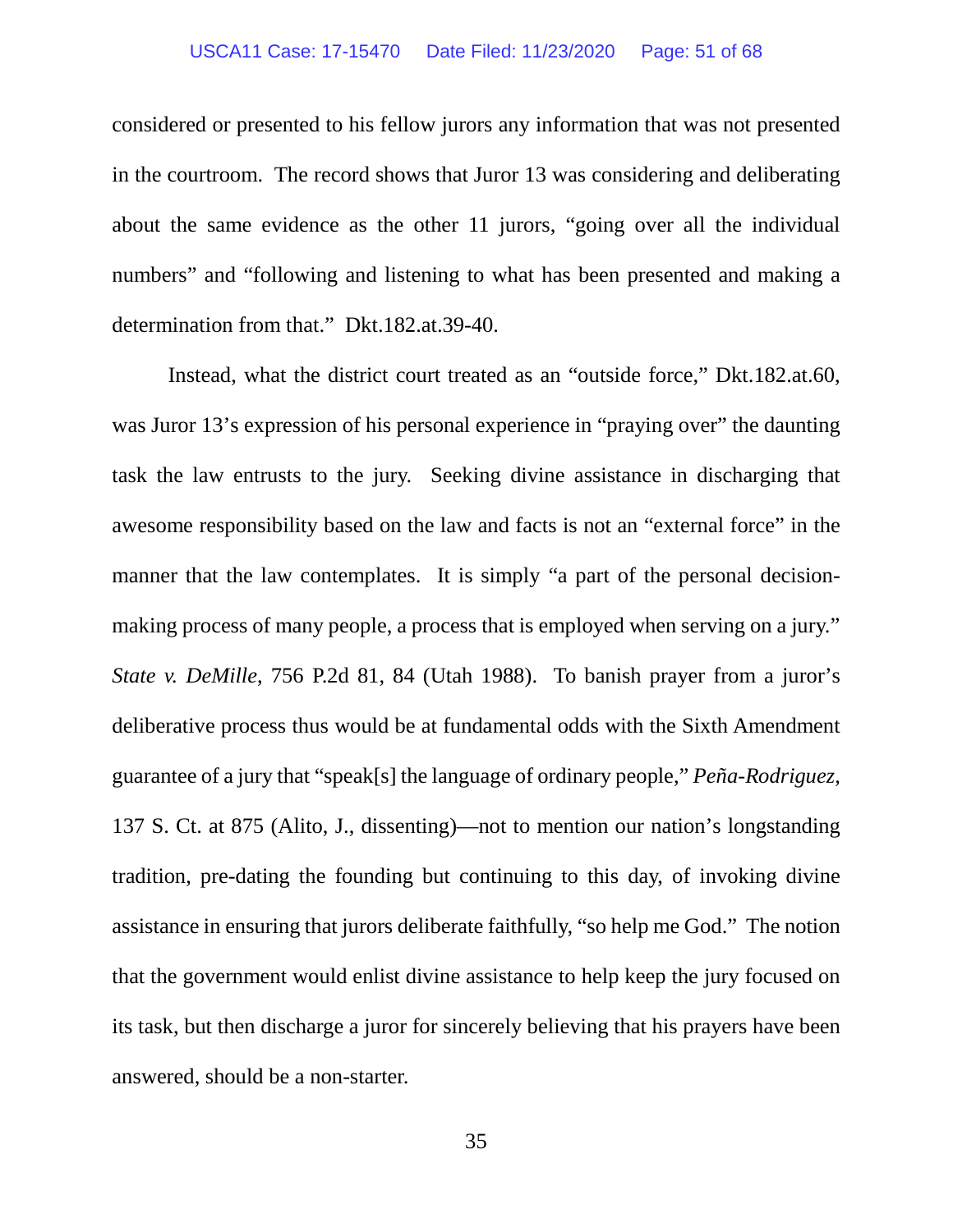Moreover, considering the gravity of the juror's task and the centrality of prayer to many people's decision-making in less momentous matters, it would be incongruous for courts to discourage (let alone prohibit) jurors from seeking divine guidance during deliberations. Simply put, "[t]o ask that jurors become fundamentally different people when they enter the jury room is at odds with the idea that the jury be 'drawn from a fair cross section of the community."' *Robinson v. Polk*, 444 F.3d 225, 228-29 (4th Cir. 2006) (Wilkinson, J., concurring in denial of rehearing en banc) (quoting *Taylor*, 419 U.S. at 527).

Jurors who seek divine assistance, like all other jurors, must follow the court's instructions on the law and the evidence. But so long as a juror's prayer does not cause him to deviate from the court's instructions, there is no conflict between a juror's duty to base his decision on the evidence and his reliance on divine aid in reaching that decision. *See, e.g.*, *McNair v. Campbell*, 416 F.3d 1291, 1309 (11th Cir. 2005); *State v. Williams*, 832 N.E.2d 783, 790 (Ohio Ct. App. 2005). Courts thus have repeatedly approved both group and individual prayer by jurors, both before and during deliberations. *See, e.g.*, *State v. Young*, 710 N.W.2d 272, 283 (Minn. 2006) (individual); *Commonwealth v. Tedford*, 960 A.2d 1, 38-40 (Pa. 2008) (group); *State v. Setzer*, 36 P.3d 829, 832 (Idaho Ct. App. 2001) (before deliberations); *State v. Graham*, 422 So.2d 123, 135-36 (La. 1982) (during deliberations); *see also Joy v. Koenig*, No. 17-cv-1195, 2020 WL 4018815, at \*10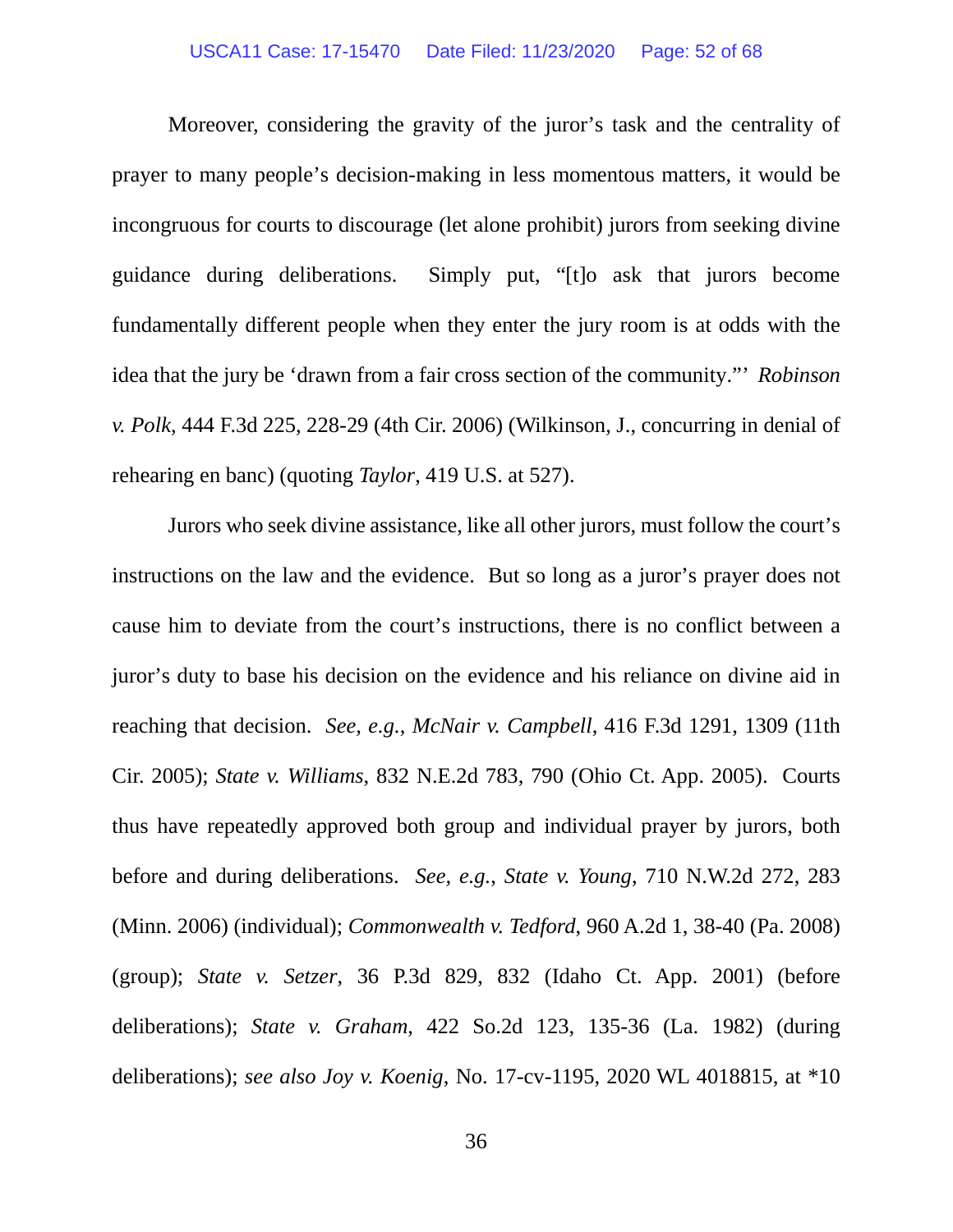(C.D. Cal. Mar. 12, 2020) (no AEDPA violation where judge did not dismiss juror who asked her church to pray for her, but sought only "wisdom and guidance" in decision-making, and assured the court that her religious beliefs would not interfere with applying the law); *Mammone v. Jenkins*, No. 16-cv-900, 2019 WL 5067866, at \*40-41 (N.D. Ohio Oct. 9, 2019) (no AEDPA violation where jurors prayed before deliberating at penalty phase); *Sealey v. Chatman*, No. 14-cv-0285, 2017 WL 11477455, at \*24 (N.D. Ga. Nov. 9, 2017) (no AEDPA violation where jurors engaged in group prayer repeatedly as part of decision-making process).

# **2. There is nothing categorically "disqualifying" about relying on the guidance that prayer produces.**

<span id="page-52-0"></span>The district court acknowledged, as it must, that "there's nothing wrong with praying for guidance." Dkt.182.at.47. But in the court's view, there is a fundamental (and "disqualifying") distinction between a juror who *asks* for divine guidance and a juror who *receives* it, which, in the court's words, is "a bridge too far." Dkt.182.at.60-61; Dkt.200.at.23-24; *see also* Dkt.182.at.47, 59. That makes no sense. If it is permissible to pray for divine guidance during deliberations (and it is), then it cannot be "a bridge too far" to rely on the guidance one receives. To treat that guidance as an impermissible "outside source" would be to disqualify from jury service every religious believer who believes that her prayers actually produce the guidance she seeks. The only thing worse would be to disqualify only the juror who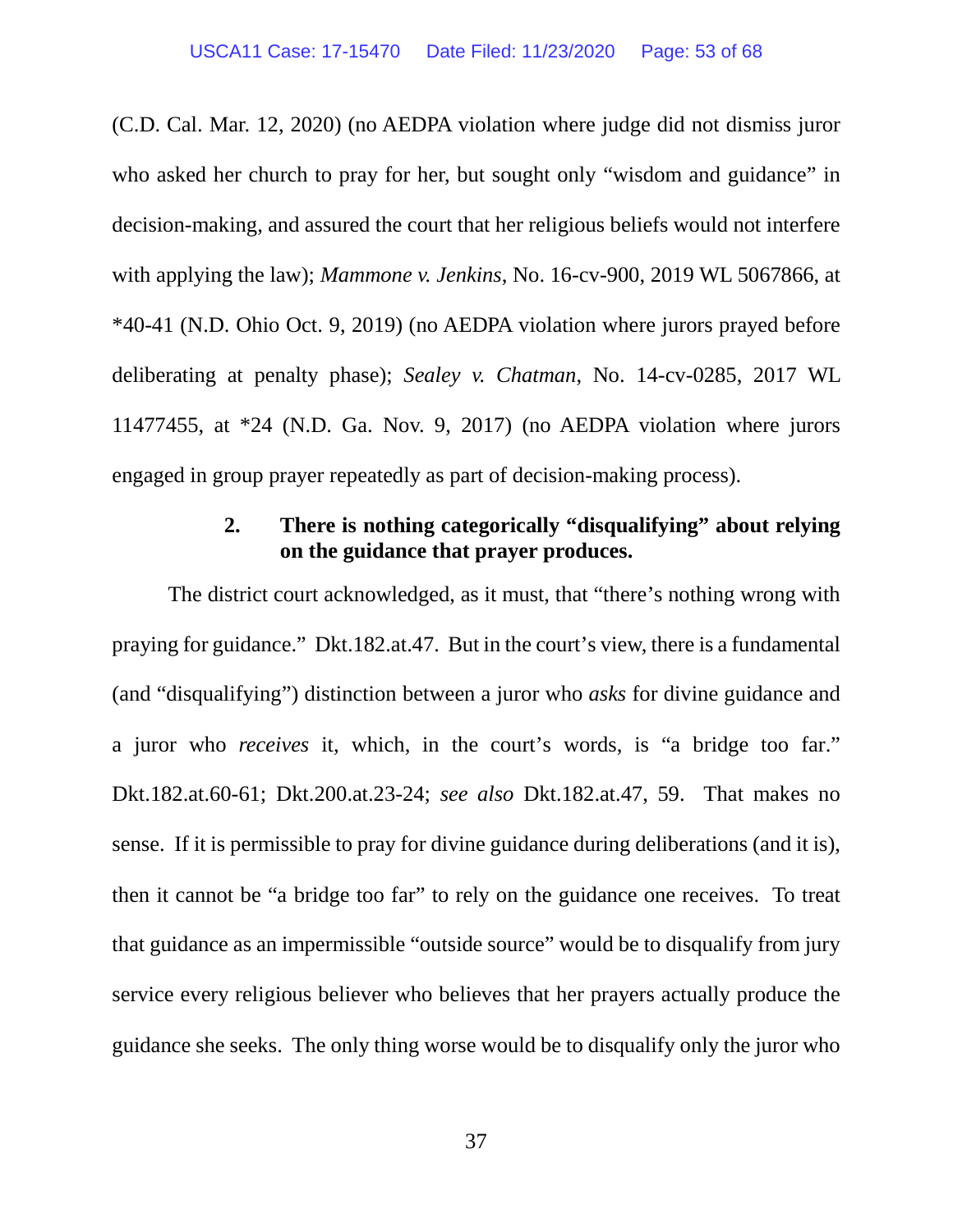### USCA11 Case: 17-15470 Date Filed: 11/23/2020 Page: 54 of 68

expresses the guidance in certain terms ("the Holy Spirit spoke to me") and not others ("I awoke with refreshing clarity about all I had heard").

To be sure, a juror may not "abandon his or her judgment" and substitute "what he or she perceives to be oracular signs" for deliberation about the evidence. *DeMille*, 756 P.2d at 84. But nothing in the record here suggests, let alone establishes beyond a reasonable doubt, that Juror 13 was consulting oracles or relying on "religious inspiration" to the exclusion of "considering the evidence at all." *United States v. Salvador*, 740 F.2d 752, 755 (9th Cir. 1984). Juror 13 did not arrive in the jury room one day and announce that the Holy Spirit had told him he must not vote to convict, so he was no longer interested in discussing the evidence or the law. According to both Juror 8 and Juror 13, he simply stated during the jurors' initial poll that the Holy Spirit had told him that the defendant was not guilty. When asked by the district court to expound upon the role his faith played in his deliberative process, he explained no fewer than three times that the way his "Father in Heaven" helped him was by helping him discern how to assess the evidence and testimony he saw and heard during the trial:

- "[I]n listening to all the information, taking it all down, I listen for the truth, and I know the truth when the truth is spoken." Dkt.182.at.40-41.
- "I told [the other jurors] that I prayed about this, I have looked at the information, and that I received information as to what I was told to do in relation to what I heard here today—or this past two weeks." Dkt.182.at.41.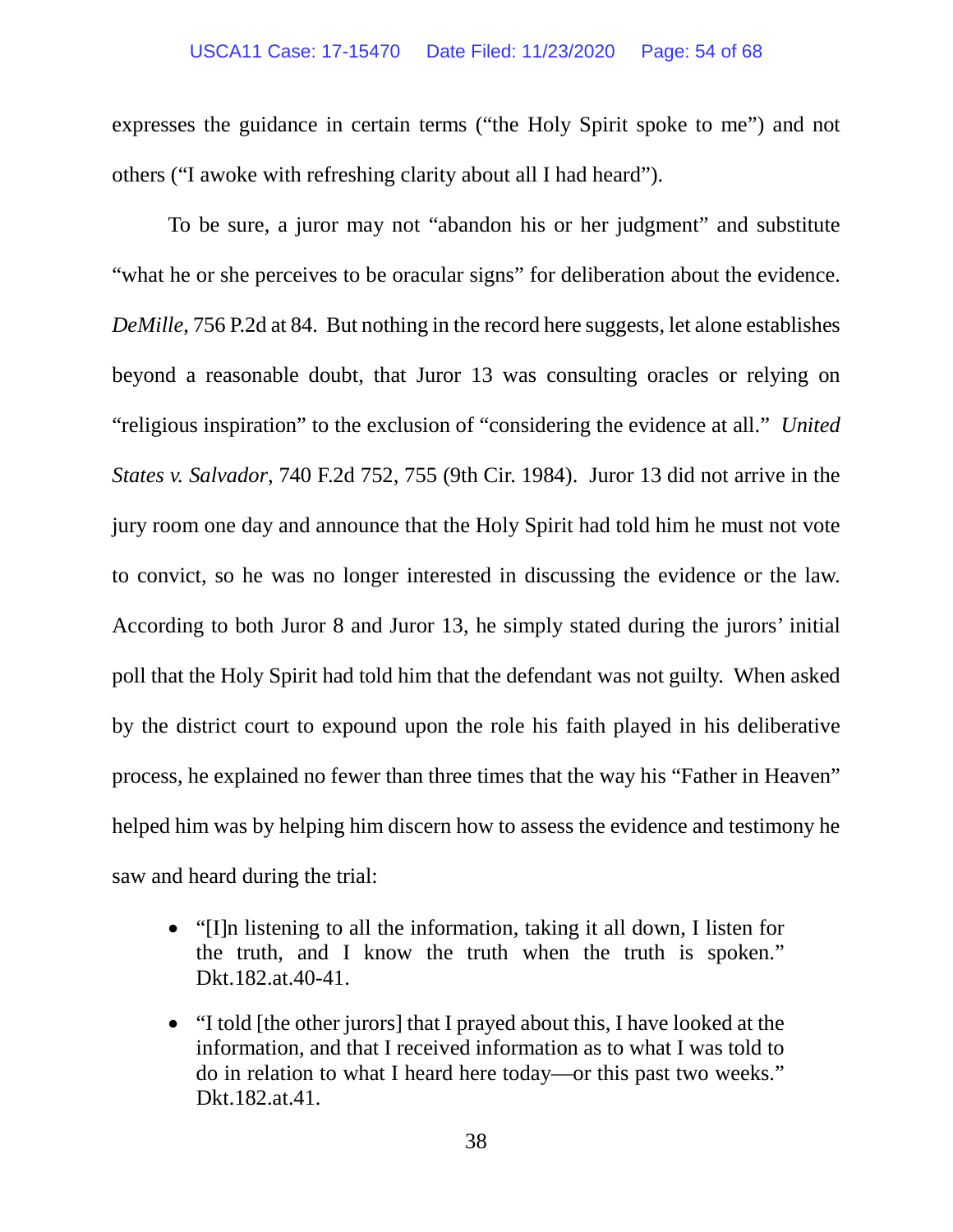• "My religious beliefs are going by the testimonies of people given here, which I believe that's what we're supposed to do, and then render a decision on those testimonies, and the evidence presented in the room." Dkt.182.at.42.

And when asked whether his religious beliefs were "at all … interfering with or impeding your ability to base your decision solely on the evidence in the case and following the law," he unequivocally answered "No." Dkt.182.at.42.

Those statements are entirely in keeping with—and at the very least certainly reasonably construed as reflecting—the common understanding of prayer and divine guidance as internal spiritual or mental phenomena, not "outside forces" "directing or telling" someone what they must do, Dkt.182.at.59. *See, e.g.*, T. M. Luhrmann, *When God Talks Back: Understanding the American Evangelical Relationship with God* 47 (2012) (describing evangelicals' experience of two-way conversations with God as "inner mental phenomena"); Richard J. Foster, *Sanctuary of the Soul: Journey into Meditative Prayer* 11 (2011) (divine guidance experienced as "an inward whisper, a deep speaking into the heart, an interior knowing" rather than "an outward voice"); *Catechism of the Catholic Church* ¶2706 (describing meditative prayer as a means of discovering and discerning "the movements that stir the heart"); *id.* ¶2654 ("Seek in reading and you will find in meditating; knock in mental prayer and it will be opened to you by contemplation.") (quoting Guigo the Carthusian, *Scala Paradisi:* PL 40, 998); C. S. Lewis, *The Problem of Pain* 92 (1940) (God "speaks in our conscience").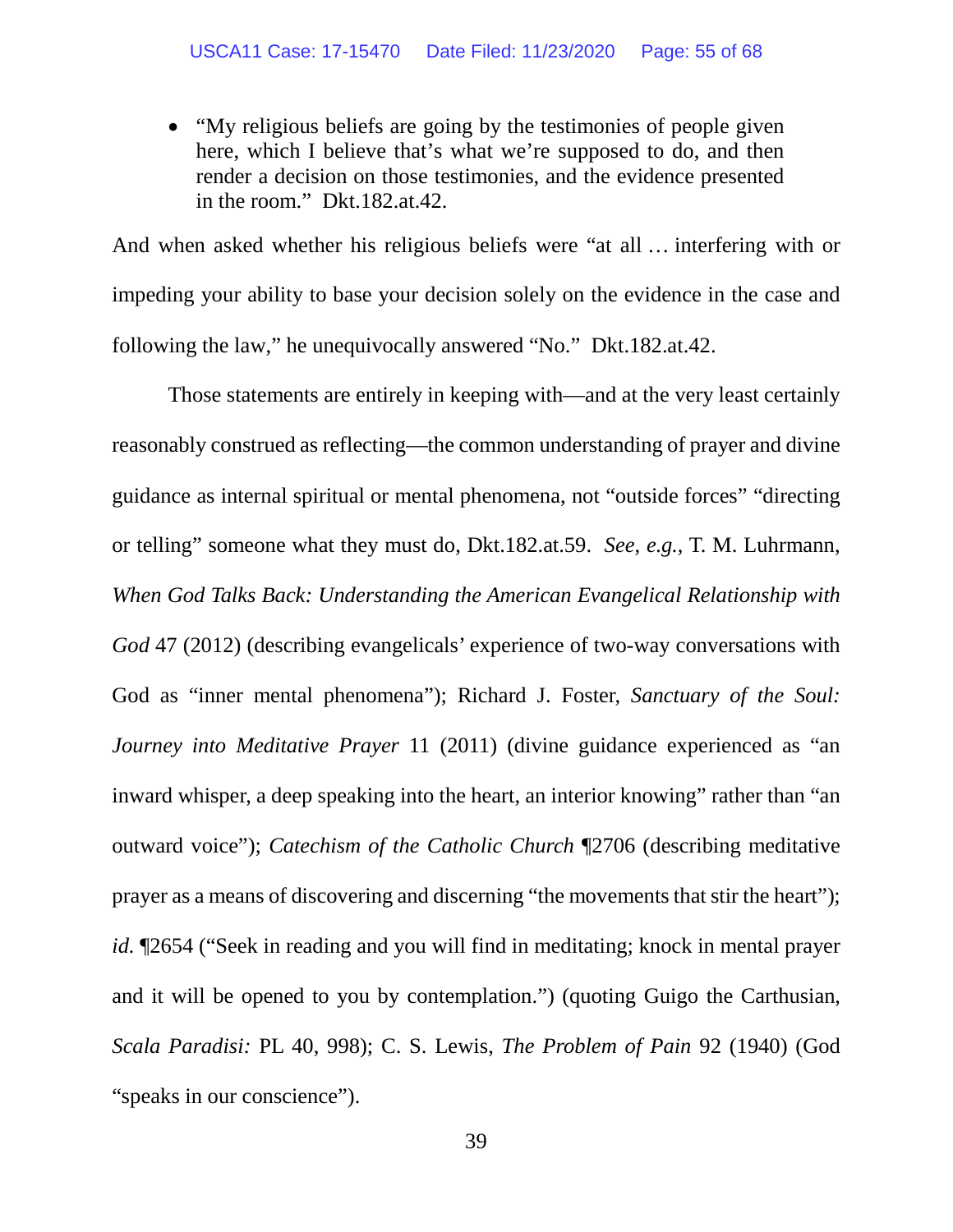Indeed, the guidance of the Holy Spirit in particular is associated with divine indwelling, not external instruction. *See, e.g.*, *Catechism of the Catholic Church* ¶¶2652, 2681 (describing the Holy Spirit as the "interior Teacher" and the "living water welling up to eternal life in the heart that prays.") (emphasis and quotation omitted)*.* Whether understood in religious terms as attunement of the mind and heart to the divine reason and will, or in secular terms as the self-produced internal mental experience of the person praying, prayer and divine guidance are not "outside forces" and do not produce "outside sources" of information that it would be a breach of duty for a juror to rely on. *See, e.g.*, *United States v. Hernandez-Escarsega*, 886 F.2d 1560, 1579 (9th Cir. 1989) (no improper extrinsic influence when juror "used prayer and a belief in a sign from God as part of her mental process"). They are in short how some religious people process information, make difficult decisions, and express the result. By comparison, a juror who hears all the evidence and knows in his heart that the defendant is innocent or says his gut tells him the defendant is lying could not be disqualified. That some jurors express similar convictions as the product of their interactions with a higher being does not make them any less qualified to abide by their oath to follow the court's instructions "so help me God."

The district court's contrary view not only would deprive criminal defendants of a "jury selected from a representative cross section of the entire community," *Ramos*, 140 S. Ct. at 1402 n.47—and in this context, a juror inclined to acquit, no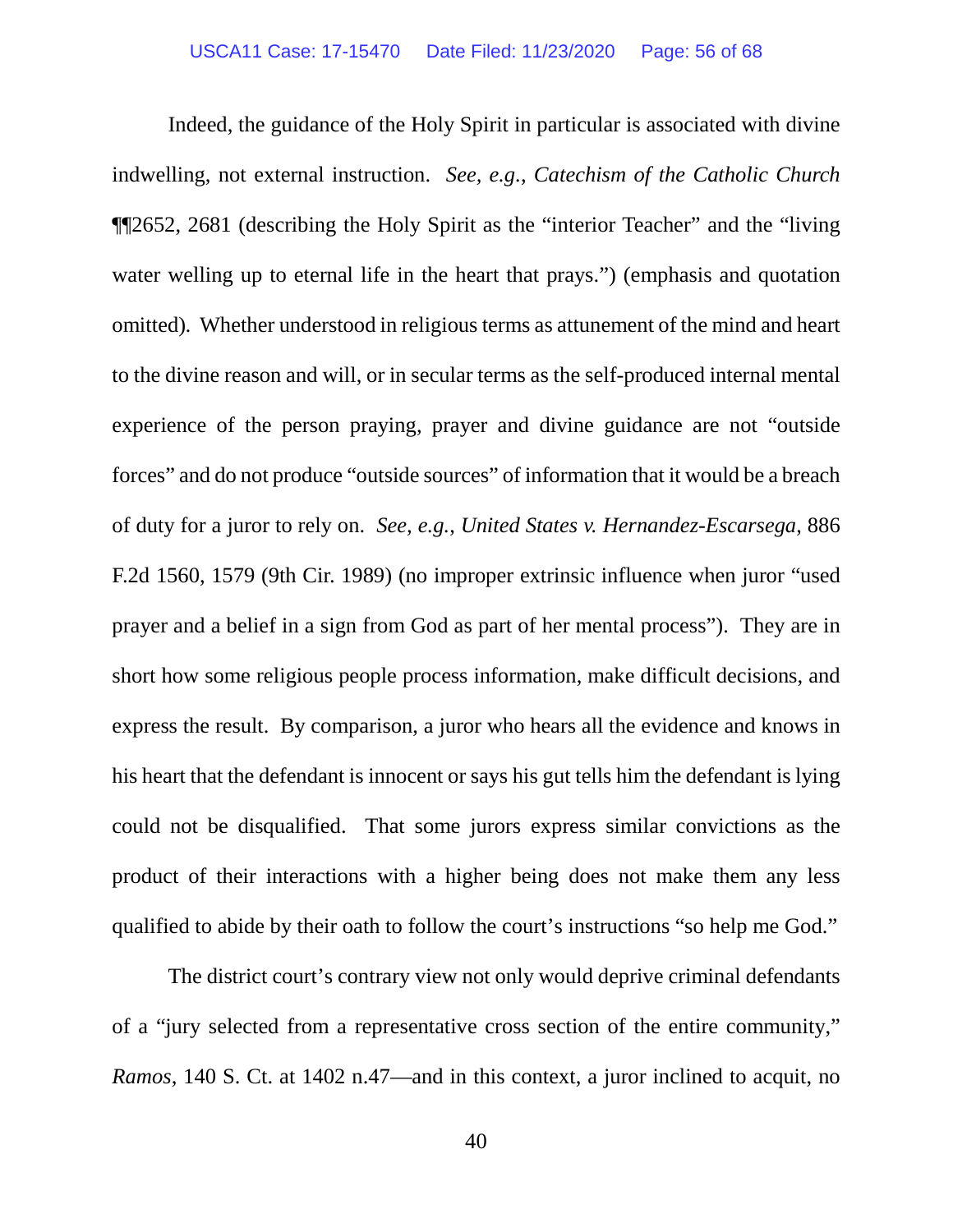### USCA11 Case: 17-15470 Date Filed: 11/23/2020 Page: 57 of 68

less—but reflects exactly the kind of second-guessing of religious beliefs that the Free Exercise Clause forbids. The court stated repeatedly that it found Juror 13's assurances that he could follow the court's instructions both "earnest" and "sincere." *See* Dkt.182.at.57-59. Yet the court nonetheless concluded that Juror 13 was *not really* capable of doing so, apparently based on the court's skepticism that anyone who believes the Holy Spirit speaks to him could abide by the law or engage in reasoned decision-making. *See, e.g.*, Dkt.200.at.20-21 (claiming, in direct contrast to Juror 13's representations, that his "religious beliefs compelled him to disregard" court's instructions).

But it is no more the role of a court to assess whether the belief that one can commune with the Holy Spirit compels or forbids him to follow the court's instructions than it is for a court to assess whether adherence to Catholicism renders someone incapable of imposing the death penalty. A court's role is to ask jurors whether they can faithfully follow the law and the court's instructions, and to assess the sincerity of their answers. Concluding that a juror's belief that he can faithfully apply the law is sincere, but mistaken, is just another form of forbidden inquiry into whether a religious believer has "correctly perceived the commands of [his] faith." *Thomas*, 450 U.S. at 716. Such second-guessing of the practical import of religious beliefs is impermissible in any context, but is particularly pernicious in the Sixth Amendment context, where guessing wrong will deprive a criminal defendant of her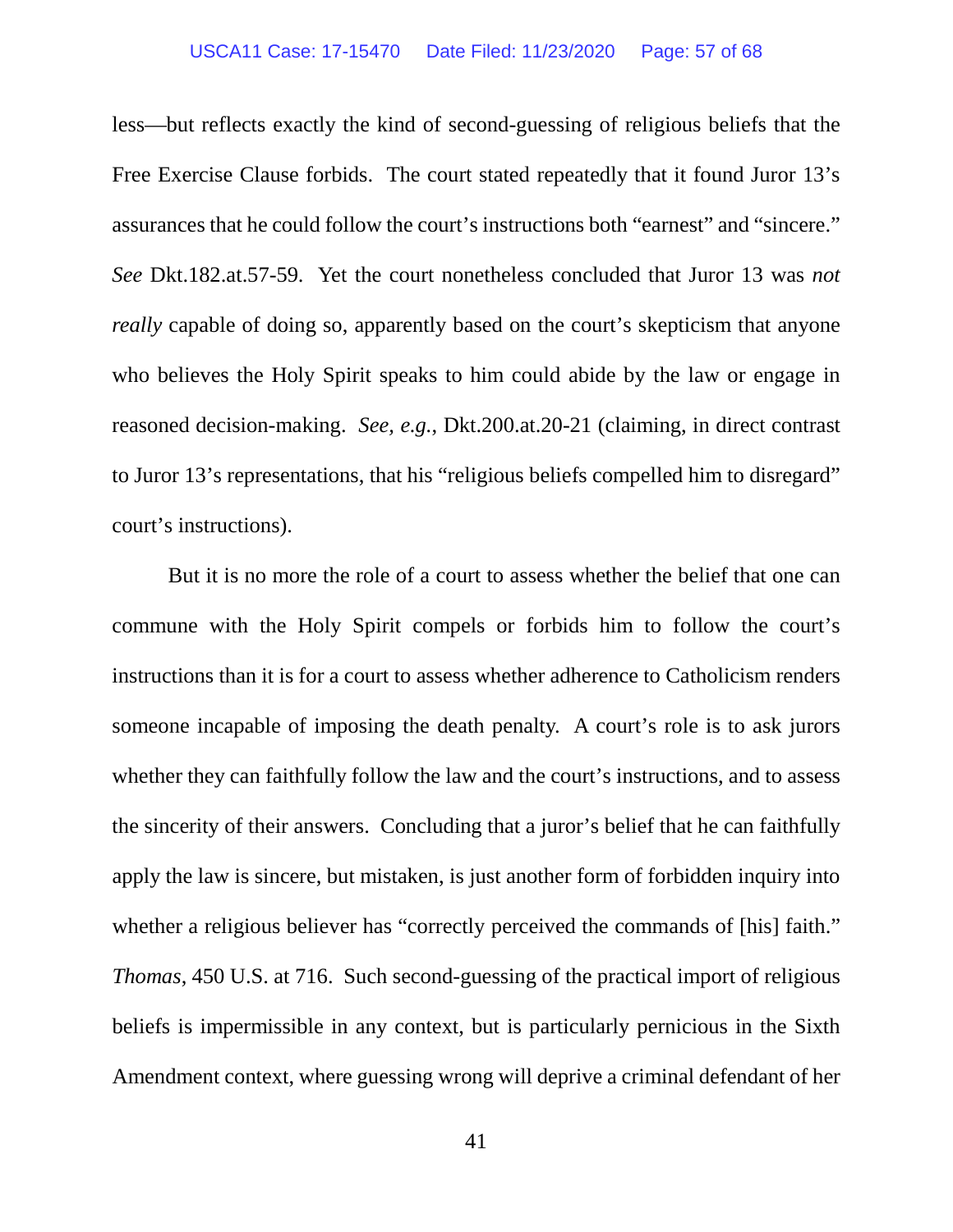constitutional right to a jury of her peers. And it is wholly antithetical to the demanding standard that governs efforts to dismiss a deliberating juror, under which even a reasonable *possibility* that the juror is capable of faithfully discharging his duties is supposed to foreclose dismissal.

### **3. Juror 13's statements about the Holy Spirit were not otherwise disqualifying.**

<span id="page-57-0"></span>Shorn of the mistaken belief that there is something *categorically* "disqualifying" about the statement "the Holy Spirit told me the defendant is not guilty," the district court's dismissal of Juror 13 is impossible to reconcile with the exacting beyond-a-reasonable-doubt standard, for the only other justifications the court offered find no support in the record at all.

For example, in reaffirming its ruling when denying Brown's motion for a new trial, the court expressed concern about the effect of Juror 13's statement on the other jurors, asserting that it "necessarily had to impact the overall deliberations." Dkt.200.at.22. But the only juror the court interviewed other than Juror 13 was Juror 8, who assured the court that Juror 13 had stopped expressing the role of faith in his deliberative process after his fellow jurors asked him to focus on the evidence, that he was deliberating with the other jurors about the evidence, and that her own ability to deliberate was not affected by his comments "at all." Dkt.182.at.23-25. She could not have been clearer that her sole "concern" was that Juror 13's religious beliefs were "going to interfere in *his* ability" to follow the court's instructions,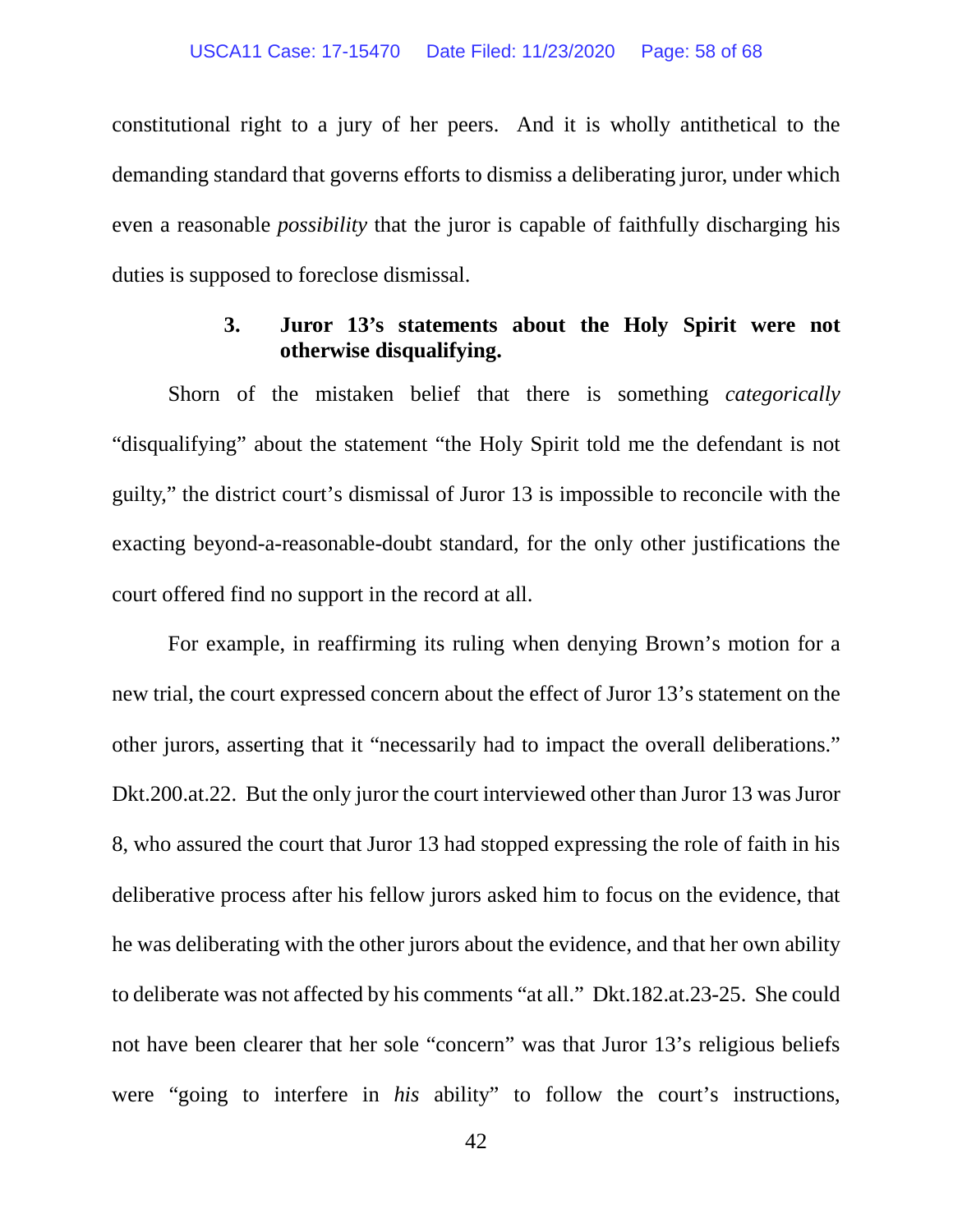Dkt.182.at.25 (emphasis added)—a concern that the court's colloquies with Juror 13 did not substantiate at all, let alone prove beyond a reasonable doubt. There is thus precisely zero evidence that Juror 13's statements were interfering with the jury's ability to deliberate in accordance with the court's instructions.

The court also emphasized that Juror 13 had "expressed a conclusion from the beginning of the deliberations and without discussion with his fellow jurors," suggesting that the court thought he had irrevocably made up his mind based on perceived divine guidance before engaging with his fellow jurors. Dkt.200.at.22. But both Juror 8 and Juror 13 informed the court that his statement about the Holy Spirit was made in the context of the common practice of taking an initial poll at the beginning of deliberations. *See* Dkt.182.at.23-24 (Juror 8 indicating that Holy Spirit comment was made when the jury "first went into deliberation"); Dkt.182.at.51 (Juror 13 indicating that he made the statement when "we were giving why we were—insight, as far as not guilty or whatever for the first charge."). Presumably Juror 13 was not the only juror to express an initial view about the evidence during that poll, and no one suggested that any other juror who did so was thereby rendered incapable of further deliberation.

Moreover, while the court never bothered to ask Juror 13 if his initial view was set in stone, the answers of both Juror 8 and Juror 13 to the questions the court did ask do not begin to establish beyond a reasonable doubt that he was unwilling or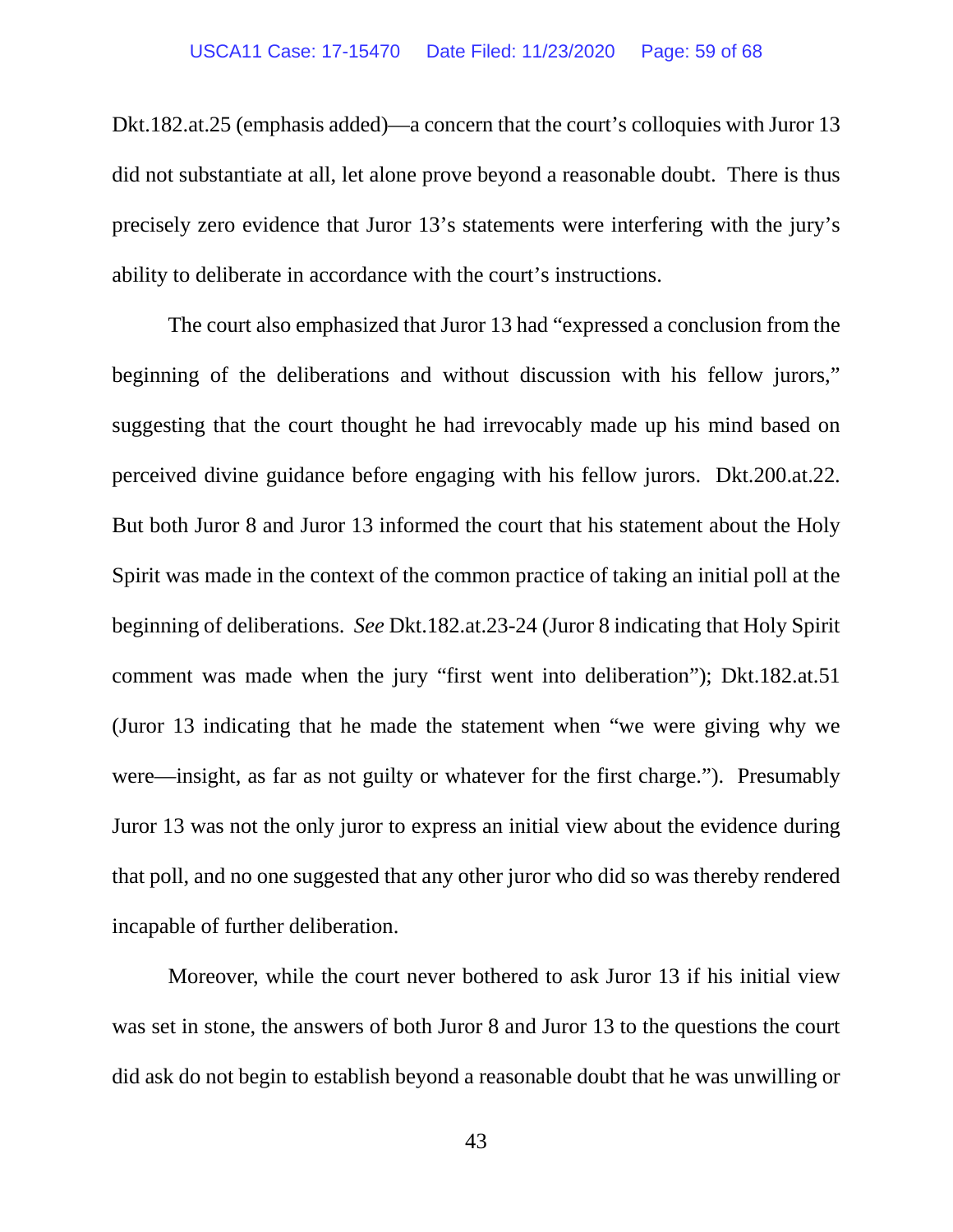unable to reconsider it; to the contrary, the record reflects that Juror 13 was diligently deliberating with his fellow jurors right up until the court removed him a day and a half in. *See* Dkt.182.at.24-25 (Juror 8 indicating that Juror 13 was deliberating); Dkt.182.at.9-12 (court observing that jury was "diligent" and deliberations were proceeding smoothly); Dkt.182.at.39-40 (Juror 13 reporting that jurors were "going over all the individual numbers" and that he was "following and listening to what has been presented and making a determination from that"); Dkt.182.at.42 (Juror 13 indicating he was "going by the testimonies of people given here" to "render a decision on those testimonies, and the evidence presented in the room"). When viewed in that broader context, Juror 13's initial comment about his view of the case was *at least* reconcilable with a "reasonable hypothesis" that he remained capable of properly discharging his duty as a juror, *Hopt*, 120 U.S. at 441, and certainly was not so *in*consistent as to exclude any reasonable possibility that he was able to discharge his duty, which is all that was required to prevent his dismissal. *See Abbell*, 271 F.3d at 1302; *Kemp*, 500 F.3d at 304.

Ultimately, then, the district court's dismissal of Juror 13 can be explained only by an impermissible view that Juror 13's initial statement about the Holy Spirit was "by definition" "disqualifying," Dkt.182.at.59-60, or by a failure to apply the correct legal standard, for any other explanation the court suggested is irreconcilable with the "tough legal standard" that must be satisfied to dismiss a deliberating juror.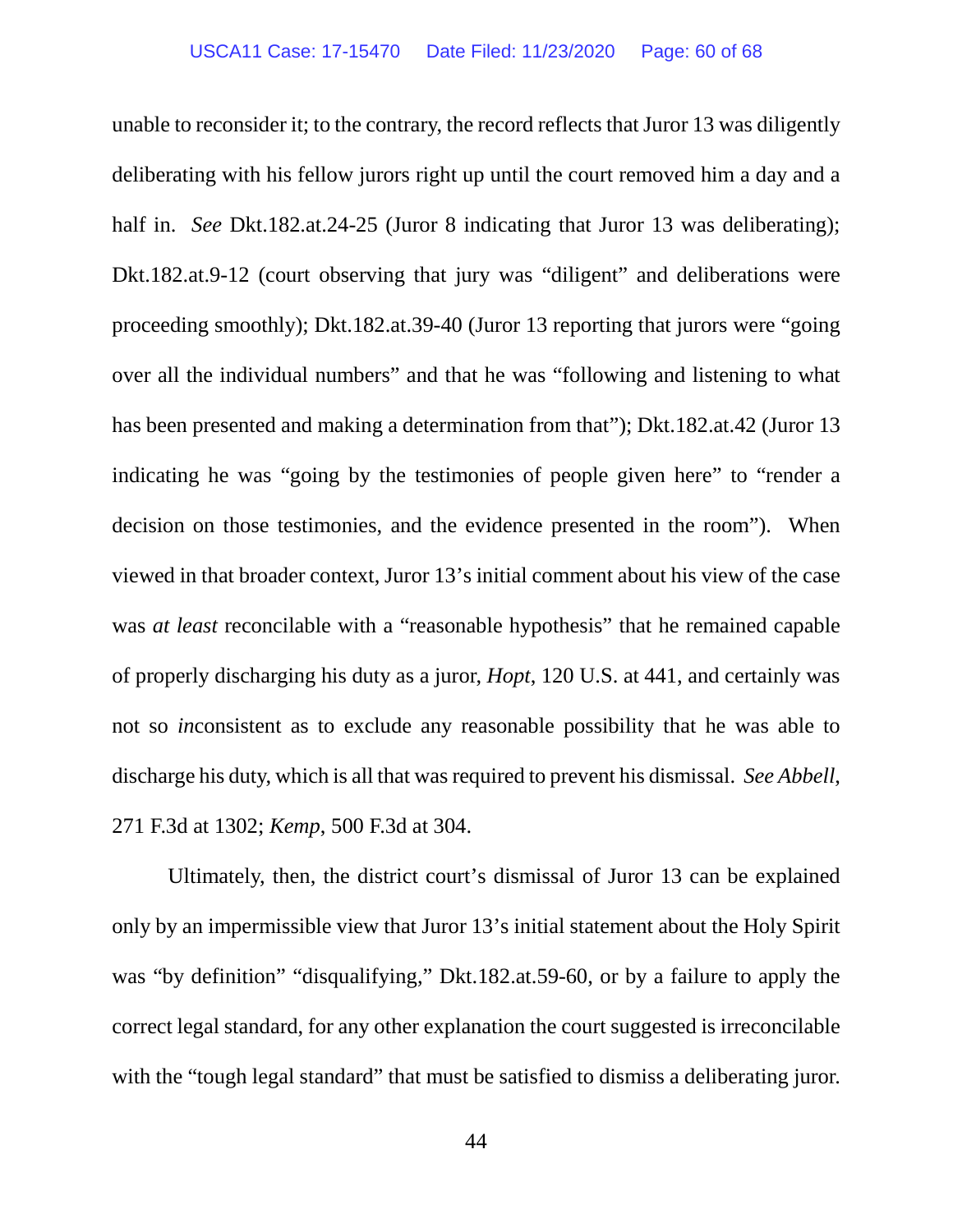Either way, the dismissal was reversible error. Not only was there no evidence to support a finding that Juror 13's statement was *in fact* interfering with his or anyone else's ability to deliberate, but even a fact-finding that is not clearly erroneous cannot be sustained when the court mistakenly concludes that a fact was proven "*under the applicable standard of proof*"—here, proof beyond a reasonable doubt. *Concrete Pipe & Prods. of Cal., Inc. v. Constr. Laborers Pension Tr. for S. Cal.*, 508 U.S. 602, 622-23 (1993) (emphasis added). If this record is enough for the government to procure the dismissal of a deliberating juror, then the defendant's right to a unanimous and uncoerced verdict of her peers is "illusory." *Brown*, 823 F.2d at 596.

### <span id="page-60-0"></span>**III. The District Court's Decision Has Broader Negative Implications.**

The district court's decision not only is wrong, but is wrong in ways that have profound implications far beyond the facts of this case.

First, by inviting courts to police the manner in which jurors express their religious beliefs and experiences, the court's decision risks excluding from jury service large swaths of the population who use vivid, direct, and personal expressions to convey their experience of prayer and divine guidance. No doubt many people, including many devout religious believers, would not use expressions as vivid as Juror 13's to convey their experience of divine guidance. Some would view their interaction with the divine in very different terms, while others would self-censor for fear of ridicule by secular elites. *See* Antonin Scalia, *The Christian*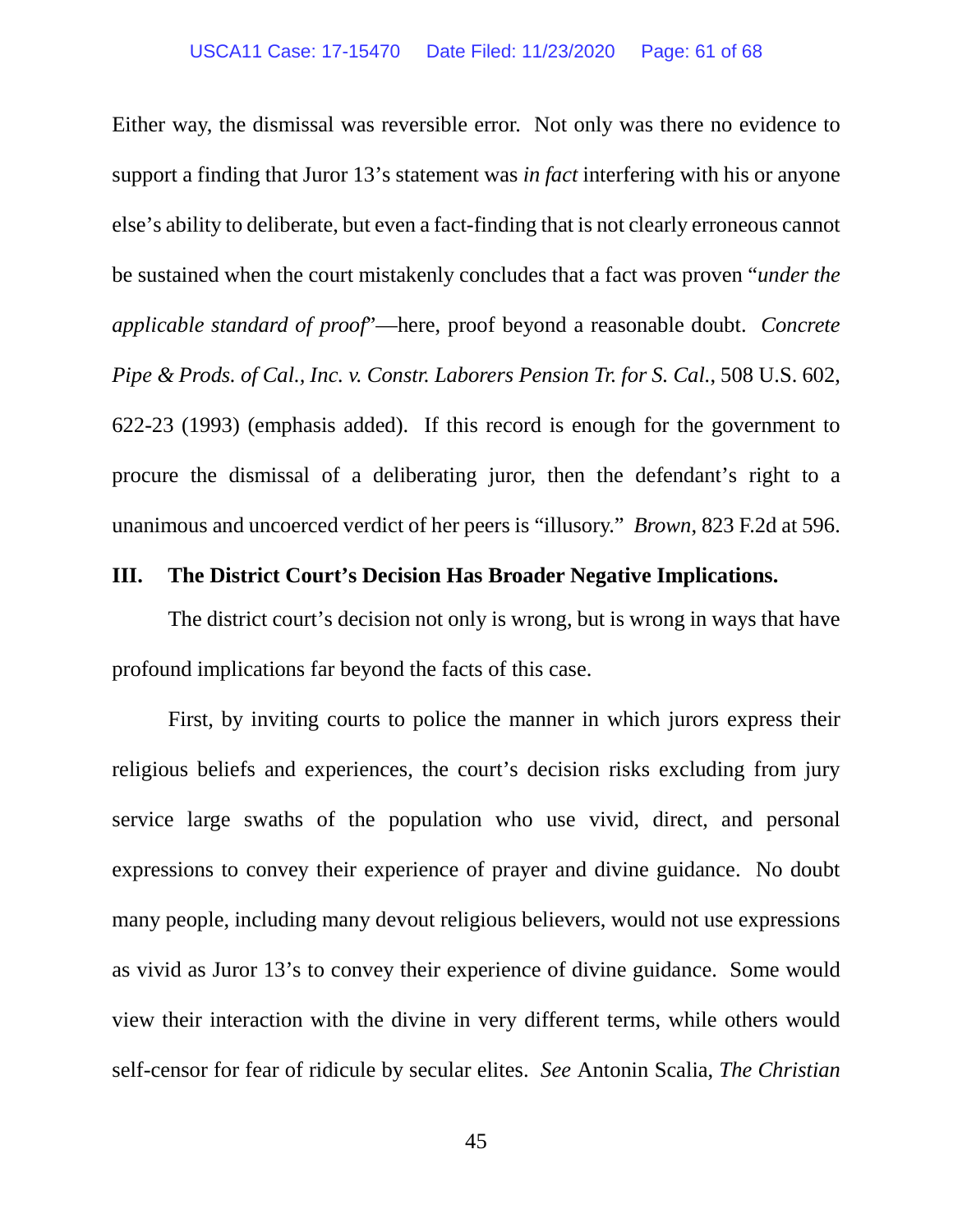*as Cretin*, in *Scalia Speaks* 108 (Christopher J. Scalia & Edward Whelan eds., 2017) (observing that one can pass for sophisticated and still believe in God as long as one avoids discussion of miracles). But others are happy to be "'fools for Christ's sake,'" *id.* at 115 (quoting St. Paul's First Letter to the Corinthians 4:10), while still others view talking about their interaction with God in immediate and almost graphic terms as perfectly natural. As discussed, substantial numbers of evangelical Protestants and members of historically black Protestant traditions believe that communication with God is "a two-way street" and that "God talks directly with them." *See 2018 Pew Survey* 27 (45% of evangelicals; 60% of members of historically black Protestant traditions). Even outside those traditions, moreover, belief in two-way communication with God is not uncommon: Three in ten Americans believe that when they pray, "God (or a higher power) talks back." *Id.* at 6. Although forms of religious expression vary widely, *see* Webb Keane, *Religious Language*, 26 Annu. Rev. Anthropol. 47, 19 (1997); Jonathan Merritt, *It's Getting Harder to Talk About God*, N.Y. Times (Oct. 13, 2018), many of those who believe God speaks with them would likely use vernacular similar to Juror 13's to express that belief, particularly if they were being as candid as Juror 13.

Yet under the district court's decision, people who use such expressions not only can be removed from deliberations, but would seem to be disqualified from jury service at all. That result not only would be unjustified as a legal matter, but also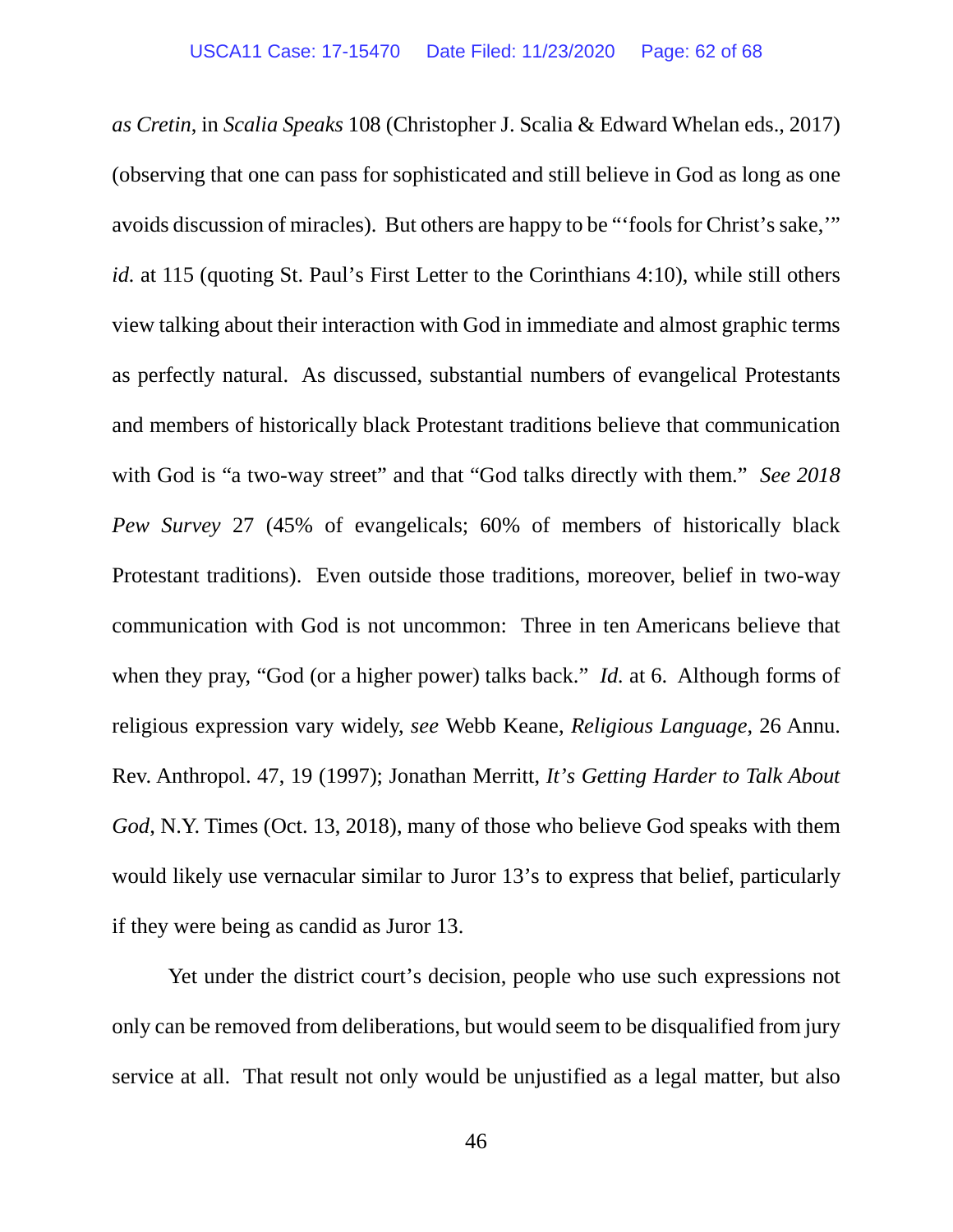would disproportionately tend to exclude members of certain faiths and certain ethnic groups—primarily evangelical Protestants and members of historically black Protestant traditions—from jury service, thereby undermining the concept of the jury as a representative cross section of the community that "speak[s] the language of ordinary people." *Peña-Rodriguez*, 137 S. Ct. at 875 (Alito, J., dissenting); *see also Ballew v. Georgia*, 435 U.S. 223, 229-30 (1978); *Robinson*, 444 F.3d at 228-29 (Wilkinson, J., concurring in denial of rehearing en banc) ("To ask that jurors become fundamentally different people when they enter the jury room is at odds with the idea that the jury be 'drawn from a fair cross section of the community.'" (quoting *Taylor*, 419 U.S. at 527)).

Moreover, it would discourage jurors who do rely on prayer as part of their deliberative process from being candid about that in their discussions with other jurors, lest they be accused of holding "disqualifying" religious beliefs. The district court's rule thus not only would exclude qualified jurors from the cross section to which defendants are entitled, but would deprive defendants of their right to a jury that is free to actually "speak the language of ordinary people."

Making matters worse, the district court's decision invites courts to engage in unprincipled line-drawing that risks running afoul of the First Amendment and the Religious Freedom Restoration Act (RFRA). The court repeatedly purported to draw a distinction between praying for divine guidance (acceptable) and being "directed"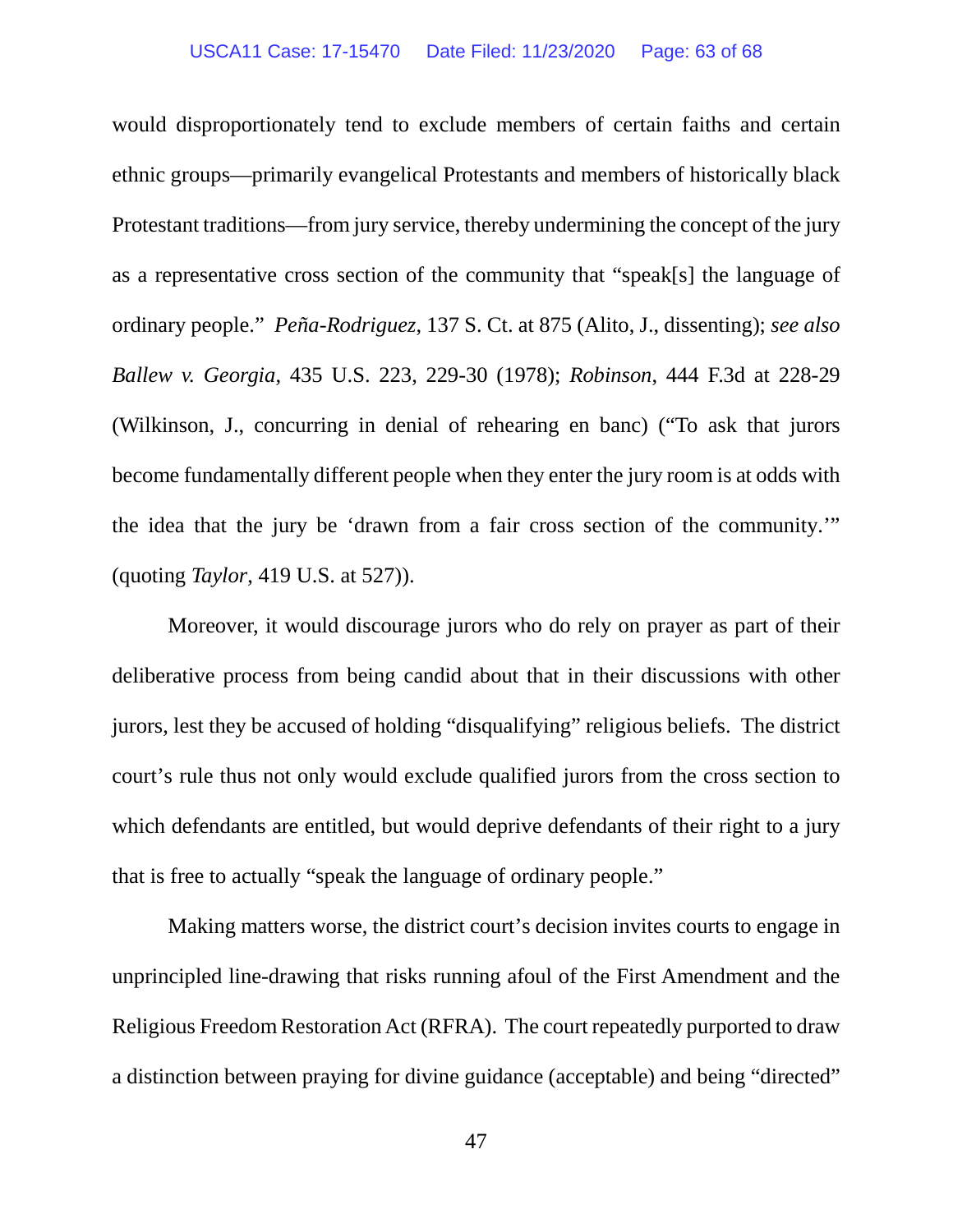### USCA11 Case: 17-15470 Date Filed: 11/23/2020 Page: 64 of 68

or "told" what to do by a "higher being" (unacceptable). *See* Dkt.182.at.32, 47, 60. As discussed, that is not a valid or administrable line and would amount to a denominational preference for religions that view interactions with the divine as more abstract and less personal and interactive. *See supra* at 16-17. But even apart from those problems, the prospect of civil judges enforcing distinctions more suited for ecclesiastical courts is not a happy (or constitutional) one. Courts must inquire whether religious beliefs preclude a juror from considering all the evidence or imposing certain punishments. But even then, they must take believers at their word. *See Thomas*, 450 U.S. at 716.Beyond those necessary and limited inquiries, civil judges tread at their peril.

Indeed, even attempting to police the district court's distinction would run into RFRA and the First and Sixth Amendments. While there may be a compelling government interest within the meaning of RFRA, *see* 42 U.S.C. §2000bb-1(b), in ensuring that jurors are "able to follow the law and apply the facts in an impartial way," *United States v. Mitchell*, 502 F.3d 931, 954 (9th Cir. 2007), that interest is not advanced by treating jurors who experience or talk about divine guidance more vividly as though they were intrinsically unable to discharge their duties. To the contrary, conditioning eligibility to participate fully in civil life on how a court perceives someone's expression of his interaction with a higher being risks violating the cardinal rule that the government must not discriminate *among* religious beliefs.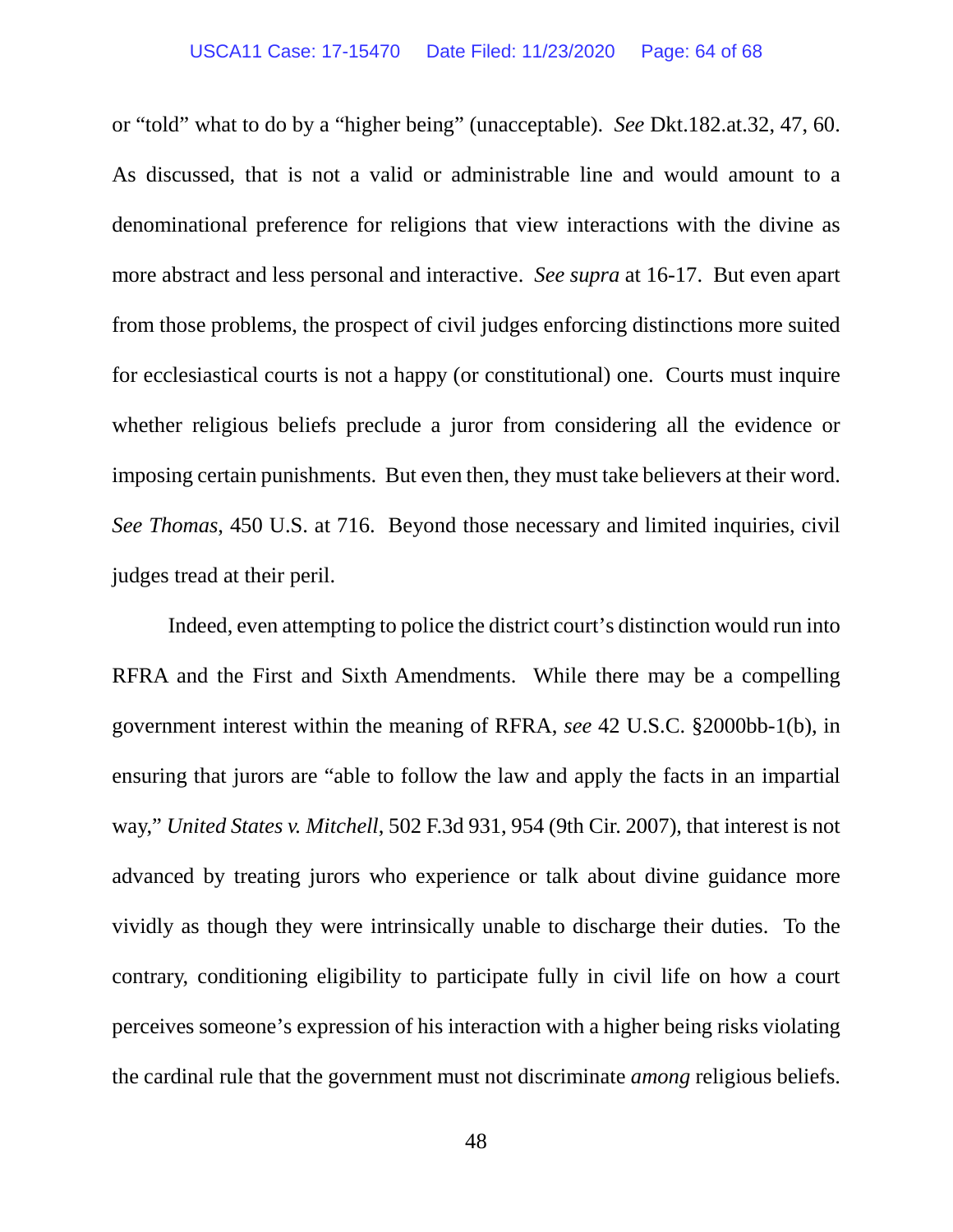*See, e.g.*, *Larson*, 456 U.S. at 244-46. It is hard to see how embracing a rule like the one the district court employed here would not end up disproportionately disfavoring members of particular faiths, a result at odds with both First and Sixth Amendment tradition. *See Batson*, 476 U.S. 79; *J.E.B.*, 511 U.S. 127; *Robinson*, 444 F.3d at 229 (Wilkinson, J., concurring in denial of rehearing en banc) ("The Sixth Amendment does not require a rule that would actively discourage a broad section of our population from productive jury service.").[4](#page-67-1)

In sum, Sixth and First Amendment principles work in tandem to compel courts to proceed with the utmost caution when the government asks them to disqualify a deliberating juror on the basis of his religious beliefs. Here, the district court failed to abide by that command. In doing so, the court crossed two constitutional lines, discriminating against a juror on the basis of his faith, in ultimate service of depriving the defendant of her right to a unanimous and uncoerced jury of

 $\overline{a}$ 

<sup>4</sup> This Court has not yet weighed in on whether *Batson* extends to religiously motivated peremptory strikes. *Compare, e.g.*, *Brown*, 352 F.3d at 666-70 (invalidating strikes based on religious affiliation but declining to invalidate on plain error strikes based on religious beliefs); *United States v. DeJesus*, 347 F.3d 500, 510- 11 (3d Cir. 2003) (upholding "a strike motivated by religious beliefs" but declining to decide merits of strike based on religious affiliation); *United States v. Heron*, 721 F.3d 896, 902 (7th Cir. 2013) (noting tension). But whatever the answer to that developing circuit split, deeming jurors *disqualified* from jury service, as the district court did here, goes much further. *Cf.* Dkt.190.at.8.n.1 (government suggesting that Juror 13 committed misconduct by failing to disclose his religious belief concerning divine guidance during jury selection).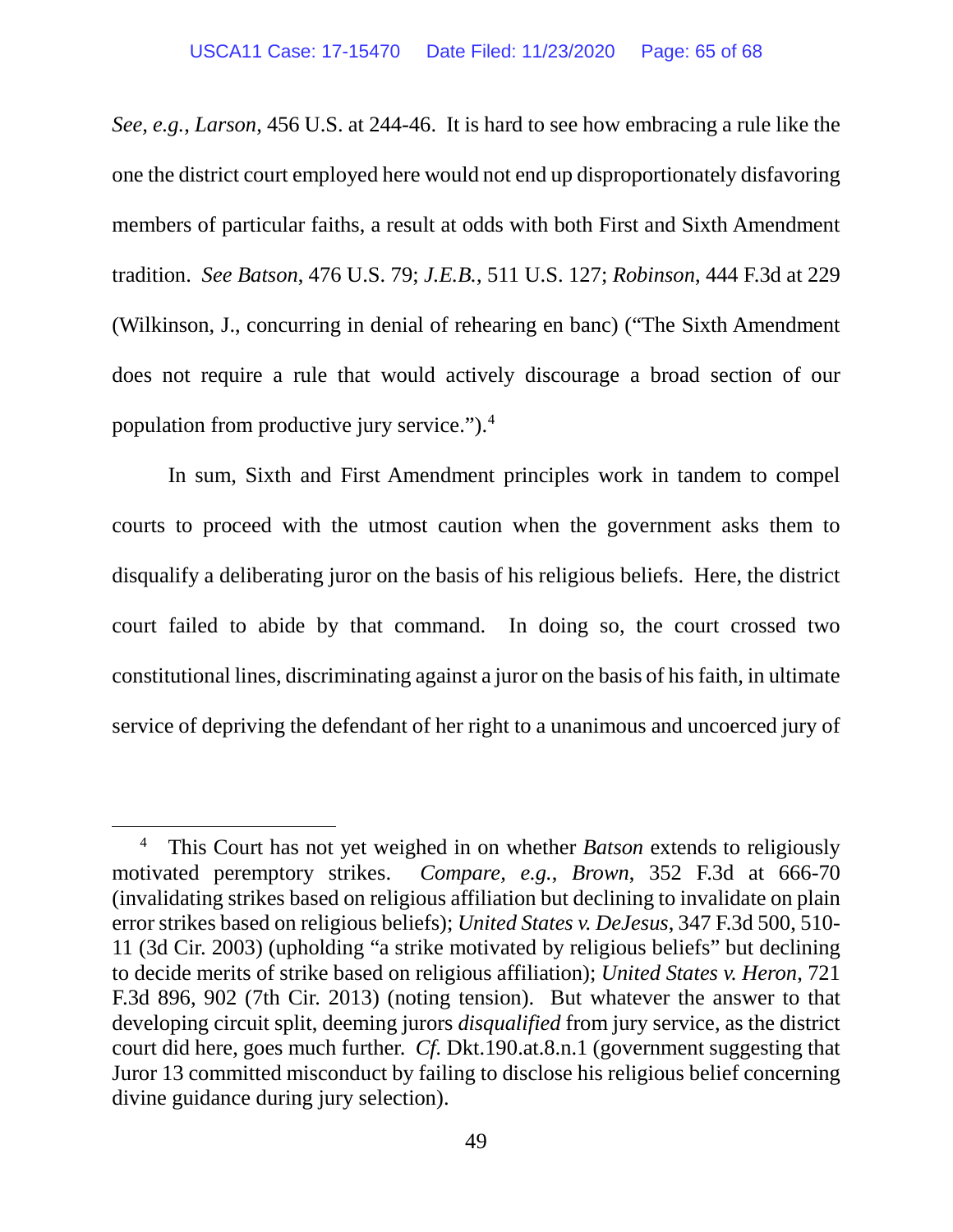her peers. Under a correct application of the demanding beyond-a-reasonable-doubt

<span id="page-65-0"></span>standard, the conviction plainly cannot stand.

# **CONCLUSION**

For the reasons set forth above, this Court should reverse Brown's conviction

and remand the case for further proceedings.

Respectfully submitted,

WILLIAM MALLORY KENT KENT & MCFARLAND 24 N. Market St. Ste. 300 Jacksonville, FL 32202 904-398-8000

KELLY J. SHACKELFORD HIRAM S. SASSER, III LEA E. PATTERSON KEISHA T. RUSSELL FIRST LIBERTY INSTITUTE 2001 W. Plano Pkwy Ste. 1600 Plano, TX 75075 972-941-4444

s/Paul D. Clement PAUL D. CLEMENT *Counsel of Record* ERIN E. MURPHY EVELYN BLACKLOCK KIRKLAND & ELLIS LLP 1301 Pennsylvania Avenue, NW Washington, DC 20004 (202) 389-5000

*Counsel for Defendant-Appellant*

November 23, 2020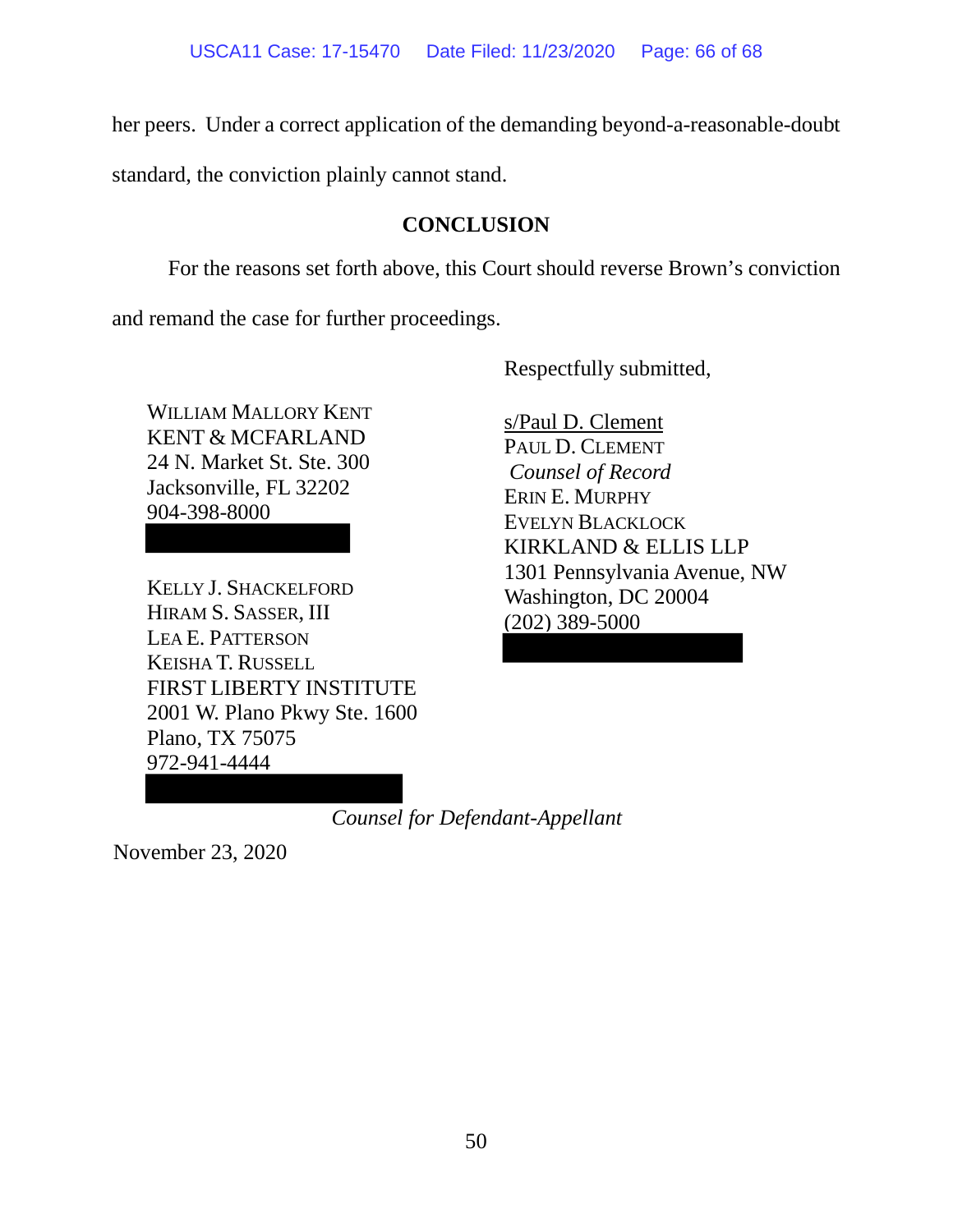# **CERTIFICATE OF COMPLIANCE**

<span id="page-66-0"></span>1. This brief complies with the type-volume limitation of Fed. R. App. P. 32(a)(7)(B) because it contains 12,700 words, excluding the parts of the brief exempted by Fed. R. App. P. 32(f) and 11th Cir. R. 32-4.

2. This brief complies with the typeface requirements of Fed. R. App. P. 32(a)(5) and the type style requirements of Fed. R. App. P. 32(a)(6), because it has been prepared in a proportionally spaced typeface using Microsoft Word 2016 in 14 point Times New Roman type.

November 23, 2020

s/Paul D. Clement Paul D. Clement